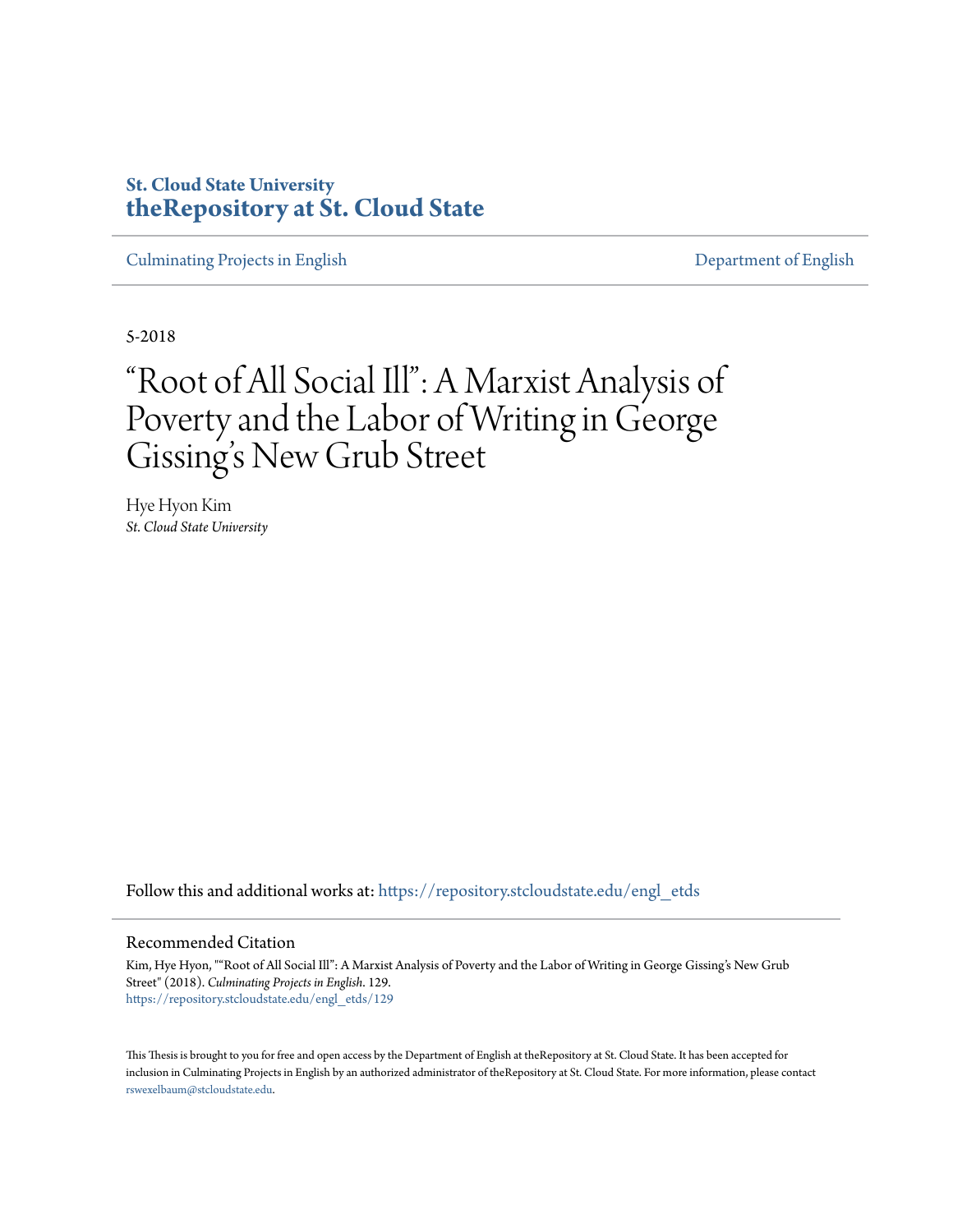## **"Root of All Social Ill": A Marxist Analysis of Poverty and the Labor of Writing in**

**George Gissing's** *New Grub Street.*

by

Hye Hyon Kim

### A Thesis

Submitted to the Graduate Faculty of

St. Cloud State University

in Partial Fulfillment of the Requirements

for the Degree of

Master of Arts

in English Studies

May 2018

Committee Members: Sharon Cogdill, Chairperson Judith Dorn Monica Pelaez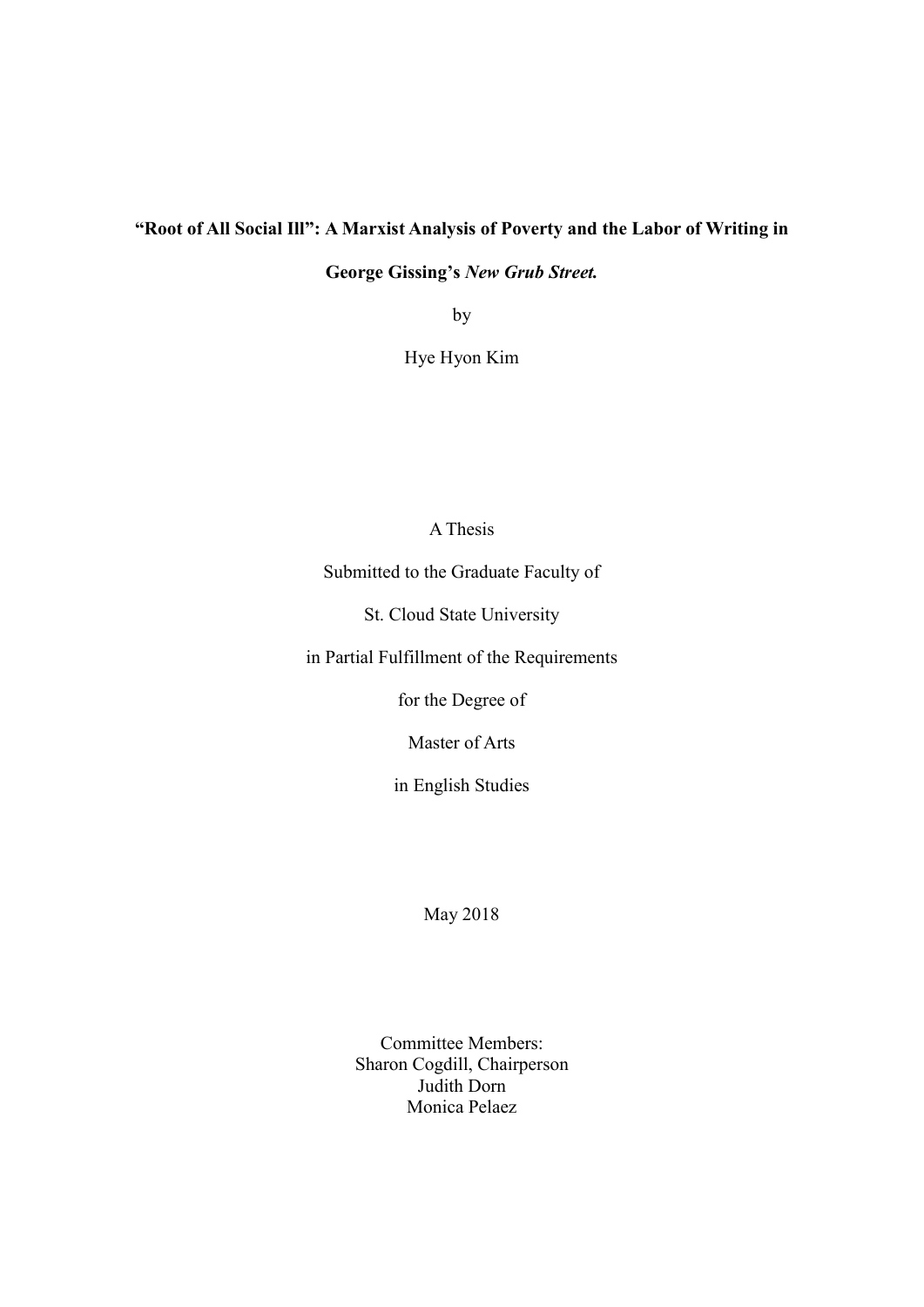#### **Abstract**

This paper explores George Gissing's *New Grub Street* (1891) and the four main characters: Alfred Yule, Edwin Reardon, Harold Biffen, and Jasper Milvain to bring light on the reality of writers' labor in the publishing industry in 19<sup>th</sup> century Britain. The characters' impoverished lives are analyzed to see what money symbolizes, and how it affects their relationships, career prospects and goals, success in class, and their engagement in society. The theoretical framework of Karl Marx's *Capital* is used to analyze the meaning of labor and money in the literary world of each of the four characters. Gissing carefully places the characters in poverty and compares their career paths to illustrate their methods of success and survival. Abundance of capital brings them luxury of time and class while the lack of it becomes "roots of all social ill" (Gissing 32).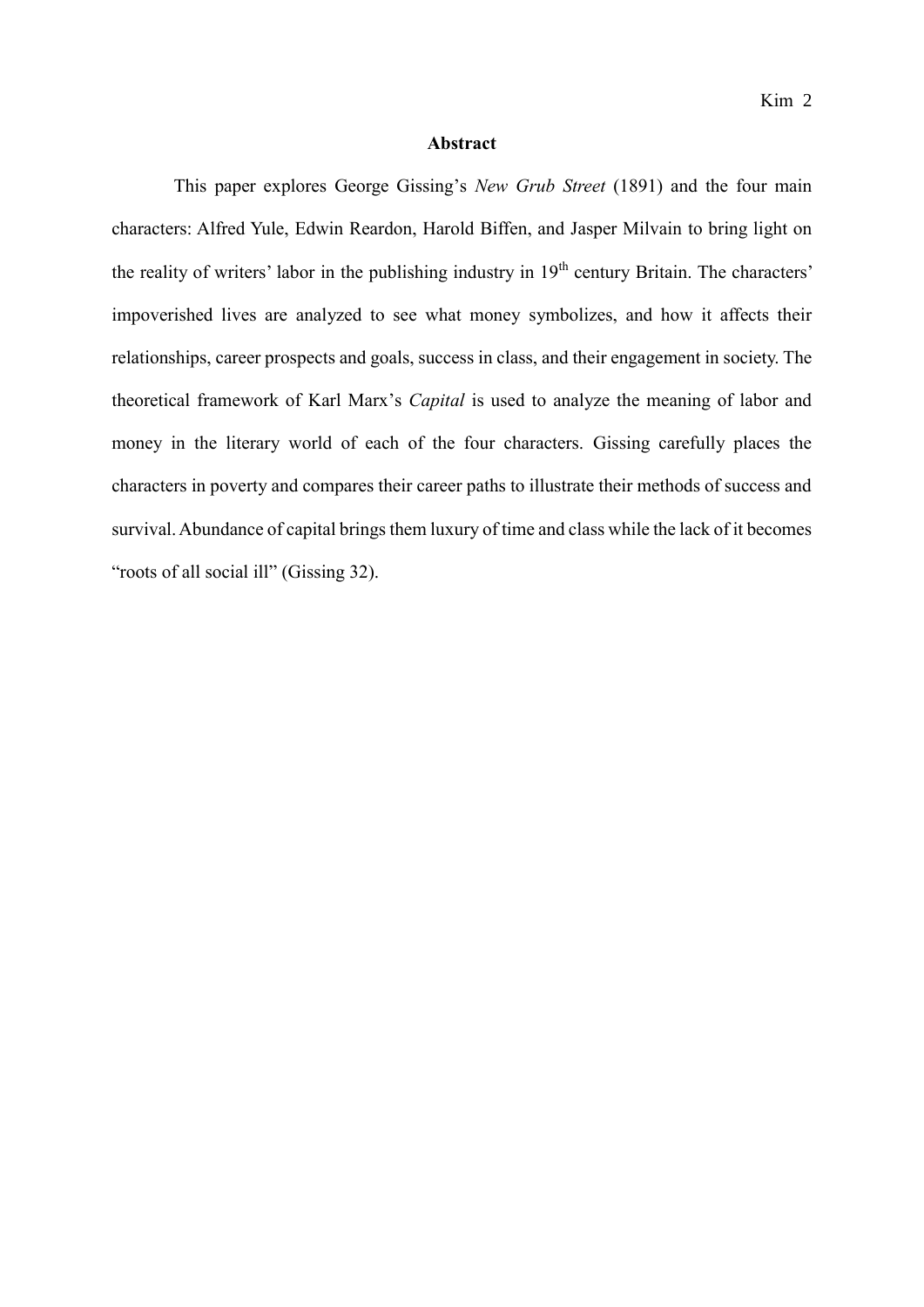## **Table of Contents**

| Chapter | Page |
|---------|------|
|         |      |
|         |      |
|         |      |
|         |      |
|         |      |
|         |      |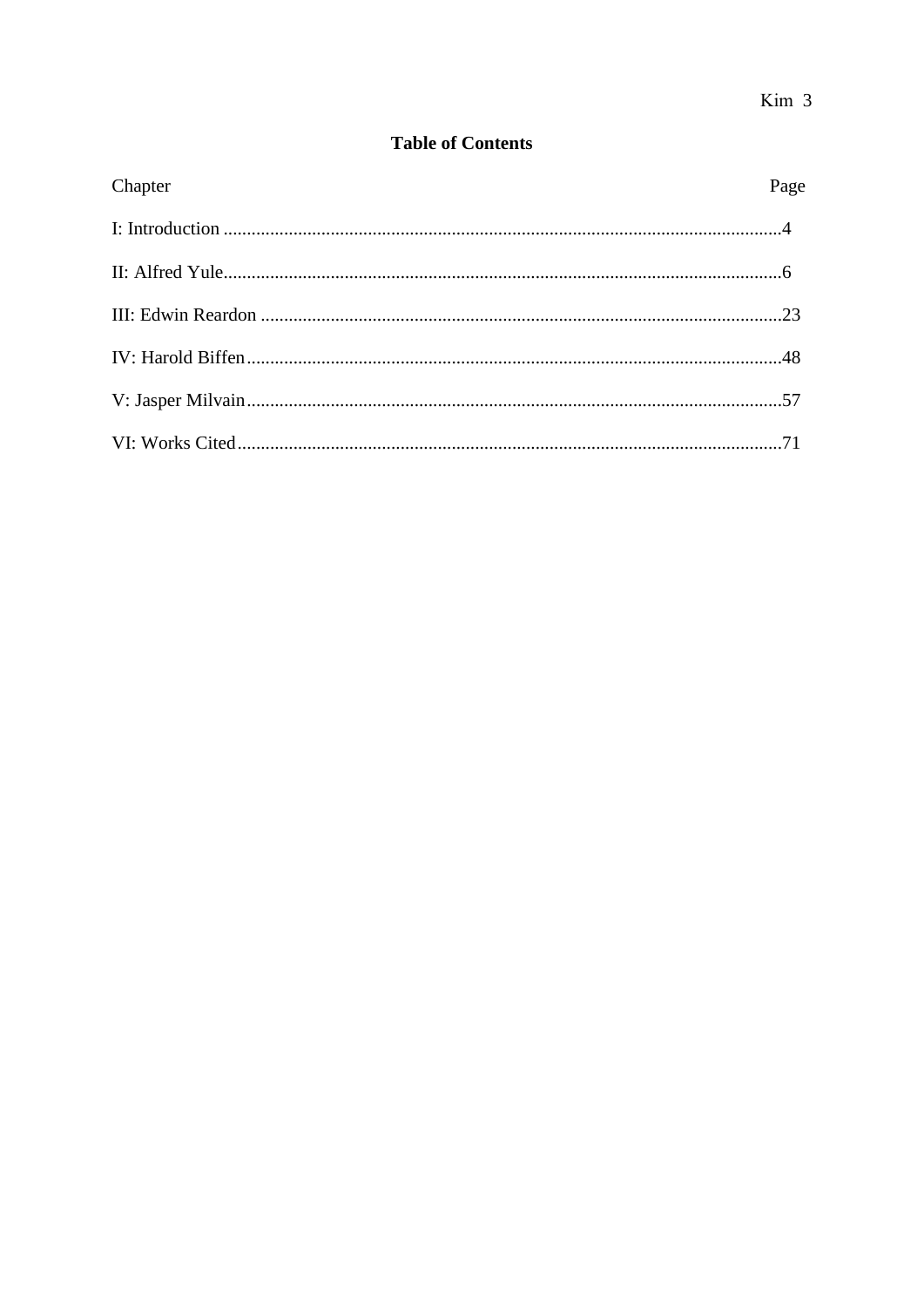#### **Chapter I: Introduction**

*New Grub Street* takes place in London, narrating the stories of four main writers, Alfred Yule, Edwin Reardon, Harold Biffen, and Jasper Milvain. Each character approaches writing with personal ambitions, for example, to become a famous writer, a proud father and husband, creative artist, and a lucrative entrepreneur. However, the publishing industry is a risky environment where writers' labor cannot be compensated on the basis of the number of hours that they put into work; rather, the value is decided by their readership and the relationships between the author and the reviewers. The industrial and capitalistic cultural background of *New Grub Street* is parallel to what Karl Marx's describes as "the world of commodities with the product of men's hands" (84). His description shines light on how labor is no longer individuals' and becomes a possession of society. Gissing demonstrates how his four characters, Alfred Yule, Edwin Reardon, Harold Biffen, and Jasper Milvain choose to utilize or become a part of the fundamental labor force in the publishing industry.

However, why does Gissing write about writing? *New Grub Street* was published at the end of 1890, written in less than two months and sold with copyright at a hundred and fifty pounds, which is a trifling sum compared to value of the future editions that were printed after his sale (Arata 10-11). Like Edwin Reardon, Gissing had to start working on his next novel shortly after he had finished *New Grub Street* to support his family. The concept of money and value to writing is something that is constantly dealt with in *New Grub Street,* especially as the labor and time put into the product may not be matched with the price. In addition, each work may have individual a personal value for its writers, so the value of their art can really differ based on the authors' choice to write in a specific manner and style to gain and build relationships within the publishing industry. For each, the question is, will they hold their work in artistic pride or utilize their books as trade for money? The narratives of each character positions him each on his own path of writing. Gissing, too, had been placed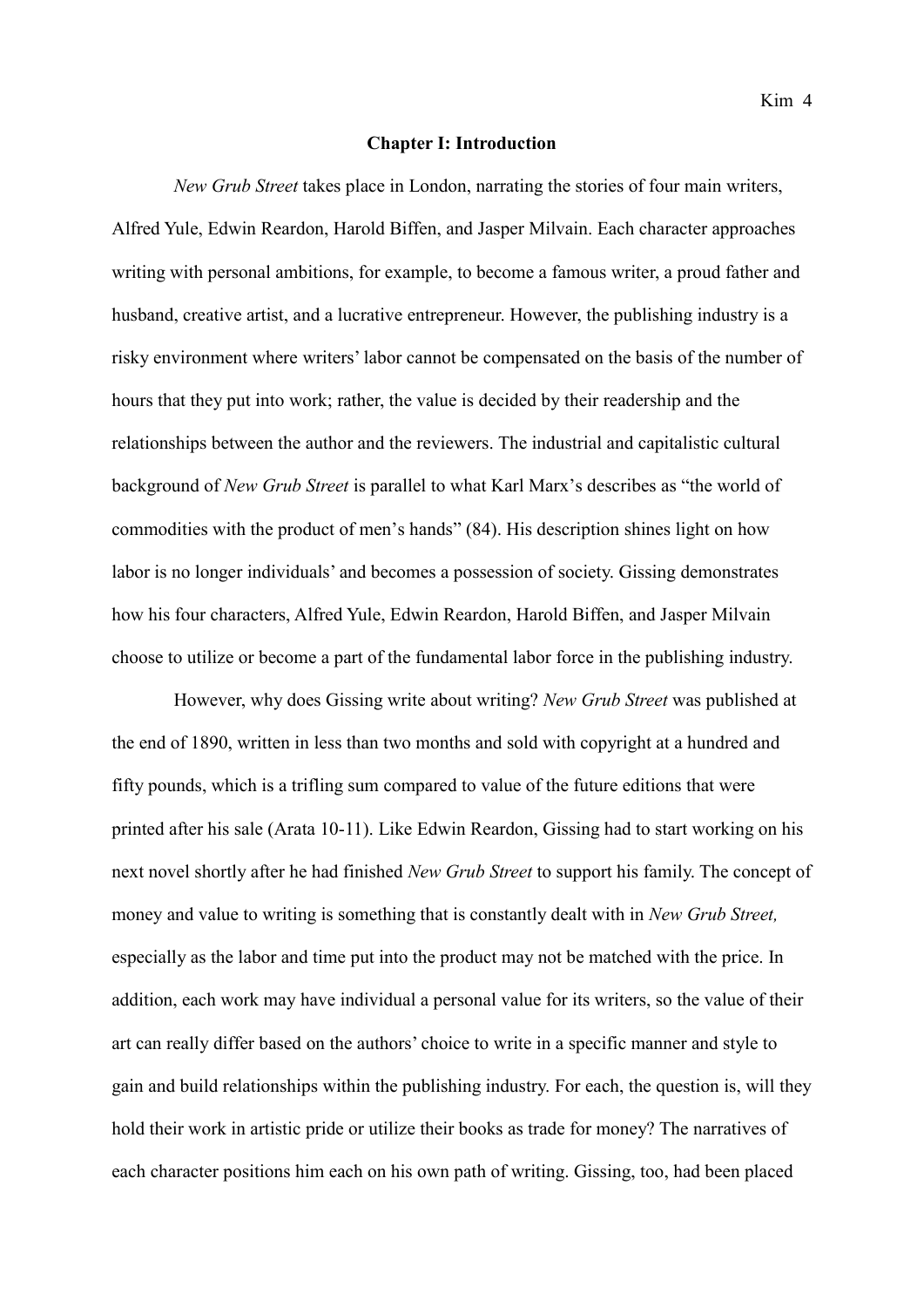on many paths of writing, from being recognized for his academic brilliance and earning a scholarship to Owens Collage to being exiled for stealing from his students and forced to work odd writing jobs in Chicago (12). Gissing's struggles to make a career or even make enough to live on in the quick changing market is a hardship that can be identified in the characters of *New Grub Street*. Looking at each of their financial outcomes in success and failures, Marx's *Capital* is applied to analyze their actions in business. However, their financial outcome is not just the result of payment for characters' labor, but it affects them as a member of a class, as a figure in the domestic realm, and as an associate engaging in their societies. Abundance of money may bring them comfort and respectability while shortage of it brings poverty to their every aspect of lives "the root of all social ills" (Gissing 32). As Dora, sister of Jasper Milvain honestly describes her brother as, "Jasper's moral nature will never be safe as long as he is exposed to the risk of poverty. There are such people, you know. As a poor man, I wouldn't trust him out of my sight; with money, he will be a tolerable creature as men go" (269). This quote illustrates the contrast of character's identity and behavior around the subject of money. Capital becomes a social power as it dominates how the characters feel and behave as individuals and as a member of a class. Furthermore, the psychological change of characters will also be addressed to analyze their behavior patterns in both wealth and poverty. In a nutshell, Gissing can be found in characters that he writes who struggle to find a balance between economics and aesthetics in the  $19<sup>th</sup>$  century literary market. However, a careful eye is needed to see the methods and the effects of the characters, whether it is their success or failure in the end.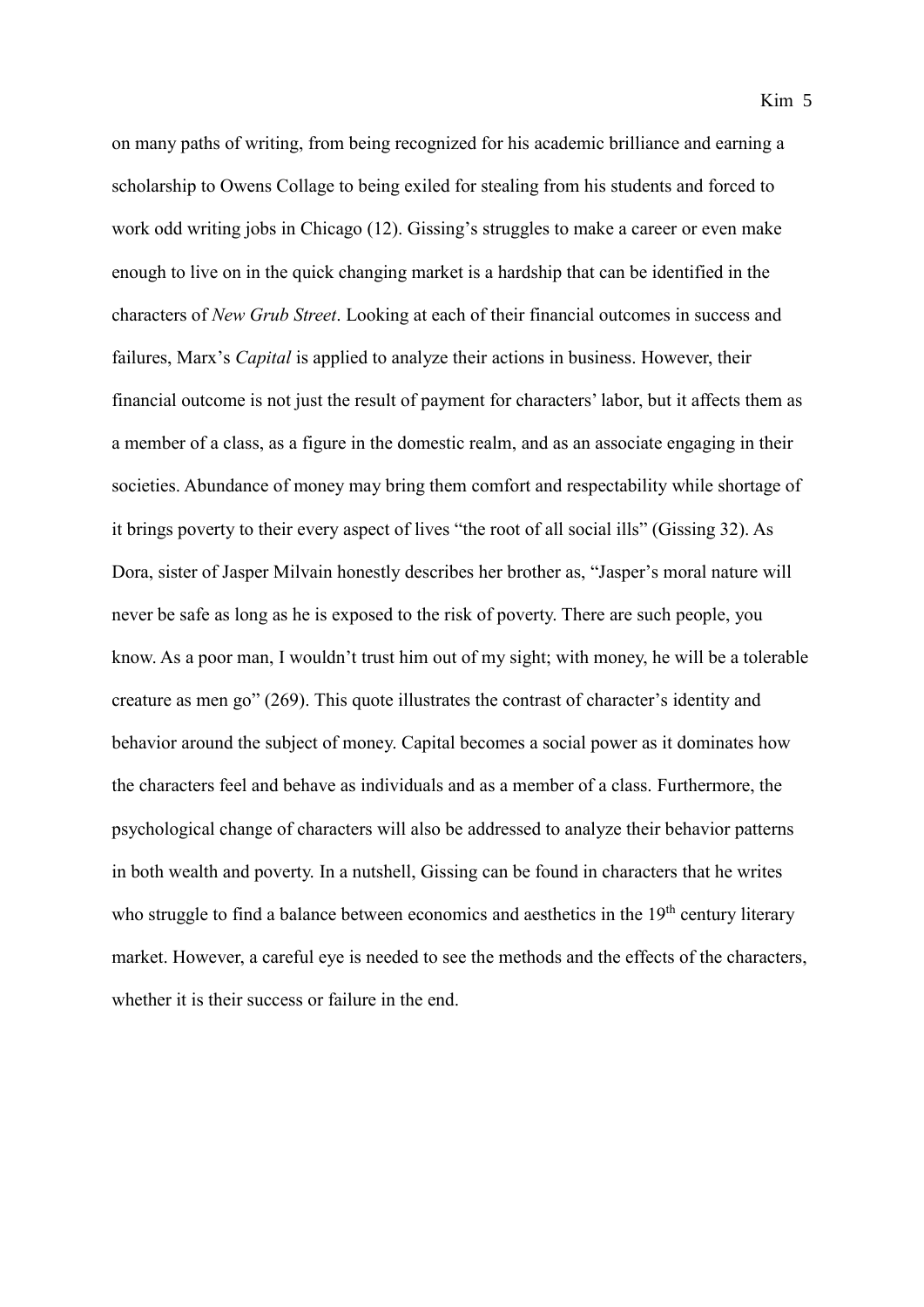#### **Chapter II: Alfred Yule**

Alfred Yule comes from a family of business, his father being a Wattleborough stationer and his two brothers, John and Edmund Yule, manufacturers of paper. They were well educated and their upbringing indicates that Alfred comes from an affluent middle class family that is dedicated to literary scholarship. Illustrations of the three sons of Yule's household are described as, "Each was well educated, up to the age of seventeen, at the town's grammar school" (Gissing 18). As the eldest, John tries his hand at partnering a paper mill whilst the youngest Edmund attempts to keep the family business. On the other hand, Alfred takes a different turn in paper and takes work at a bookseller in London. The obvious difference in career paths evokes some contrasting opinions of success. John clearly voices his judgement on Alfred's choice in literature career when he says "I should like to see the business of literature abolished" (23). He even advises Jasper, a young amateur in the field of publishing, to "think over your ways whilst you're still young" (24). On the other hand, Alfred expresses the need of literature and remarks that literary production is a part of a process for providing art and civilization, rather than a mere business. According to Sigmund Freud, civilization is a social system of rules and orders that precipitate citizens' discomfort: "what we call our civilization is largely responsible for our misery, and that we should be much happier if we gave it up and returned to primitive conditions" (58). In Freudian terms Alfred Yule is pursuing literature to bring civilization, in which his failure to succeed suggests that he is provoking his own sufferings by remaining in the field of publishing literature. Alfred Yule's purpose for writing falters from his urgency and ideal to become a successful writer. Regardless of his ambition and endeavors, Alfred Yule faces difficulty in making his name known for his literary works by his incompetent writing skills, his production of unpopular books, and his vexatious temper that drives his companions and family away.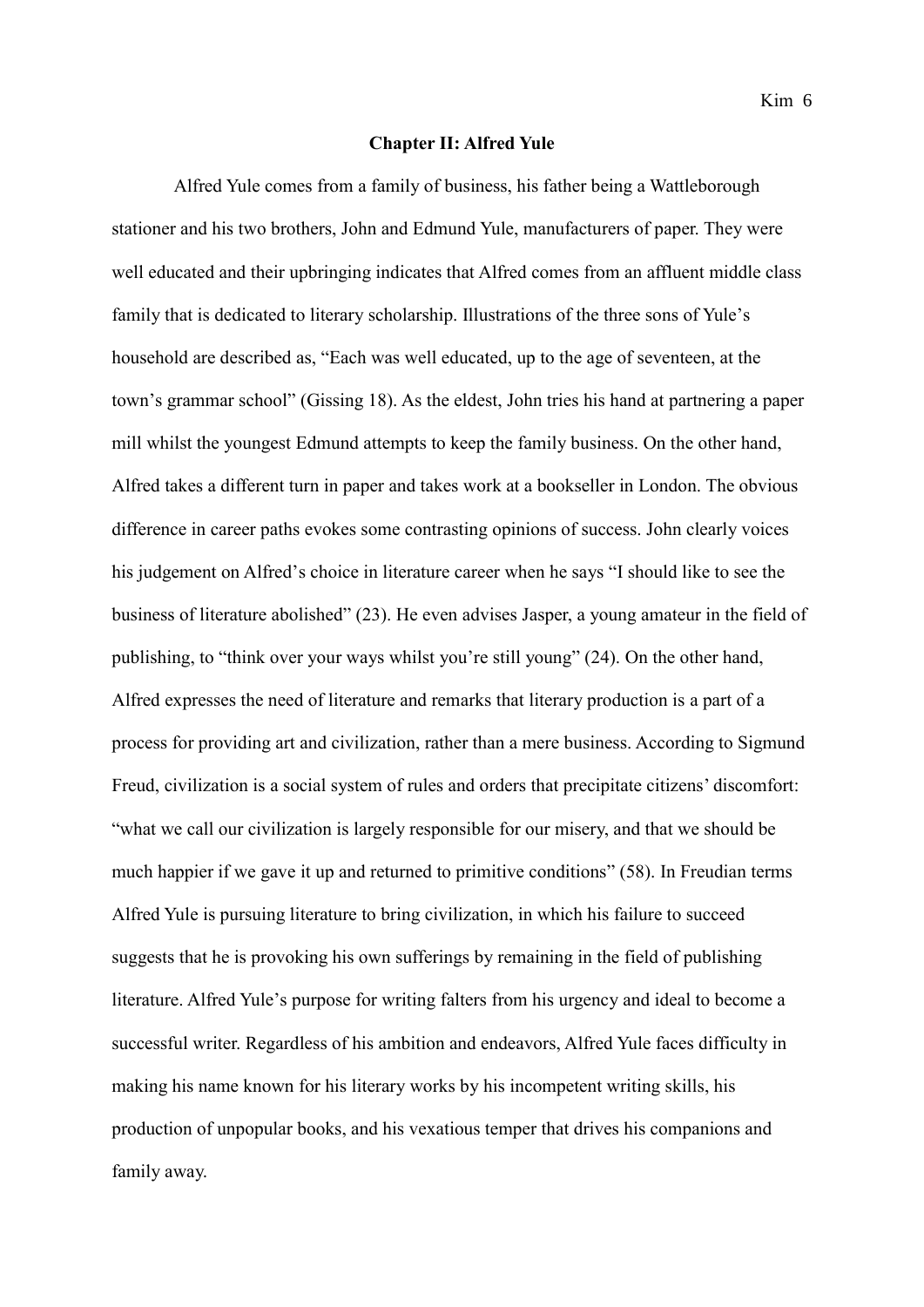Alfred begins his career working as an assistant bookseller, immersing himself in the world of books. He takes interest in writing, full of hope and the ambition of becoming a legendary author. First published in *All Sorts*, a weekly paper he himself found, Alfred begins his literary career. After becoming the actual editor of the paper, he leaves his job at the bookseller to dedicate his time for literary writing. His mind is set:

... to become a celebrated man, and ... he was not unaware [that] the attainment of that end would cost him quite exceptional labor, seeing that nature had not favored him with brilliant parts. No matter; his name should be spoken among men–unless he killed himself in the struggle for success. (Gissing 93)

Here, Alfred takes notice of the fact that he is not a literary genius, but reveals his hope that dedication of time and strong will offset his weakness. Nevertheless, what Alfred does not realize is that being a struggling writer takes not only determination, but time, and results in poor income and deprivation of nourishment. His time and the quality of his labor put into a product does not always result in parallel compensation. From the narrative of Alfred's past employer, the bookseller Mr. Palo, accounts for how assiduous Alfred is, continuously writing and working from his twenty fifth year to his thirties (93). Hence, during these five years of his career, there is no doubt that Alfred took his goal to become a famous writer very seriously. However, since he is producing a commodity, the value of his work depends on its acceptance in society. Therefore, Alfred's reputation depends not only on his efforts, but also on how his books are reviewed by other social factors which decide his books' price and fame. Marx describes the relationship between labor and product as, "Human labour-power in motion, or human labour, creates value, but is not itself value. It becomes value only in its congealed state, when embodies in the form of some object" (59). Despite Alfred's commitment to his career, his dedicated time and energy are not valued by his readers. As a result, his books, the embodiment of his human labor, are worth very little because they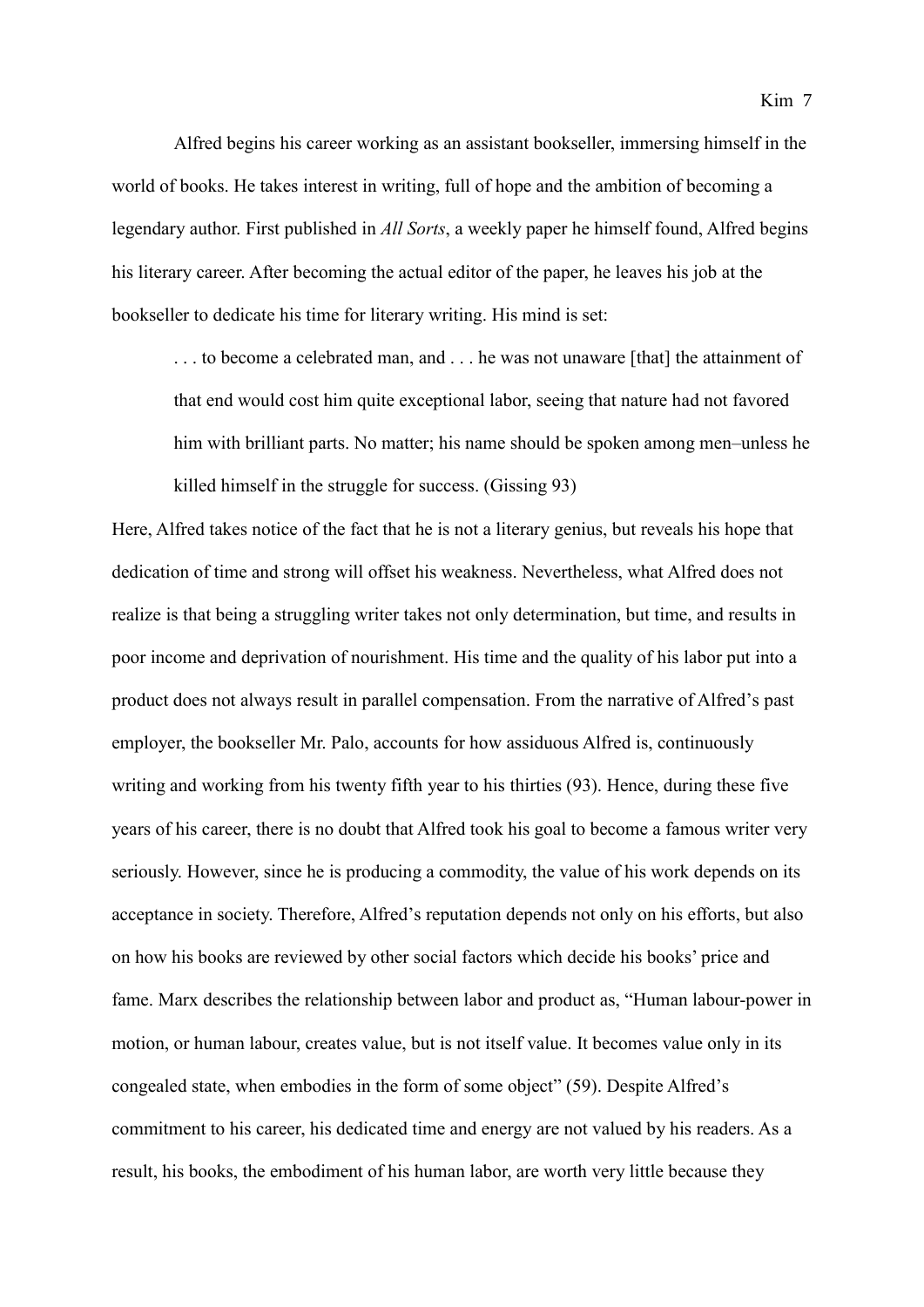depend on how much they can be promoted by publishers and reviews. Alfred's writing process can be supported by Marx's description of socially determinative outcome in financial worth:

A commodity is therefore a mysterious thing, simply because in it the social character of men's labour appears to them as an objective character stamped upon the product of that labour; because the relation of the producers to the sum total of their own labour is presented to them as a social relation, existing not between themselves, but between the products of their labour. (83)

Therefore, there is an interactive affiliation between the product, author, and the readers, constructing the career as a writer a very complex, yet social profession.

However, writers can also modify the genre of writing to meet the demand of readership. By writing in a certain style and being aware of the interests of different niches in the market, a writer can gain a broader readership and acquire social value for his writing. In Marxian focus a writer's labor can reappear in a commodity by writing to these interests:"In order that his labour may reappear in a commodity, he must, before all things, expend it on something useful, on something capable of satisfying a want of some sort. Hence, what the capitalist sets the labour to produce, is a particular use-value, a specified article" (197). Accordingly, writers can be pragmatic. They can write for the mass audience, acknowledging the popularity and the super value, which in *New Grub Street* is to write short lighthearted fiction and simple nonfiction, not academic and analytical essays.

Indeed, an alternative path in literary writing is suggested to Alfred, but he remains stubborn in his conception of what successful writing is. Alfred's headstrong will to succeed in literature as art makes it harder for him achieve distinction. He does not write for the general public readership and solely writes academic essays to teach his readers the role of literature. Gissing offers Alfred's potential for mercantile writing, and his chances for success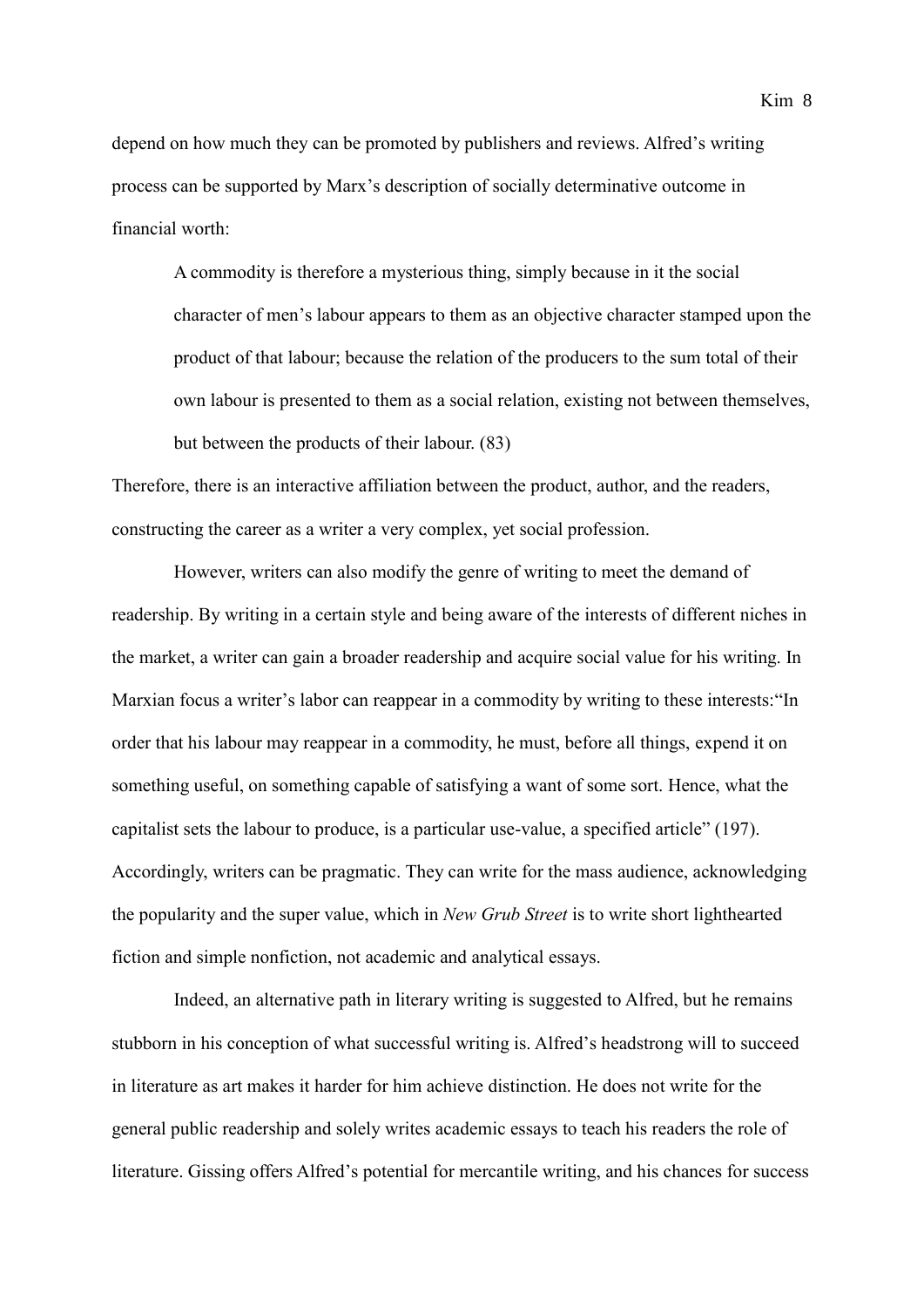in a different genre. However, Alfred's ambition "took his efforts *au grand serieux*; thought he was producing works of art; pursued his ambition in a spirit of fierce conscientiousness. In spite of all, he remained only a journeyman. The kind of work he did best was poorly paid, and could bring no fame" (Gissing 96). For Alfred, setting high standards for his own writing and being adamant about his style of writing only hindered his performance in his career.

Unfortunately, neither Alfred's recognition nor his income improves over time. Even as he publishes more literary works in a variety of fields of arts, his efforts are not rewarded and rather become comical. Gissing's tone in addressing Alfred's exertion suggests mild mockery:

It would be difficult to mention any department of literary endeavor in which Yule did not, at one time or another, try his fortune. Turn to his name in the Museum Catalogue; the list of works appended to it will amuse you. In his thirtieth year he published a novel; it failed completely, and the same result awaited a similar experiment five years later. (96)

Thus, despite his effort and time that Alfred invested which he anticipated would bring him success ultimately failed him. His ensuing efforts to try his hand at fiction were also fruitless. His lack of accomplishment began to take a toll on him and as hard as it is for Alfred to make his name as a successful writer, his personal life also begins to struggle. Trying to make ends meet with little recognition and very scanty earnings, made him look for alternative ways to improve his living situation.

So poor, his nourishment is inadequate and Alfred turned in need of a companion, someone who will be able to take care of him whilst he continues to write. Marriage was a possible option, but the problem of his unsuccessful career and insufficient income became an obstacle in seeking a partner. In regard to his unprosperous situation in career and wealth, finding a partner to share his misery was troublesome. Middle-class marriages were strictly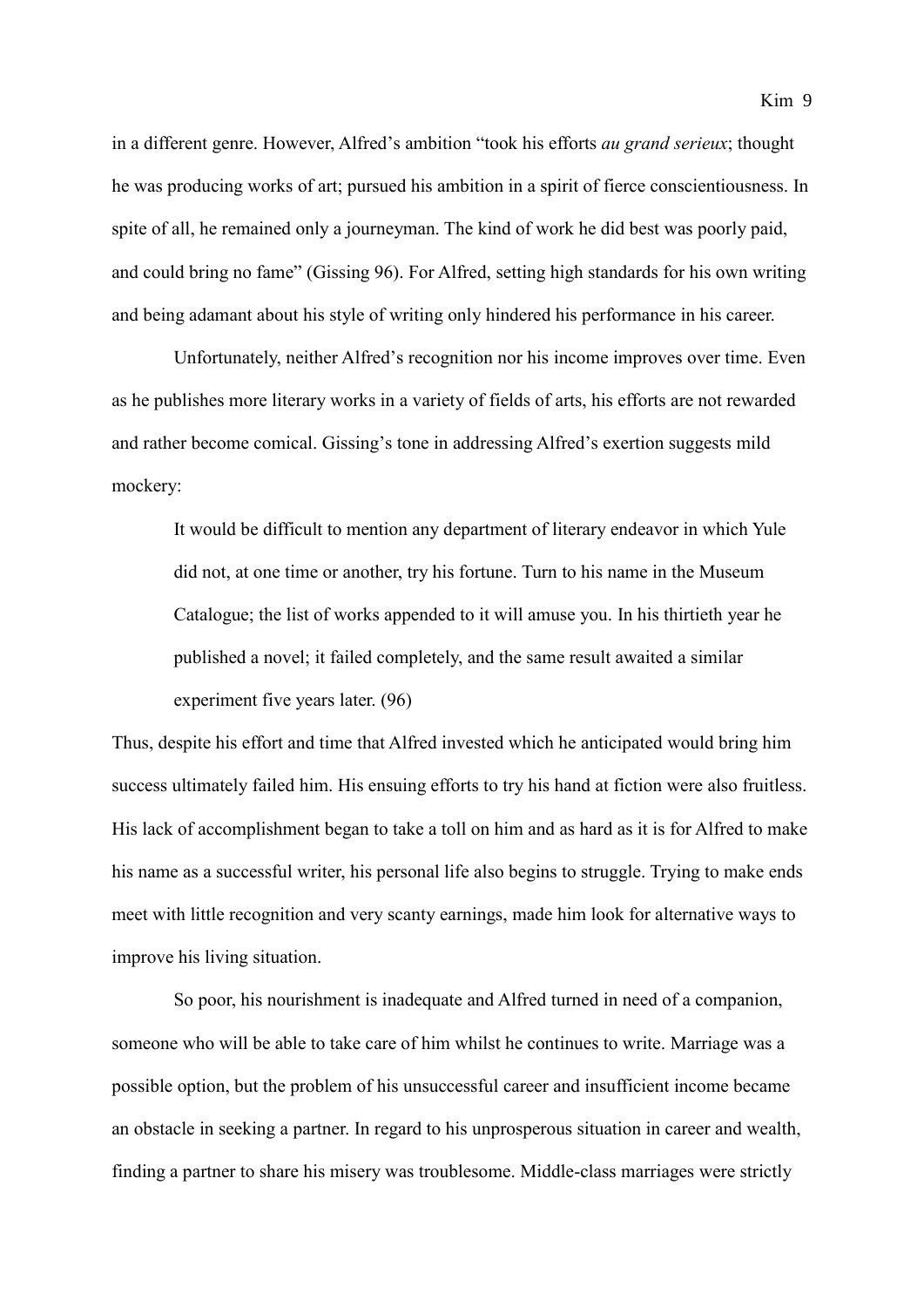arranged by money and class, and Alfred's only option was to marry a woman beneath him, someone who was willing to accept poverty with a higher class man. On Victorian marriages, John Tosh offers his interpretation of marital life in the following way: "the tone of early Victorian marriage recommended that spouses share each other's burdens and take – as well as receive – advice; but they left no doubt that the husband should be master" (28). Likewise, Alfred looked for a compassionate woman who was willing to share his hardship and accept his unprofitable career. In the end, Mrs. Yule (whose maiden name is not mentioned) is chosen, introduced by Gissing as "a young girl of no beauty, but, as it seemed to [Alfred], of amiable disposition" (93) who agreed to take on the writer's challenges with him, and Alfred settled for a wife of lower standing.

Nonetheless, marriage between different classes was common. Gissing addresses the frequency of different class marriages with a sacrifice of reputation:

Many a man with brains but no money has been compelled to the same step. Educated girls have a pronounced distaste for London garrets; not one in fifty thousand would share poverty with the brightest genius ever born. Seeing that marriage is so often indispensable to that very success which would enable a man of parts to mate equally, there is nothing for it but to look below one's own level, and be grateful to the untaught woman who has pity on one's loneliness. (93)

This is exactly what Alfred did, to find a cure to his poor lonely situation with a wife. However, to middle class couples, settling and rushing into marriage is not a natural incident. Nourishment is not an objective of marriage for them, nor had did experience the urgency to be married for security. Rather, they wait to find a suitable home and luxuries as "Young couples were set on beginning married life with a home which was at least as well appointed as their parents', and the time taken to accumulate the necessary resource tended to push the age of first marriage for both men and women of the middle class up and up" (Tosh 24).When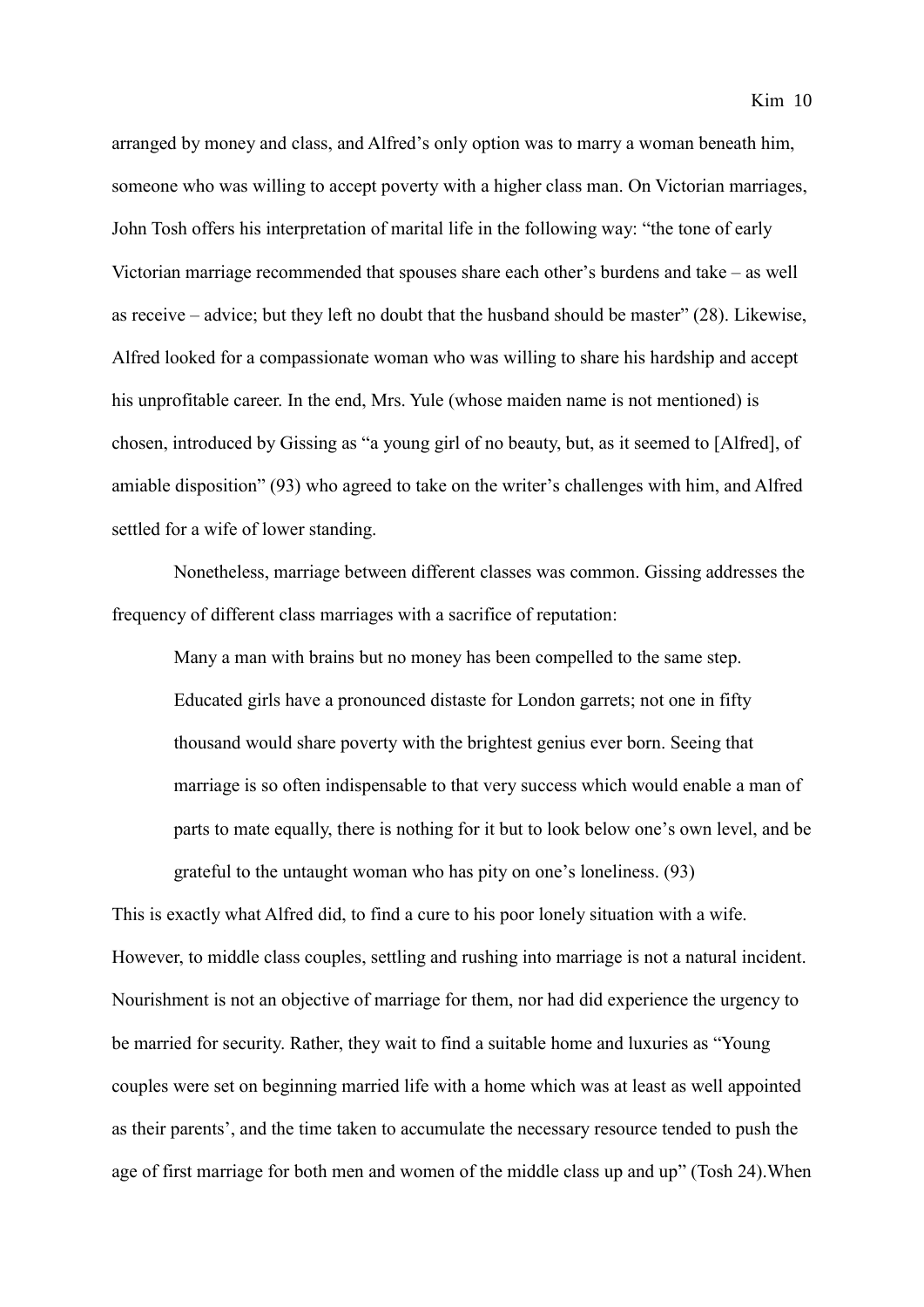Alfred's urgency for partnership brought the couple to continue living in his single garret, the middle class couples were decorating their household interior as ostentatious as their parents' home. The contrast of their living situation depicts the class variation that took place in exchange of their vows.

Not only are the couple aware of their situation, but the class difference between the newly wedded couple causes reactions from the community. The couple comes from family standings that are not equal; the wife is from a working class where she speaks a different dialect with an accent with no prominent background in education. In fact, her tone is narrated by Gissing as, "Mrs. Yule's speech was seldom ungrammatical, and her intonation was not flagrantly vulgar, but the accent of the London poor, which brands as with hereditary baseness" (85). On the other hand, Alfred's family is the exact opposite. They manage a business with a passion for education. These contrasts are sensed by the husband and the wife and their families, but in addition, their marriage brings a public message to society as a new identity of their class as a married couple. The mix of class is judged by the society and as a united family, their class descends. Joining of classes, in an incident such as a marriage carries a bigger meaning in a social setting and "Under the terms of the older hierarchy, public life was crucial to defining social relationships; in the emerging class system, by contrast, one's private relationships established social status" (Leaver 445). Their martial vow means that their classes unites to form a social position, and in result of decrease in class, Alfred's nourishment was exchanged at the cost of his prior middle class.

Despite how the society received the couple's new status, the union and the marital relationship between Alfred and his wife are favorable than expected. Gissing points to the fact that Mrs. Yule could have been "a vulgar shrew" but his marriage treats him well, the wife possessing qualities such as humility and kindliness (94). In perspective of Mrs. Yule, who marries up, she also acknowledges the difference in educational backgrounds between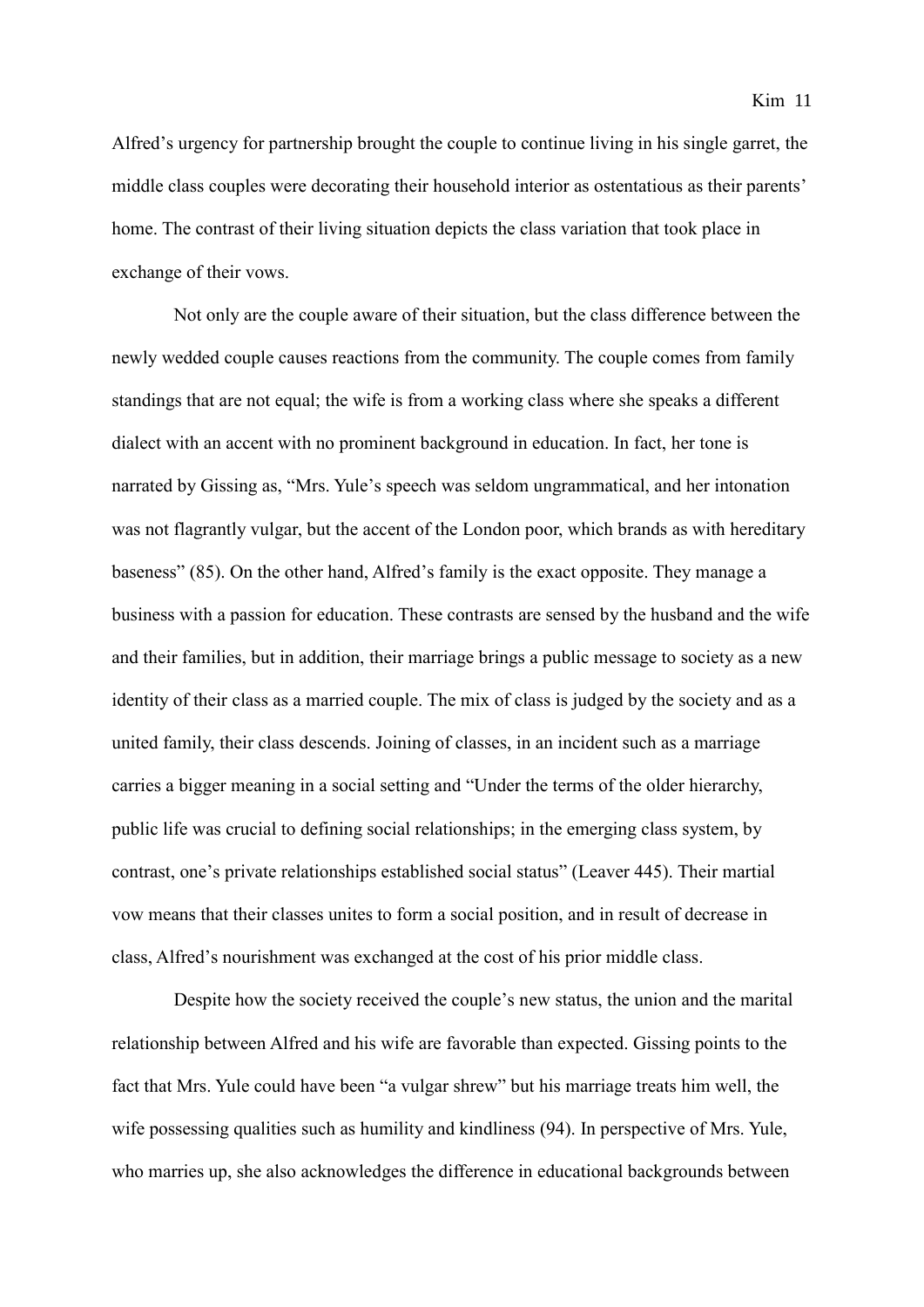the families as "she endeavored to learn of him, but her dullness and his impatience made this attempt a failure; her human qualities had to suffice" (94). Alfred looked for a wife without strict standards as he was more desperate to be married than to be selective. Thereafter, he did not anticipate that his hastiness in marriage would also affect his career, and the society he accompanies, which works against his advantage. However, the amicable qualities of Mrs. Yule accommodate Alfred very well, and his personal opinions on Mrs. Yule are depicted as him not regretting in his decision to marry (94). His main objective in marriage is to receive help and relief from his lonely and poor living situation. The partnership is not equal and the authority sides with Alfred, as the head of the household. Alfred Yule's relationship follows the illustration of the role structure between the husband and the wife in the Victorian era as, "to the husband on account of the emotional support he received from his wife, and to experience made available to her" (Tosh 24). Alfred gains the emotional support he hoped for in a marriage, even though he married down a class.

However, Alfred's swift decision to marry lower class for comfort and nourishment of a wife caused his close family to dispute his judgement. Harsh criticism came especially from his brothers, John and Edmund, whose business career made their living situations more comfortable. Their honest reaction "cried out that he had made an unpardonable fool of himself in marrying so much beneath him; that he might well have waited until his income improved" (Gissing 93). However, the situation was different for Alfred, who had chosen to marry due to his dire circumstances of failure. Regardless of how his family felt about his marriage, he earned what he had looked for in a marriage, help and nourishment from a woman. The lower class of Mrs. Yule also bothers him, but in so far as in nutriment and comfort, he is satisfied. Even when they argued, and showed each other the worst of themselves, their life together "did not come to an actual rupture, chiefly because Yule could not do without his wife; her tendance had become indispensable" (94). For his convenience,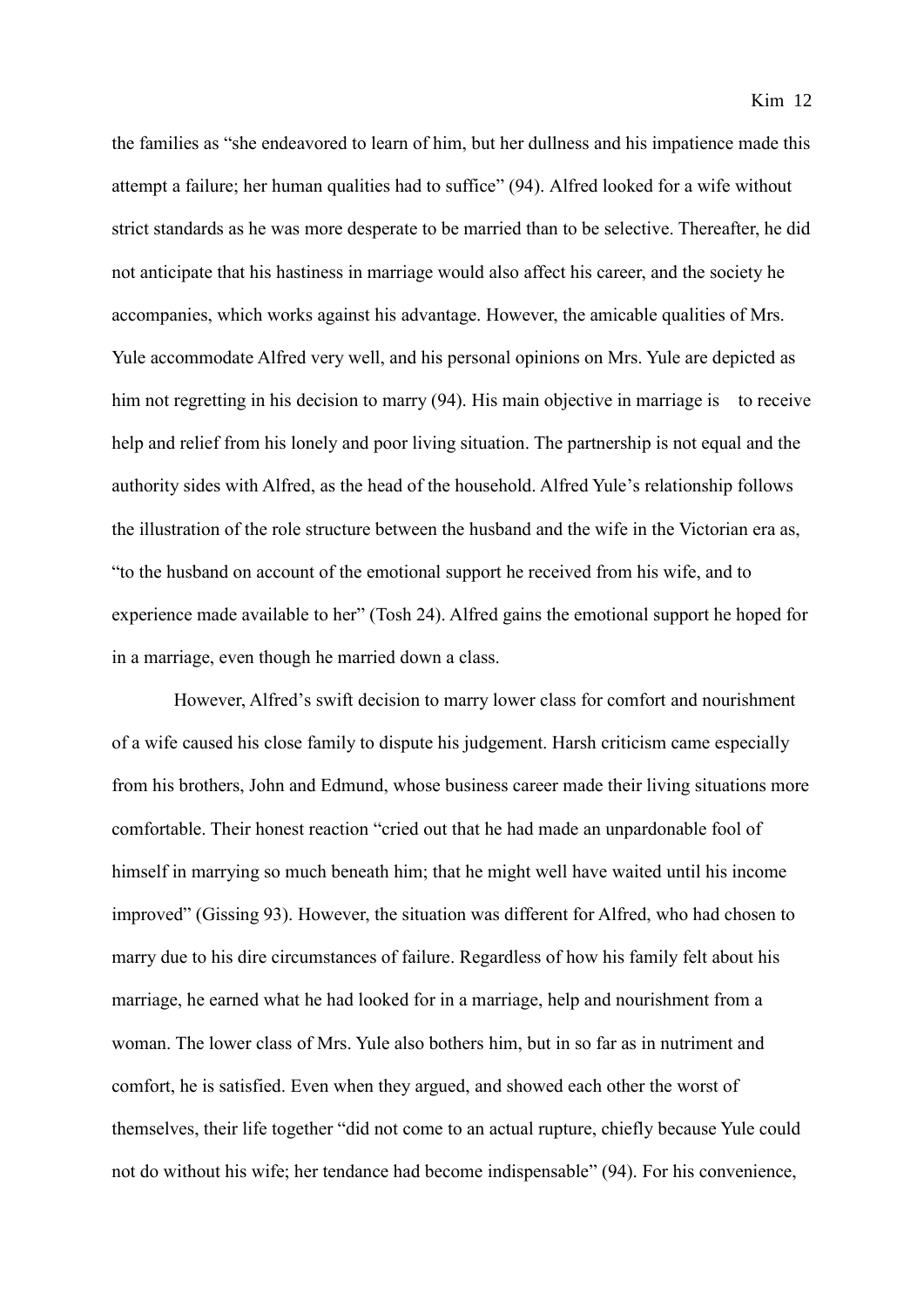Alfred stays committed to his wife. Also, his decision was made after his recognition of her class, and what it signifies. He knew that she would not be knowledgeable about literature and his passion for writing and produce art. This realization did not only take place with Alfred, but also with Mrs. Yule. She wanted to learn from him, but there was only so much she could learn within her scope of understanding. After years of being Alfred's wife, Mrs. Yule still has difficulty in composing and speaking in a middle class manner as she is used to the habits of her earlier life as a working class. "The London work girl is rarely capable of raising herself, or being raised, to a place in life above that to which she was born; she cannot learn how to stand and sit and move like a woman bred to refinement, any more than she can fashion her tongue to graceful speech" (85). In conversations with her husband, her grammar mistakes are constantly corrected by Alfred:

"Why are you so late?"

"I've forgot the time"

"Forgotten, forgotten. Don't go back to that kind of language again. Come, put the light out." $(101)$ 

When their daughter Marian was conceived, Alfred's strictness towards his wife was intensified, limiting her role as an educator of the child. This comes from a fear of Alfred, the belief that the more time the child would spend with the mother, the more likely she will turn to be more like her, a girl of a lower class speech and manner. He sets boundaries for how much Mrs. Yule can be a part of Marian's upbringing, and the majority of their insufficient money is spent on educating and sending the girl to school. Under Alfred's restrictions, Mrs. Yule took cautions around her child with affection but she was not to be trusted with her influence upon the child. For Mrs. Yule, the estrangement was cruel and the time was hardly enough for her to be with her child and "it can scarcely have been a light trial to her mother to know that contact with her was regarded as her child's greatest danger; but in her humility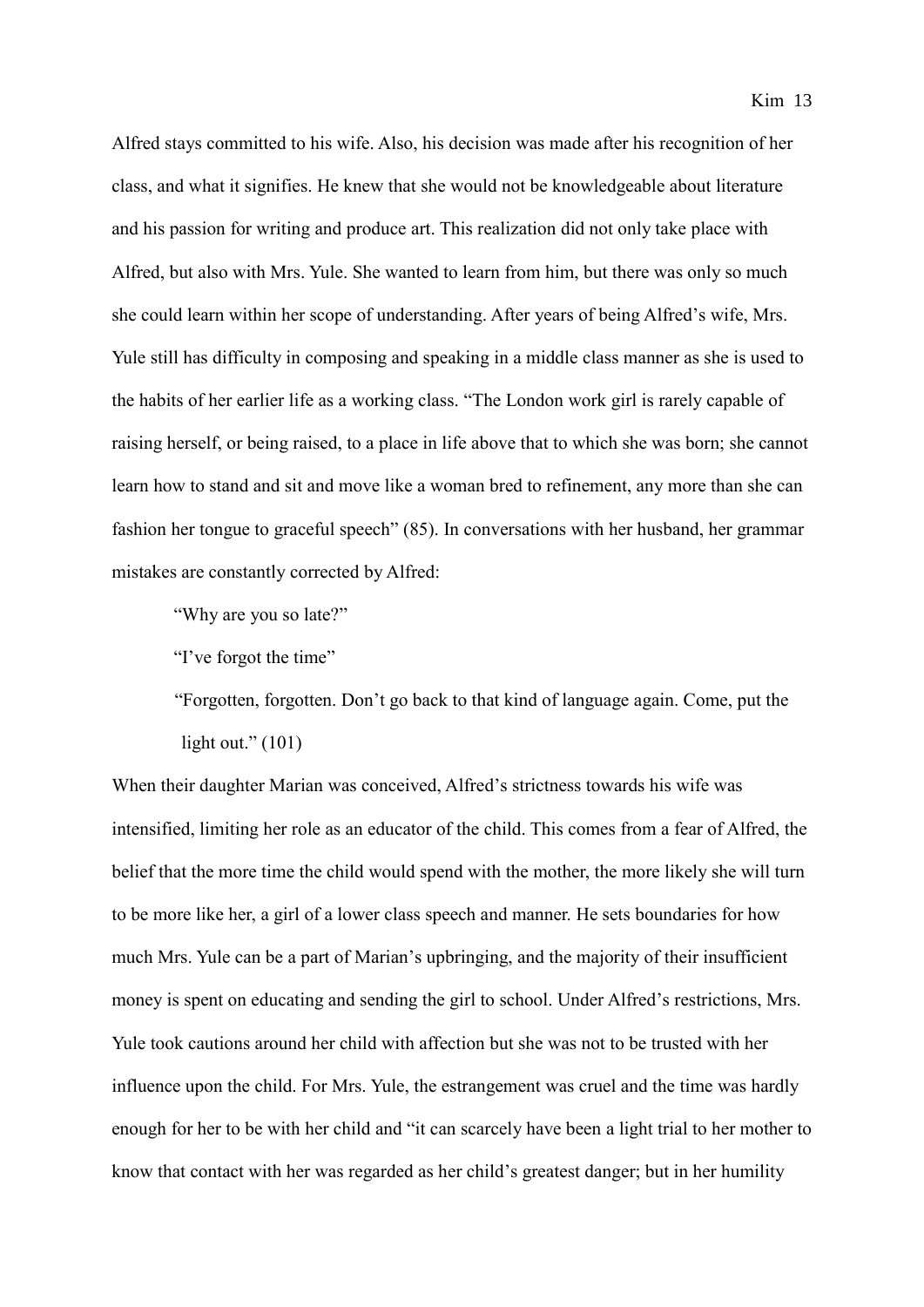and her love for Marian she offered no resistance" (94). However, being aware of her faults, she accepted the challenge of being distant to Marian. The alienation does not stop, however, when Marian grows up to be a sophisticated woman of fine manners, an ideal model of what Alfred Yule had wished. Marian's intelligence gratifies Alfred, but because her skills do so, their conversation on literary texts and outings alienates Mrs. Yule even more. The family's rule of Mrs. Yule's remoteness can be explained by the "distinction that ultimately marginalized or excluded other social groups, most notably the lower class, from participation in civil society" (Leaver 445). This distinction is also displayed in beginning of the book, when Jasper Milvain makes acquaintance with Alfred and Marian Yule for the first time in Wattleborough, where the two visit on a vacation without Mrs. Yule. When Jasper speaks of his meeting with the Yules, the question of Mrs. Yule comes up and Jasper's sister Dora shares what she knows of the mother, "Miss Harrow knows nothing about her, except that she was a quite uneducated girl" (Gissing 38). Dora's information establishes that other residents from different neighborhoods are also aware of Mrs. Yule's lower class. The Yule brothers have a hard time understanding Alfred's choices and they continue to disagree on, along with many other subjects, his marriage. John and Edmund's point is made by mentioning Alfred's potential of a better social standing if he would have waited.

Nevertheless, it became a different matter when the family started to rebuke Mrs. Yule. The disagreement of his choice of a partner from his family irritated him, but he takes most offence when his brothers' wives devalue Mrs. Alfred Yule and "as soon as anyone else treated her with disrespect that was quite another matter. Purely on this account he quarreled violently with his brother's widow [Mrs. Edmund Yule], and from that day the two families kept apart" (Gissing 95) and as a consequence of their inter-class marriage, a detachment between families ties takes place.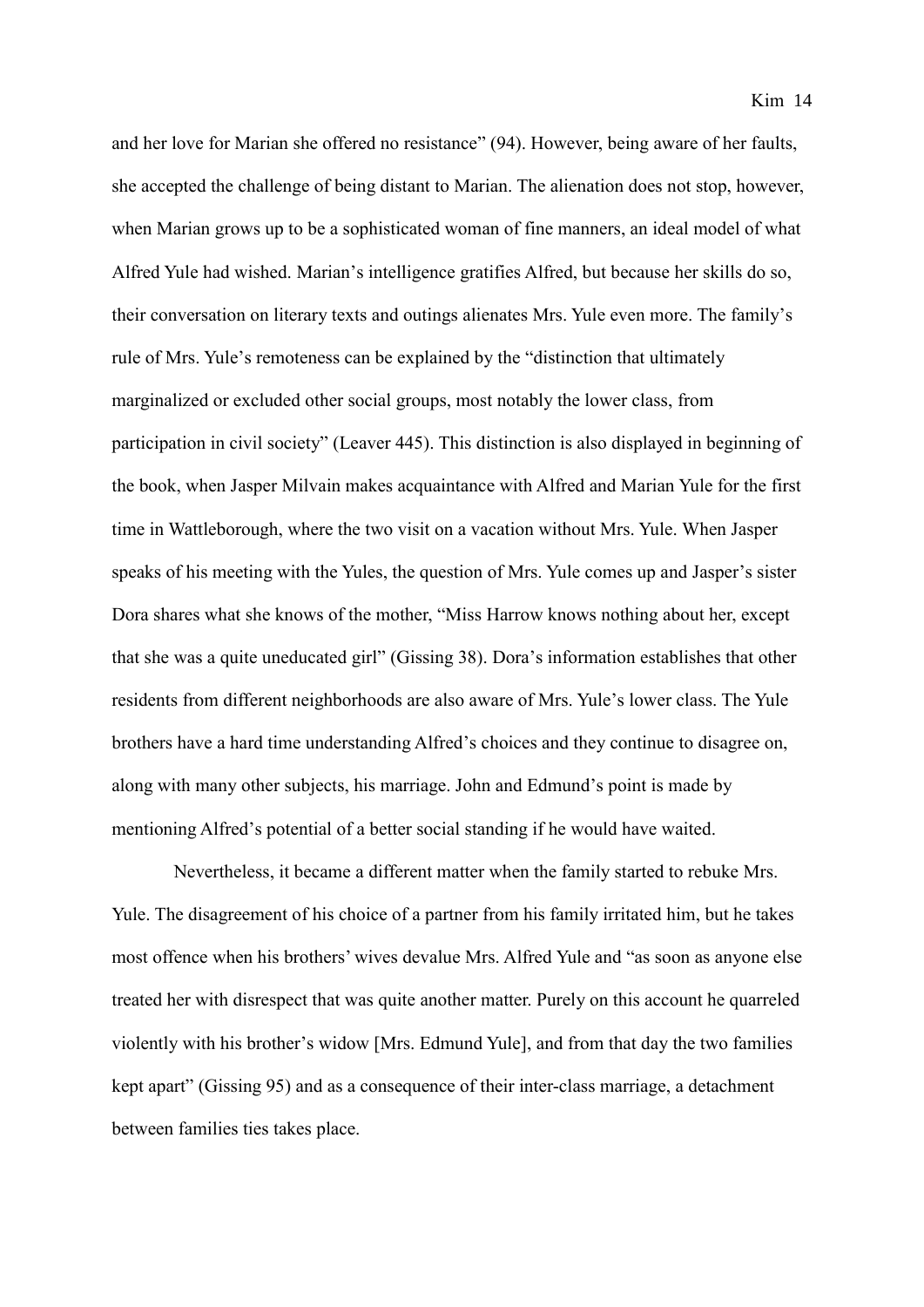The conflict between families does not help Alfred Yule's career. His confidence drops which also negatively affects his chances to succeed. The family contention makes him reflect on where he is situated in his literary career. The criticism brings Alfred to his awareness of how much he has failed to pick a lower class wife, and then he begins to pity himself for his underachievement. To Marian, whom he feels most connected to in his home, Alfred confesses his troubles, on the night that he receives the news of the new dictatorial chair of the literary magazine, *The Study.* The news of the new chair, a young gentleman from the country, disappoints him terribly as he hears rumors and expects himself to be asked. That night, Alfred speaks to his daughter:

When you think of my failures – and you must often do so now you are grown up and understand things – don't forget the obstacles that have been in my way. I don't like to look upon your father as a thickhead who couldn't be expected to succeed. Look at Fadge. He married a woman of good social position; she brought him friends and influence. (Gissing105)

In his conversation to Marian, a hint of Alfred's insecurity as a father is detected. He is selfconscious of what he is unable to accomplish at his age, as a father and the major source of income for his family. Alfred's identity is shaken as his works are denied from the reading community and his family discredits his partner in marriage. His life decisions in marriage and writing career are not accepted and disproved by other editors or family members. According to Tosh, Alfred's outlet of disappointment can be seen as his disturbance of his sense of masculinity. "Full acceptance as a man in society depended on manifestly possessing the independence and the resources to be a household head. What had always been a key qualification for adult masculinity became if anything more absolute during the nineteenth century" (82). For Alfred, he was not able to provide the resources even as a husband when he married Mrs. Yule. If the possession of goods is the qualification of masculinity, then he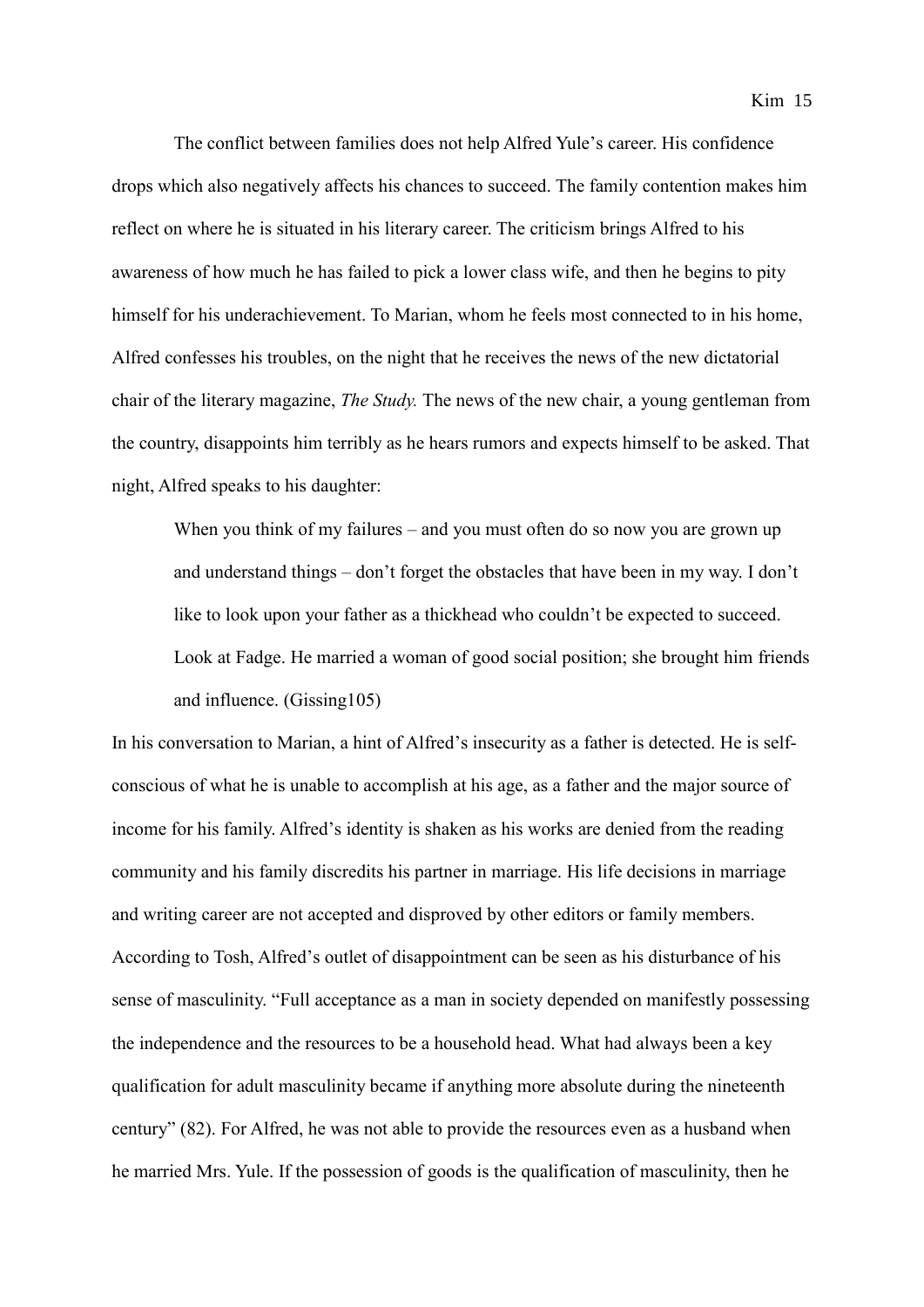failed from the start of his married life. What is interesting is that in despair, Alfred blames his wife for his current ambiguous position in his literary career. His refusal to reflect back on his own flaws is another sign of his insecurity, placing the blame on others and justifying his identity rather than accepting his failure. Despite his contentment with his attained nourishment, Alfred's attitude changes vastly as he turns against his wife by starting "to see only the disadvantages of his position, and, forgetting the facts of the case, to imagine that he might well have waited for a wife who could share his intellectual existence" (Gissing 94). Mrs. Yule, with her amenable qualities, tries very hard to understand her husband. Given his situation where he is old and without recognition, she pities him too, as Gissing narrates Alfred as "such men as he – poor, and without social recommendations" (104). However, reflecting back to Alfred's argument for bringing civilization with the help of literature, his insecurity and inequality can be explained by Freud as a consequence of civilization, "What makes itself felt in a human community as a desire for freedom may be their revolt against some existing injustice, and so may prove favorable to a further development of civilization" (72). Conscious of how the society reviews him, Alfred wants to be free of what is labeled as a failure.

However, Alfred's lack of achievement does point to factual evidence. He is not getting any younger and his name is certainly not gaining any more fame. After years of trying, his living situation does not improve, and he is fifty living in an average neighborhood, making just enough to not to worry about covering basic essentials, "but there was no disguising from himself that his life had been a failure. And the thought tormented him" (Gissing 96). His circumstances, even with a fair income to support his family, is not comparable with what he had planned of achieving. By his terms, success was to become an acclaimed writer delivering valuable lessons through his works with the benefit of power and respect from his magazine and readers. His wish to become the editor of *The Study* describes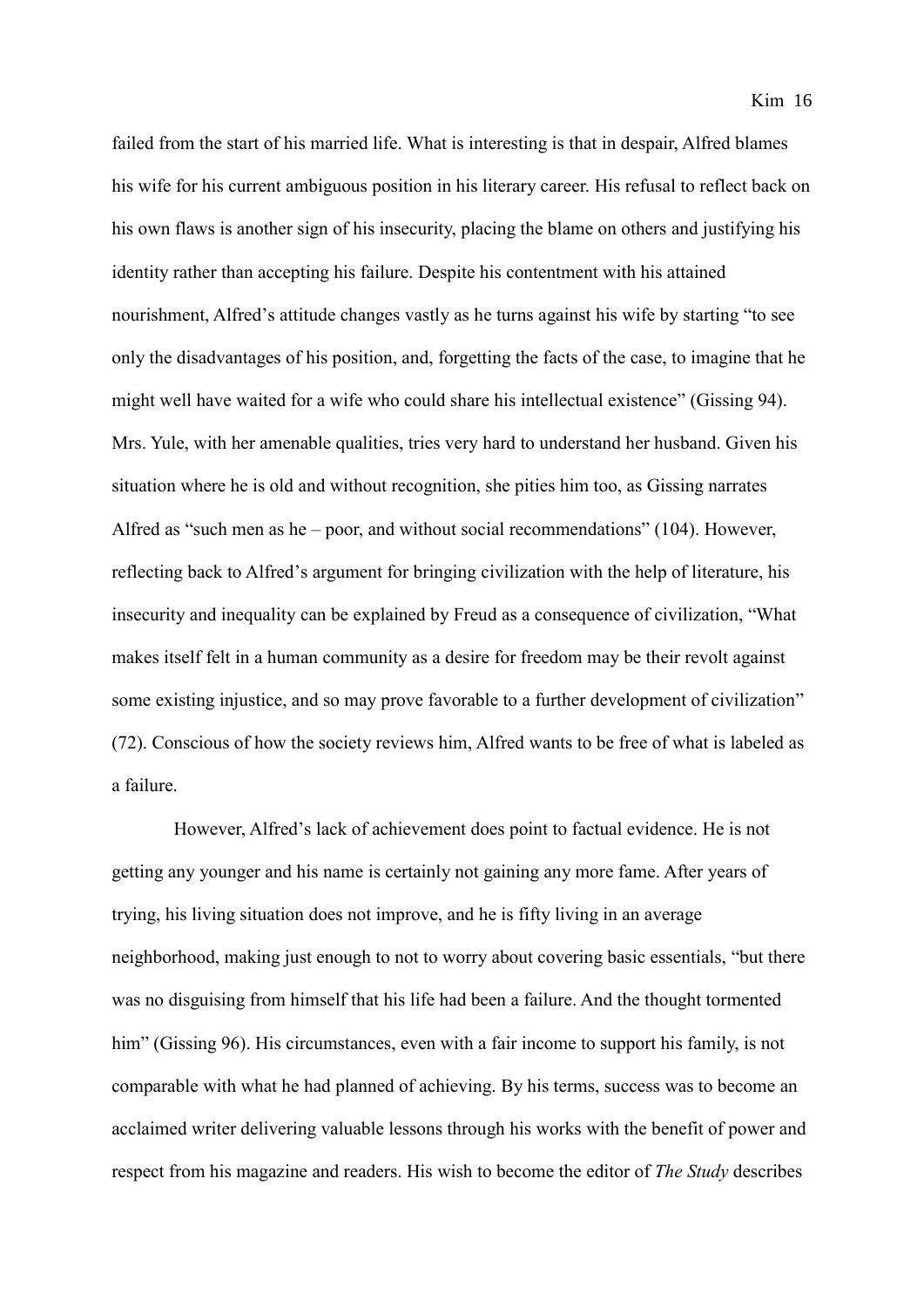what he longs for in a career breakthrough. The literary magazine itself is not of the highest value, but Alfred's attachment to the position holds a different worth, "The delight of having his own organ once more, of making himself a power in the world of letters, of emphasizing to a large audience his developed methods of criticism!" (97). Alfred's ambition is shows that it is not the money he looks for in a career, but it is the rare opportunity to be in a position of power with the excitement of critiquing and making contribution to literature.

However, there is another feature of editing a magazine that appeals to Alfred, to lambaste his contender, Clement Fadge. Their relationship traces back to when Alfred was the editor of *The Balance*. The magazine was earnest for success, but was having a hard time sustaining the readers. Fadge was the reviewer of the magazine, on cordial terms with Alfred. However, as soon as he was able to realize that there were no prospects in *The Balance,*  Fadge decided to take side of another well-established paper that maliciously judged Alfred Yule and all his works. Leaving *The Balance,* Fadge was also offered to critique Alfred's new essay, which he took the opportunity to viciously harangue him for publicity. Despite the attempt to get back at Fadge with an article on *The Balance,* Alfred's endeavor just brought more attention to his humiliation. Defeated, *The Balance* disappeared, along with Alfred's reputation while on the other hand, fame and glory came to Fadge. Hence, when Alfred imagines his next possible editorship of *The Study,* he envisions the possibility of disparaging Fadge with his new position of power. Gissing's illustration of Alfred is a bad tempted man, still caught up in past failures, as he thinks "how the gossip column can be used for hostile purposes, yet without the least overt offence, he had learnt only too well" (97). Gissing depicts Alfred Yule as a selfish and vile character, holding a grudge to a coworker's betrayal. Fadge on the other hand, whose behavior was immoral, succeeds with a renowned name that is mentioned multiple times by other writers by being practical and taking advantage of an opportunity. Here, Gissing's understanding of success in publishing is displayed. He shines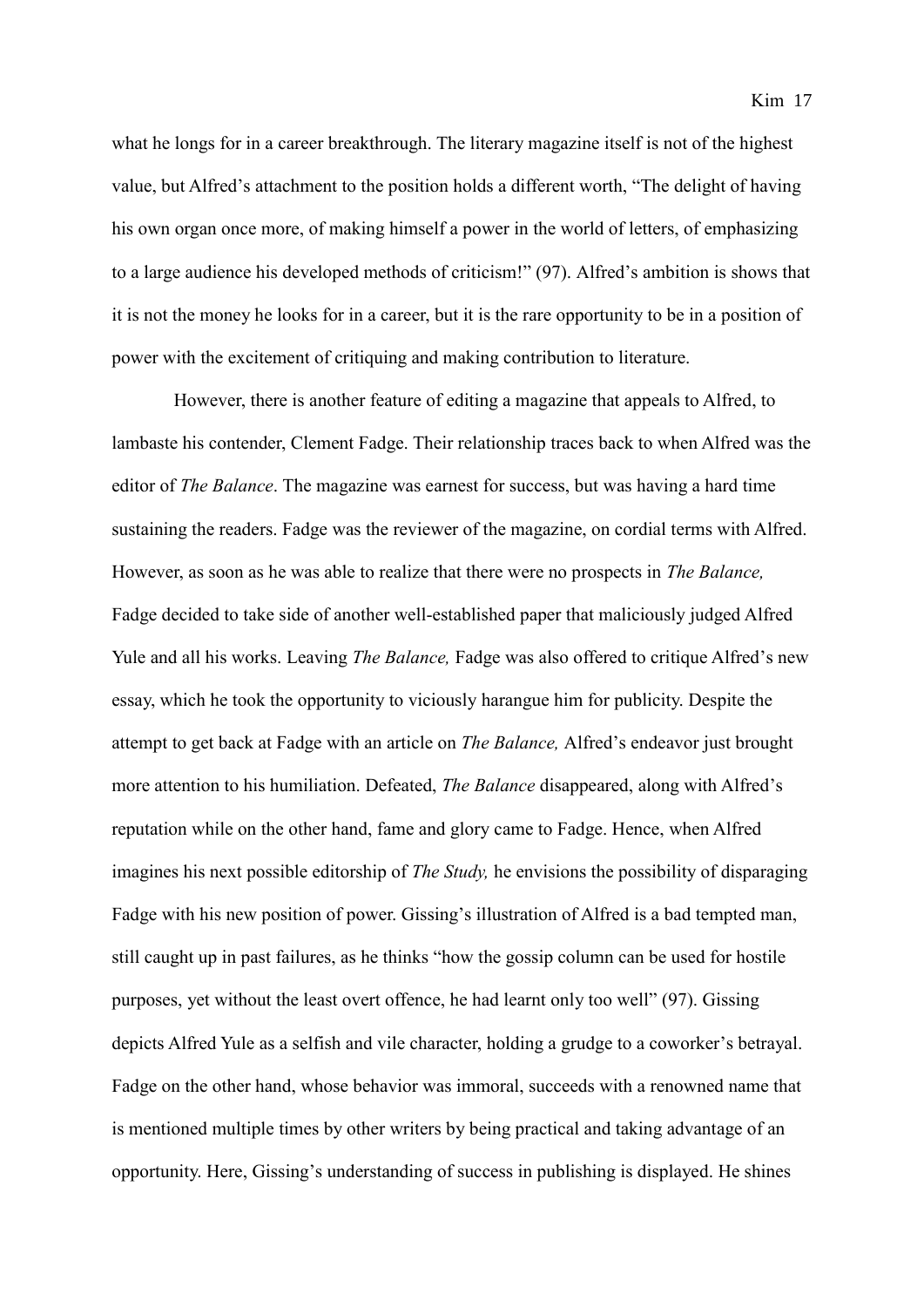light on Clement Fadge, who associates himself with editors of different magazines and is conscious and practical with his publications. Although Fadge does not appear in any direct scenes of the book, he is spoken of by other members of the community, often praised for his work even when his magazine makes errors. On the other hand, Alfred, who sacrifices his time and efforts to make his writing to teach and spread civilization is often betrayed and is used by others for publicity.

Alfred's bitterness brings attention to his personality and character, and the presence of his supporters. Unlike Fadge, he does not have many social ties that helps him succeed. He is often ridiculed by writers in the literary field, and even Jasper, who is a beginner in the writing field, and is very pragmatic does not see value in his encounter with Alfred. In the book, Alfred is a man of strong emotions. When he shares his words of literary works and standing, he speaks of Fadge with strong opinions and defines him as "the most malicious man in the literary world. There's no uncharitableness in feeling a certain pleasure when he gets into a scrape" (Gissing 26) which actually plays a part in driving other possible relationships away from Alfred. After their conversation, Jasper says to his mother, "Whether he could be any use to me or not, I don't exactly know" (39) but in the end, he decides to start working for Fadge instead. Alfred's angry and bitter temperament drives people away from him when he needs supporters of his writing. According to Jasper's terms, "Men won't succeed in literature that they may get into society, but will get into society that they may succeed in literature" (29) and Alfred is not practical in choosing friends that can help him.

The problem is, Alfred's personality is actually turning away opportunities, such as publishers and magazine editors who he needs to help him to reach his goal. They have the power to increase the value to his work and receive positive reviews but Alfred makes it difficult for himself as his temperament is reported as an adversity by Gissing as, "his difficult temper, and an ever-increasing sense of neglected merit, frequently put him at war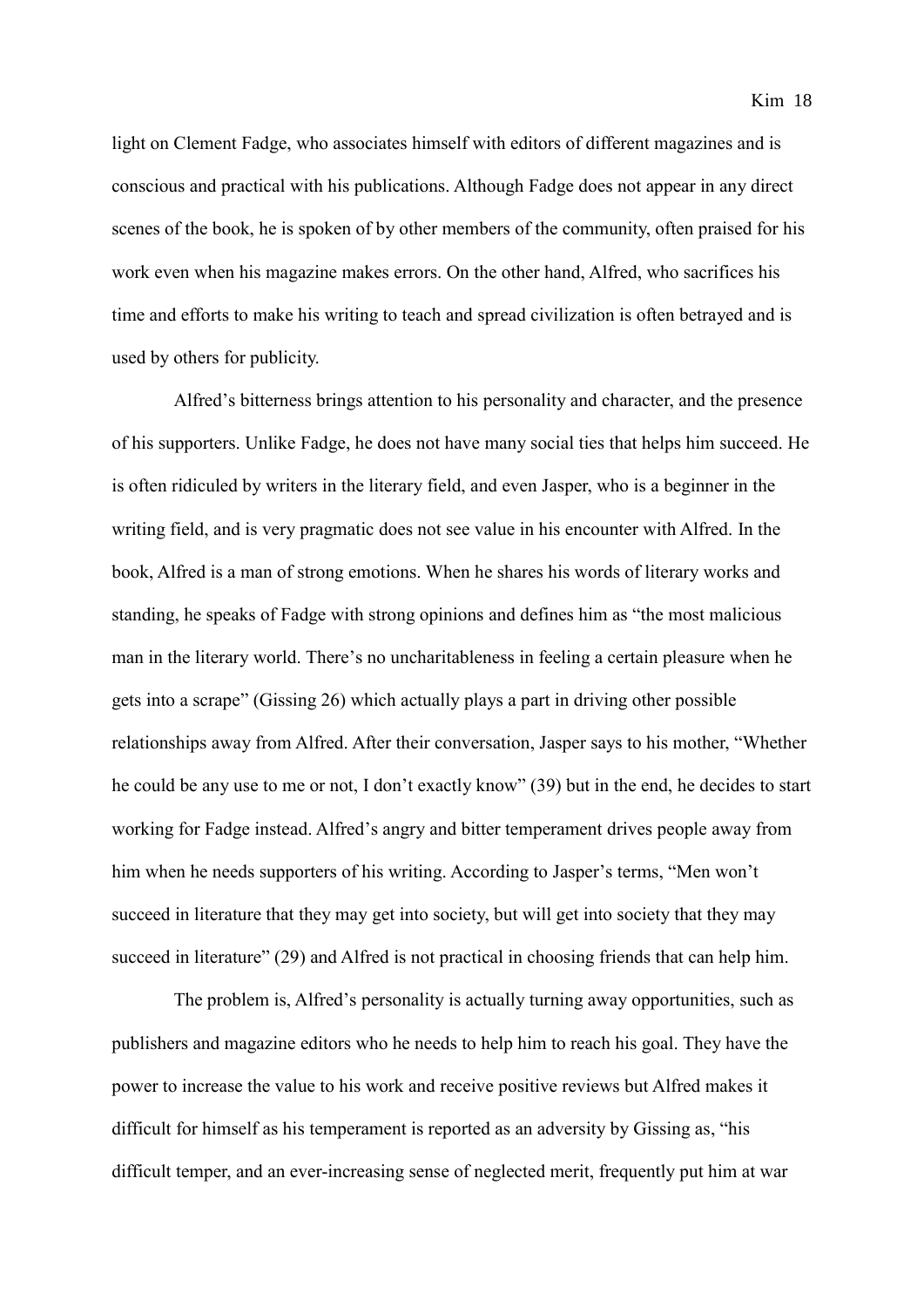with publishers, editors, fellow authors, and he had an unhappy trick of exciting the hostility of men who were most likely to be useful to him" (Gissing 95). Alfred holds pride in his work, and started writing in hopes of achieving and becoming a writer of name, but when he fails, his sense of inferiority seems to aggravate his feelings against others. Alfred's reason for acting in a twisted state of emotions can be applied to Freud's frame of neurosis:

. . . a person becomes neurotic because he cannot tolerate the amount of frustration which society imposes on him in the service of cultural ideals and it was inferred from this that the abolition or reduction those demands would result in a return to possibilities of happiness. (59)

Alfred's frustration on how he has achieved so little at the age of fifty, put him into social pressure of failure. His temperament is his outlet for his misery, as a relief from the tension built upon him as a veteran writer.

Alfred's frustration extends to his family, his wife and even Marian. Although his temper and lack of helpful colleagues are a part of the reason why his career went astray, he still loses his temper with his closest people. On one instance, a family acquaintance of Mrs. Yule visits Yule's household with a complaint concerning Mrs. Yule's niece, Annie, who works as a servant of the visitor, Mrs. Goby. She demands to speak with the man of the house when Mrs. Yule is not present. Uncomfortable with encounters of the lower class and his inlaw's, Alfred is "driven to frenzy by the mention of his wife's humble family" (Gissing 279). As Alfred already believes that his wife's lower class is to be blamed for his lack of success in his career, even brief encounters with her family is considered as an insult. He thinks she ruined his chances in success and is partly responsible for his downfall and Alfred targets his anger towards her. Gissing illustrates Alfred's change of attitude towards his wife, "often suffering from bilious headache of extreme violence, her husband now and then lost all control of his tempter, all sense of kind feeling, even decency, and reproached the poor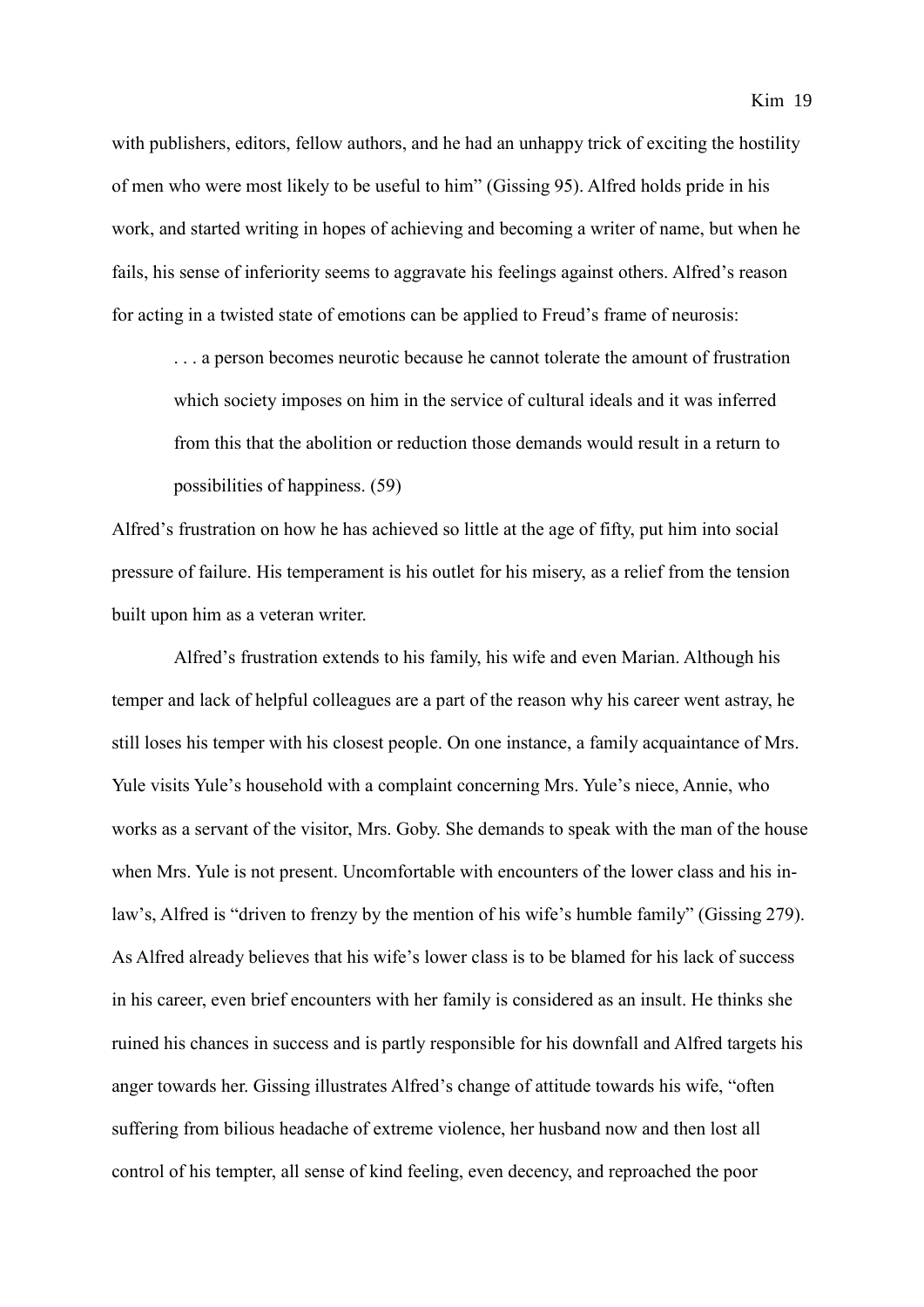woman with her ignorance, her stupidity, her low origin" (94). So when Mrs. Goby visits, yelling and accusing Alfred for the faults of Annie, in an ill-mannered and uncivil tone of her class, Alfred's blood starts to boil. Mrs. Yule is familiar with Alfred's temper and her state of nervousness anticipating her husband's anger is described as "the sick, faint dread always excited by her husband's wrath" (280). The result of his temper outlets take affects Mrs. Yule the most, when he blames her for his failure. The kind nature of Mrs. Yule endures him, but shec breaks when he loses his livid temper on her. She also tells Marian of her troubles:

"I can't bear with it, Marian. He tells me that I'm the curse of his life – yes, he said that. I oughtn't tell you, I know I oughtn't; but it's more than I can bear. I 've tried to do my best, but it gets harder and harder for me. But for me he'd never be in these bad tempers; it's because he can't look at me without getting angry. He says I've kept him back all through he life; but for me he might have been far better off than he is. It may be true; I've often enough thought it" (281-282)

Here, Mrs. Yule shows how Alfred expresses his accusation of his failings as her responsibility, even in cases when it is clear that Mrs. Yule has good intentions to try and help her family by recommending her niece to an employer. However, the slight association with his family in-law enrages Alfred as a reminder of how underachieved he is. The evident strain on her mother encourages Marian to confront her father, to which Mr. Yule admits his impatience but rationalizes his outburst with his place in life. He says to her, "I am too old to reform. Life has made me what I am, and I should have thought that your knowledge of what my life has been would have gone far to excuse a lack of cheerfulness in me" (285). His justification points to his self-pity, and in spite of Marian's effort to change Alfred's attitude, he strongly asserts without any signs of repentance that it is a natural result of his difficult situations. He also tells Marian, "If you wish me to admit that I am bad-tempered, surly, irritable – I make no difficulty about that. The charge is true enough. I can only ask you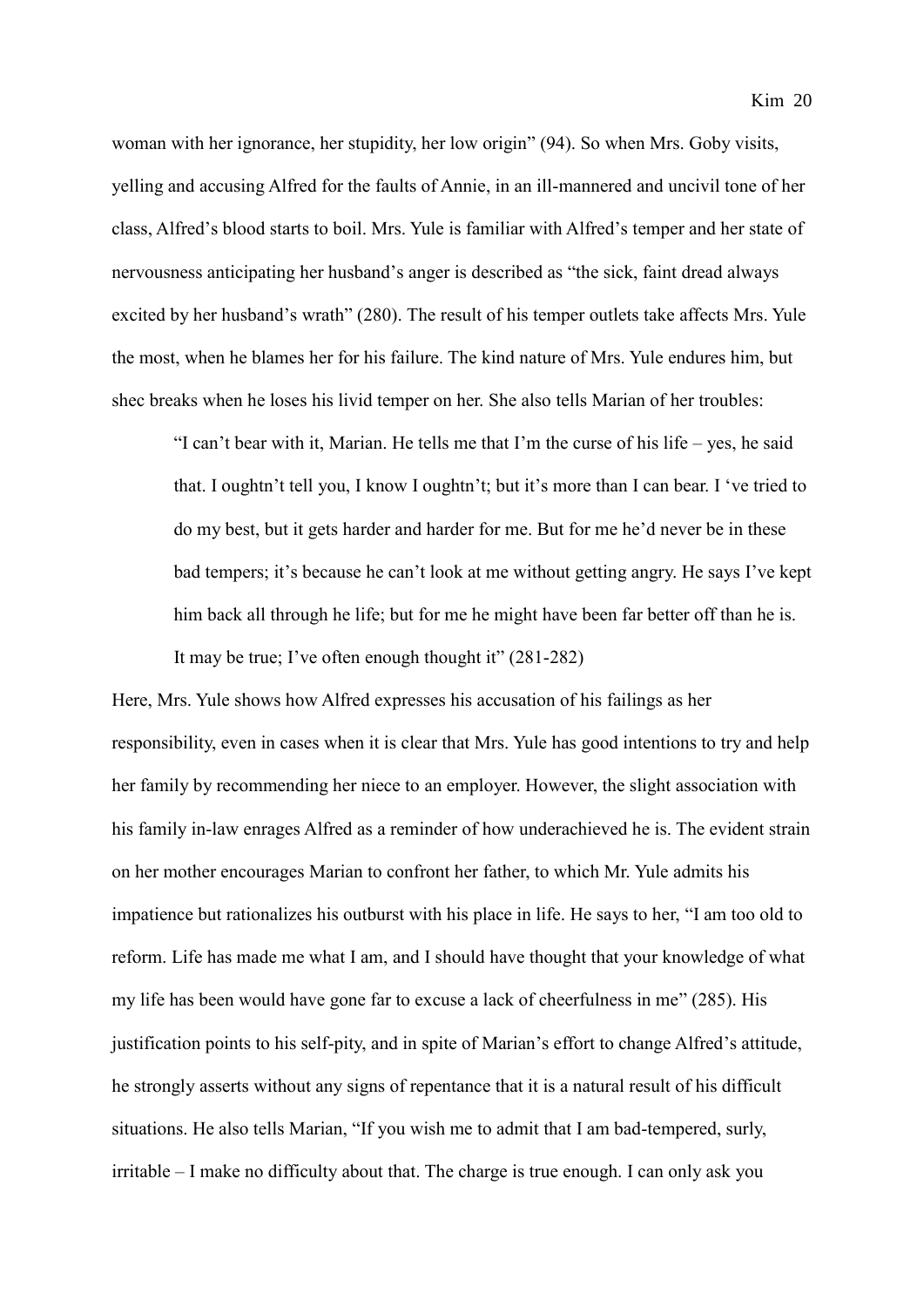again: What are the circumstances that have ruined my temper" (285). For Alfred, anger is the result of his unfair circumstances and it becomes his defense strategy, an outlet to express his frustration. On the subject of anger, the social context of Victorians' understanding of it is a "necessary to men to give them a useful edge in the sphere of business and politics. Men were expected to control their anger but were also seen as wimpish if they never became angry" (Kemp and Strongman 410). As Alfred struggles to keep his pride and dignity from his failure of writing, his expression of frustration and anger becomes his source of power in the domestic setting as well as in the publishing industry.

There are however, contacts that Alfred keeps, such as Mr. Hinks, Mr. Gorbutts, and Mr. Christopherson. The group has a common characteristic and are identified by Gissing as a "well-defined category of men with unpresentable wives" (102). The men are all engaged in the literary field, whether their focus is poetry or journalism, and shares similar aspiration as Alfred, to become renowned writers. When he invites them for occasional meetings, they often praise Alfred for his comparative advancement in career. Alfred enjoys being the authority figure and being looked up to, but the topic of conversation ultimately comes back to their weaknesses and failures in their careers. Gissing's word on their prospects are narrated as:

These men were capable of better things than they had done or would ever do; in each case their failure to fulfill youthful promise was largely explained by the unpresentable wife. They should have waited; they might have married social equal at something between fifty and sixty. (103)

Gissing's demonstration of Alfred's friends exemplifies their outcome of impulsive choice of early marriage: reduced class and failure. Conscious of his demerits, the evening only emphasizes Alfred's depressing situation and after their gathering, he stays miserable for days.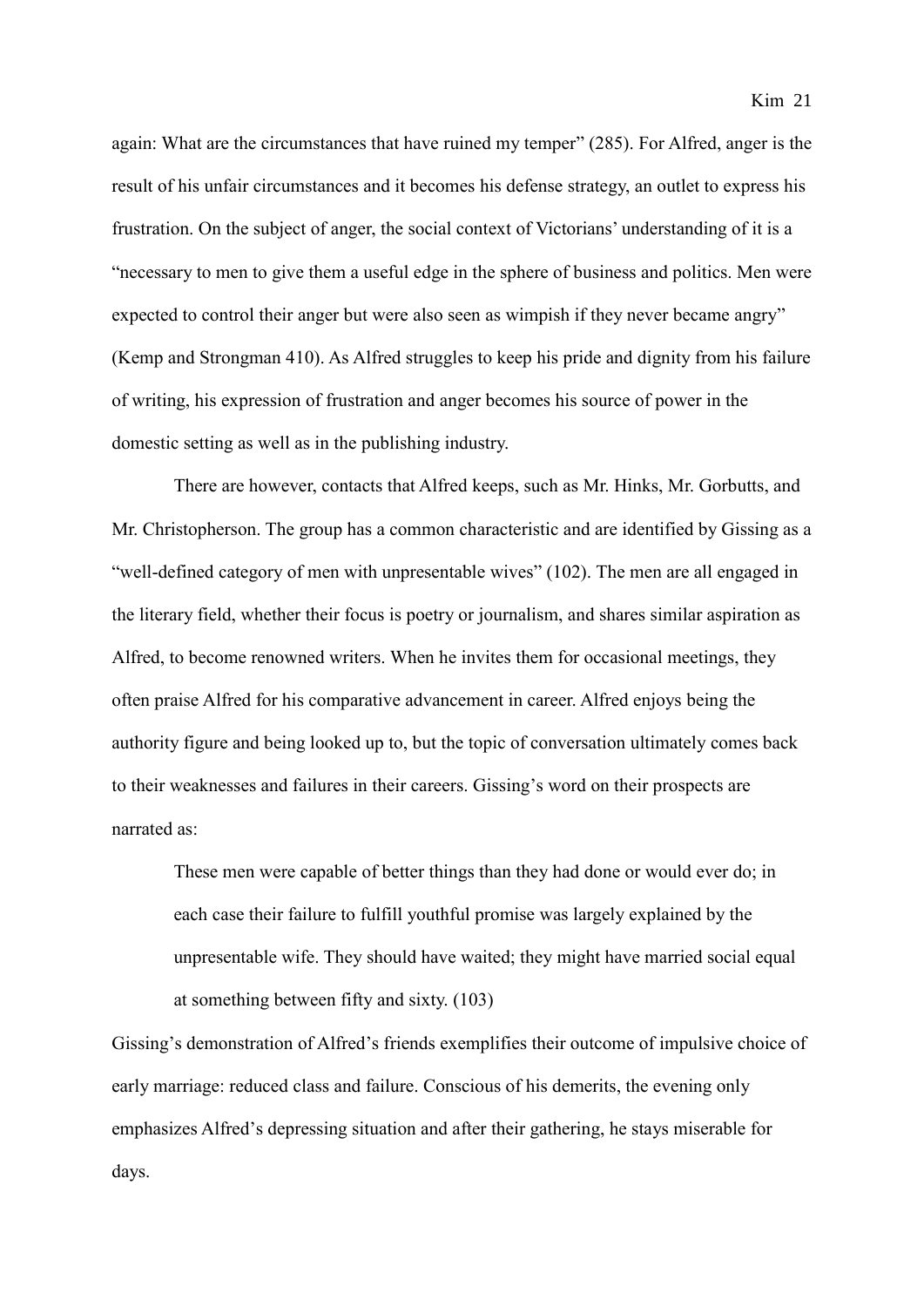Despite his recognition of failure, Alfred makes his living by writing his academic essays. Alfred takes notice of Marian, his daughter who grows up to be an educated and intelligent woman with an insight for writing, and uses her skills as "at the age of twelve she was already able to give her father some assistance as an amanuensis" (Gissing 95). Since then, Marian continues to help her father by reading, writing and editing his pieces that Alfred signs with his name before publication. Alfred develops a dependence on Marian and her writing ability as if her writing is his own. Despite his personal efforts, he realizes that his writing cannot excel as Marian's. With her help, Alfred continues to publish but he faces a conflict as he does not allow Marian signing her name of her own writing by taking the credit of her work. His attitude towards his close family is again highlighted, even bringing light to Alfred's priorities of domestic life and his career. From notes of different edition of *New Grub Street,* Stephen Arata implies, "Yule's productivity depends on the mechanical souldestroying labor of his daughter. The tradition of human letters he ill-temperedly represents is built upon the back of that labor" (34). Overall, Alfred's poor writing skill, temper, disconnections, and his unwillingness to change are all bound together as impediments to his success. In continuous conflict with himself from his past decisions to marry and make unprofitable choices, Gissing represents Alfred's career as a futile reconciliation of art and commerce.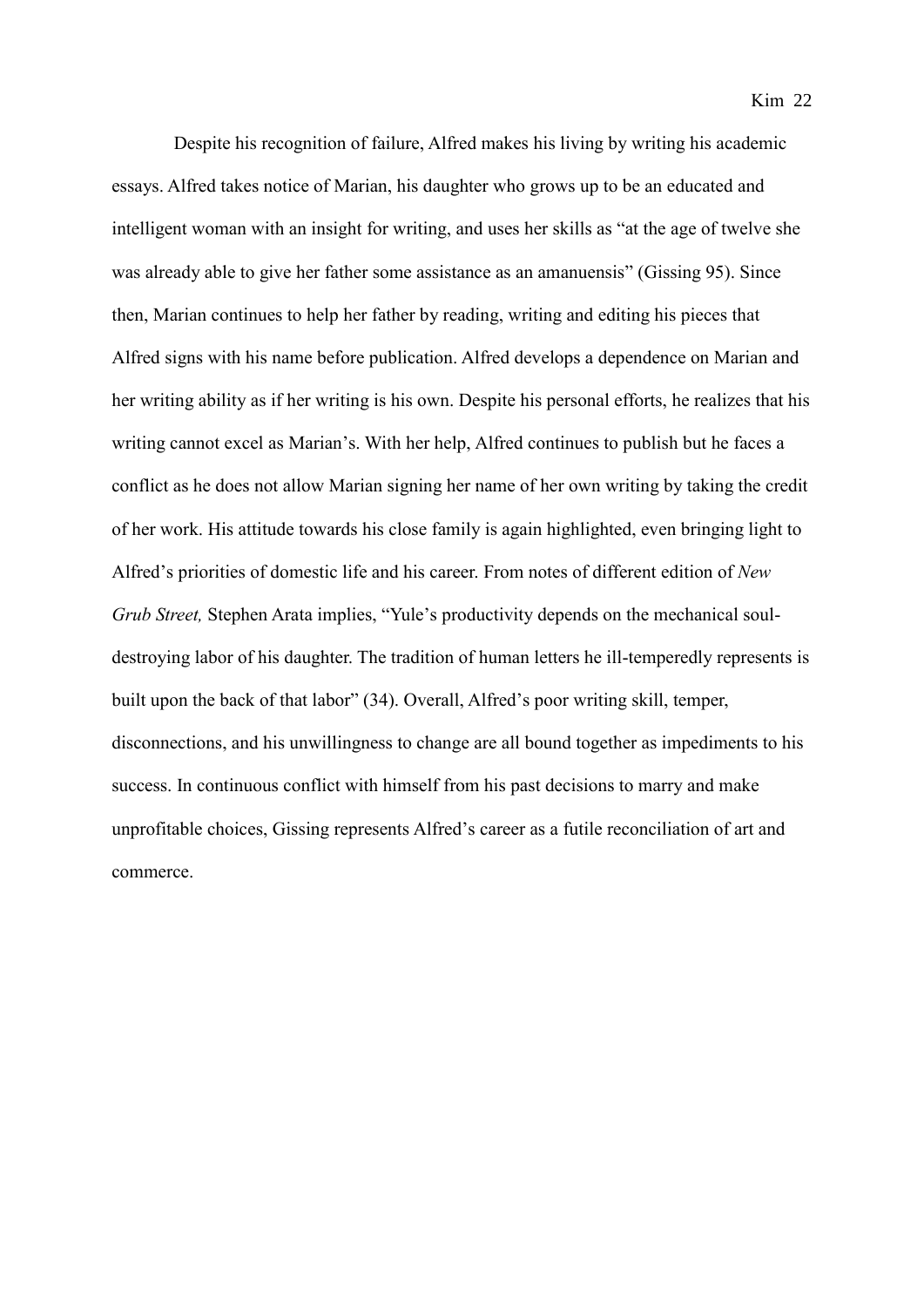#### **Chapter III: Edwin Reardon**

Edwin Reardon, like Alfred, comes from an affluent middle class household, with a photographer father. Reardon was educated well at a local school, in which he excelled in classics and French. However, the practicality of his talents was limited, only to be used in an office setting labor. An only child and orphaned at the age of nineteen, Reardon inherits twohundred pounds from his father to move to London, as his mother wished, in hopes of achieving a greater fortune (Gissing 57). Influenced by his artistic father and his middle class mother who aspired to be a part of the intellectual community, Edwin starts his journey in London to become a literary man. Living solely on the inherited capital and engrossed in literature, Edwin buys books and attempts to try his hand at writing. However, without any acquaintances and possible help from other writers or publishers, he soon suffers without any fruitful results. With his capital running low and no progress in writing, Reardon tastes his first spoon of bitter poverty. He tries to sell his possessions but with trifle improvement to his financial status, he pursues a different path as a wage earner and become a bank clerk under Mr. Carter. Relieved from trouble of buying necessities of day-to-day life, Edwin tries again at his hand in writing and publishes two fiction books with multiple volumes. Just as he starts his third literary work, he inherits four hundred pounds from his grandfather and the availability of the capital tempts Edwin to quit his job, to solely dedicate his time with his long literary dream. With the spare time and money, Edwin also begins to take part in a small society with Mr. Carter and Mr. John Yule. As he returns to his writing, he finishes his third book, *On Neutral Ground.* His publications bring more acquaintances during which Reardon meets, his future wife, Amy Yule. Through Edwin Reardon, Gissing takes the readers on a journey to show what future can be expected of a poor writer who rushes into a middle class marriage. The shortage of capital brings as Jasper Milvain later argues as "roots of all social ill" such as low self-regard, sickness, and disruptions in relationships while the availability of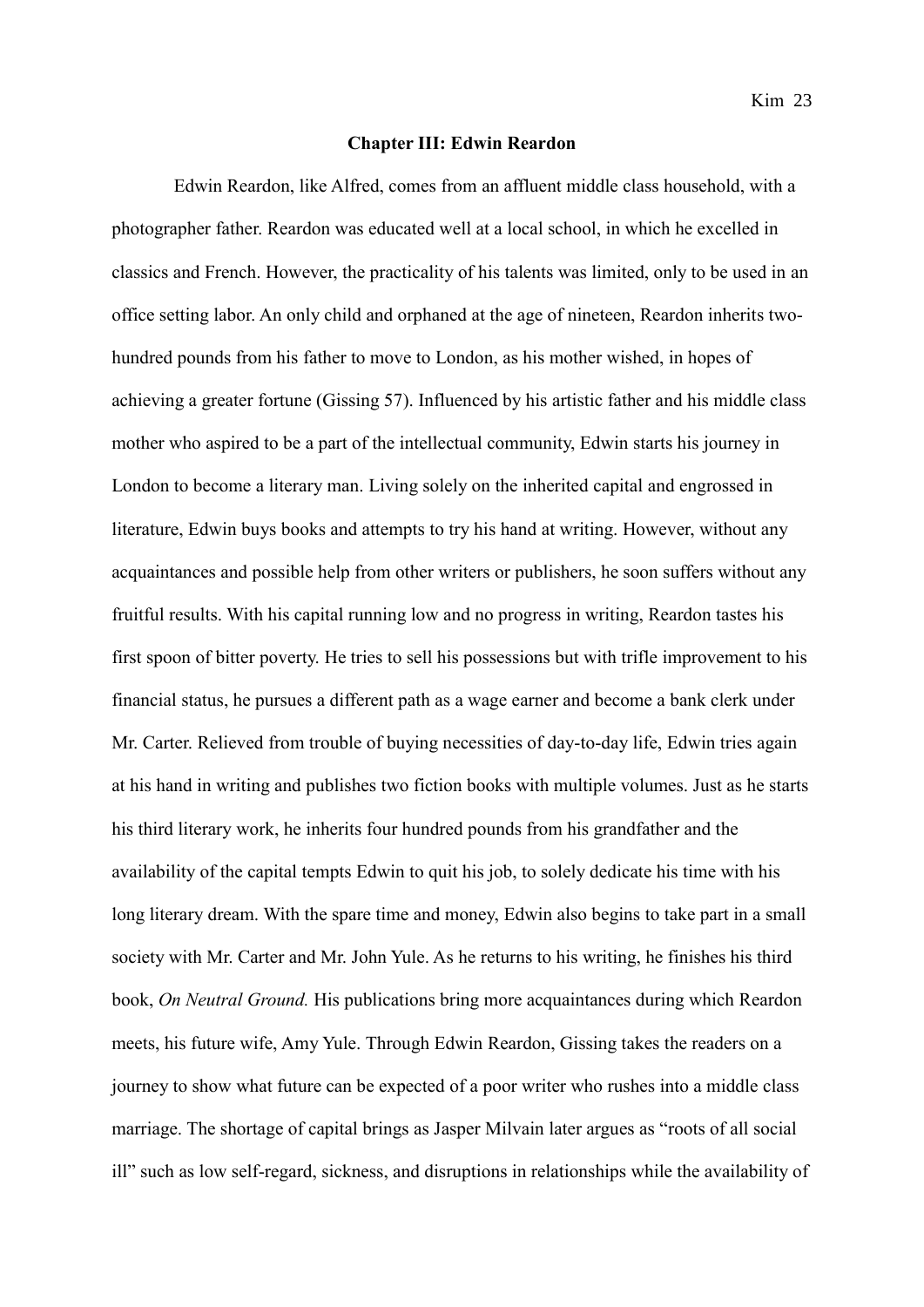capital brings sympathy and resolutions to the prior problems.

Amy, is the daughter of Edmund and the niece of Alfred Yule. Nevertheless the correspondence between the Yules are told to be sparse due to Mrs. Edmund Yule's insulting attitude towards Mrs. Alfred Yule and the family is known to keep at a distance since. Mrs. Edmund Yule, being used to making luxurious expenses from her husband's income, continues to indulge herself in pretentiousness and puts great effort to conceal her squalid domestic reality after becoming a widow in fear of her friends' perception of her family (Gissing 235). To some degree, Amy is influenced by how her mother behaves around money and reputation. When introduced to Edwin Reardon, however, she looks for a class, a future engagement in an intellectual community rather than his money. On the other hand, Reardon falls in love with Amy almost immediately infatuated with her beauty. Confident after hearing Amy's love confessions, Edwin proposed and within ten weeks, they were married. Though pursued before by many men, Amy rejected them because she seeks for an increase her status and access to intelligentsia. By marrying Reardon, the artist, she hopes learn from him about literature and also to experience an elevation of class.

Despite his triumph of attaining requited love, Edwin begins to worry about his career and poverty that is to strike not only himself but also Amy, now as a family. He knows what misery poverty brings, as he experienced it once before when he moved to London alone. Gissing is aware of the damage caused by poverty and precipitates the upcoming doom by stating "He knew what poverty means. The chilling of brain and heart, the unnerving of the hands, the slow gathering about one of fear and shame and impotent wrath, the dread feeling of helplessness, of the world's base indifference" (66). Gissing implies that poverty is not a status, but becomes a part of their physical condition and identity. The night before his wedding, Reardon instinctively fears what is to come, as he realizes that his married life depends on his labor to bring capital to his household. The struggling writer must now be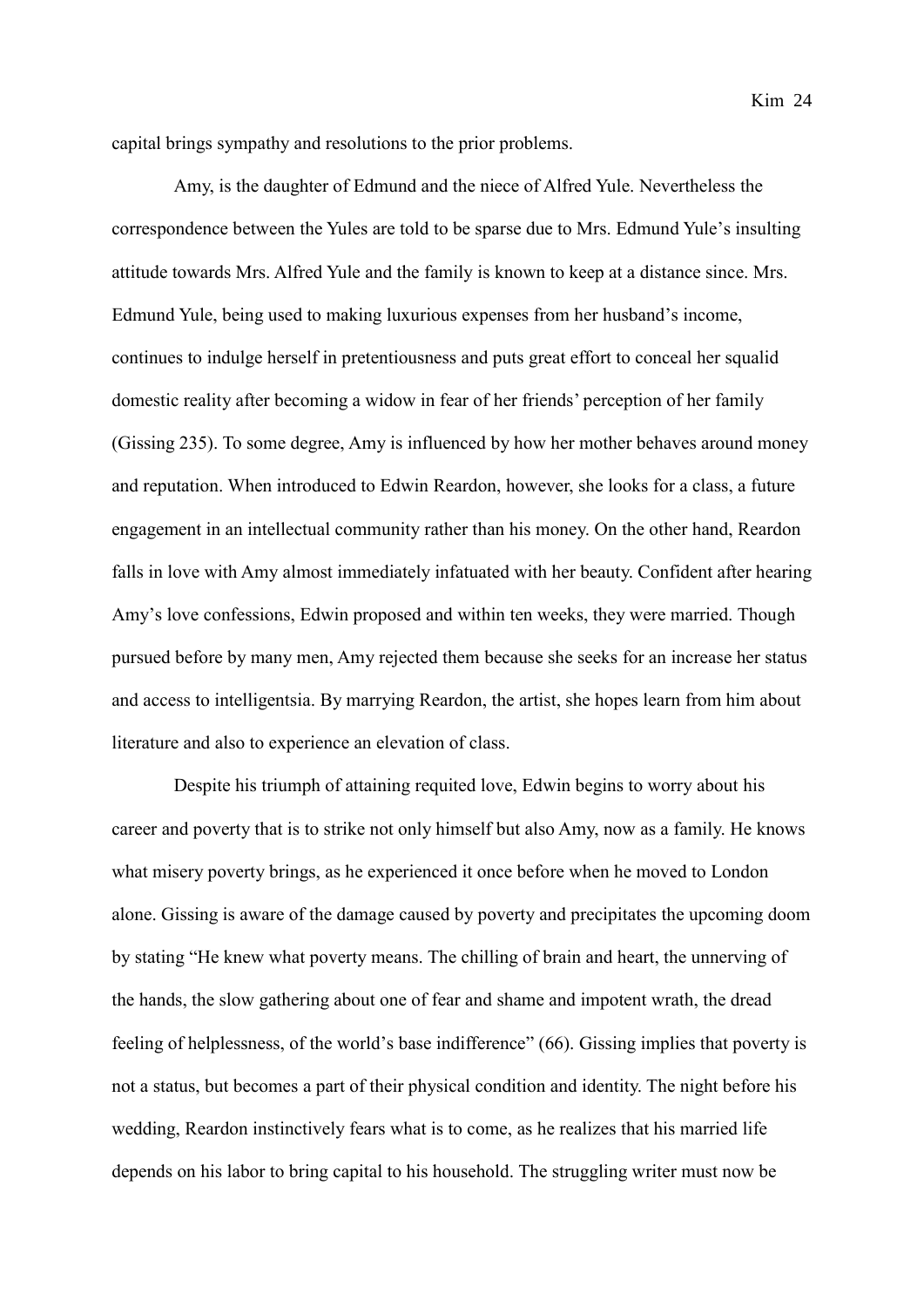responsible to bring the bread to the household and Gissing shows that poverty harms characters'self-esteem, relationships, and physical and mental health.

Poverty makes both Reardon and Amy self-conscious about their social roles. Regardless of the beautiful wife, who claims that she loves the literary man, Edwin Reardon struggles with his career, and expresses his incapability to write. He reflects back to the old times where he wrote spontaneously, flowing with ideas when "he had waited quietly until some suggestive situation, some group of congenial characters came with sudden delightfulness before his mind and urged him to write; but nothing so spontaneous could now be hoped for" (Gissing 68) but that was before he was married. Then, Reardon had his inherited money and spent his time traveling to Europe, in freedom of the financial value of his books. This is a key characteristic of Reardon. He writes carefully to satisfy his standards of what he approves of as art. His belief lies in the fact that he is a novelist, not a salesman striving to sell his books and make a profit from them. His style of writing is to satisfy his own ambition. However, the situation changes; Reardon is now married with a wife and a child to care for. His goal alters as his responsibilities expand into a domestic realm. Under different circumstances, from being a writer to a husband and a father to support the family's living, Reardon struggles to write as he did before. Now, he is stifled with making money for his family's expenses, and begins to spend his time working for his next book or selling his own possessions, including his own most prized books "with battered bindings, stained pages, supplanted editions. He loved his books, but there was something he loved more" (140). As he decides to give up his cherished belongings, Reardon is losing a part of himself as he learns to prioritize his family first. What is more, under the pressure of being the man of the household, he cannot get his thoughts together to write. While the money continues to run out, Amy grows impatient and the dire situation works against Reardon. Ultimately, his circumstances are worse than his life before his marriage, without any prospects of getting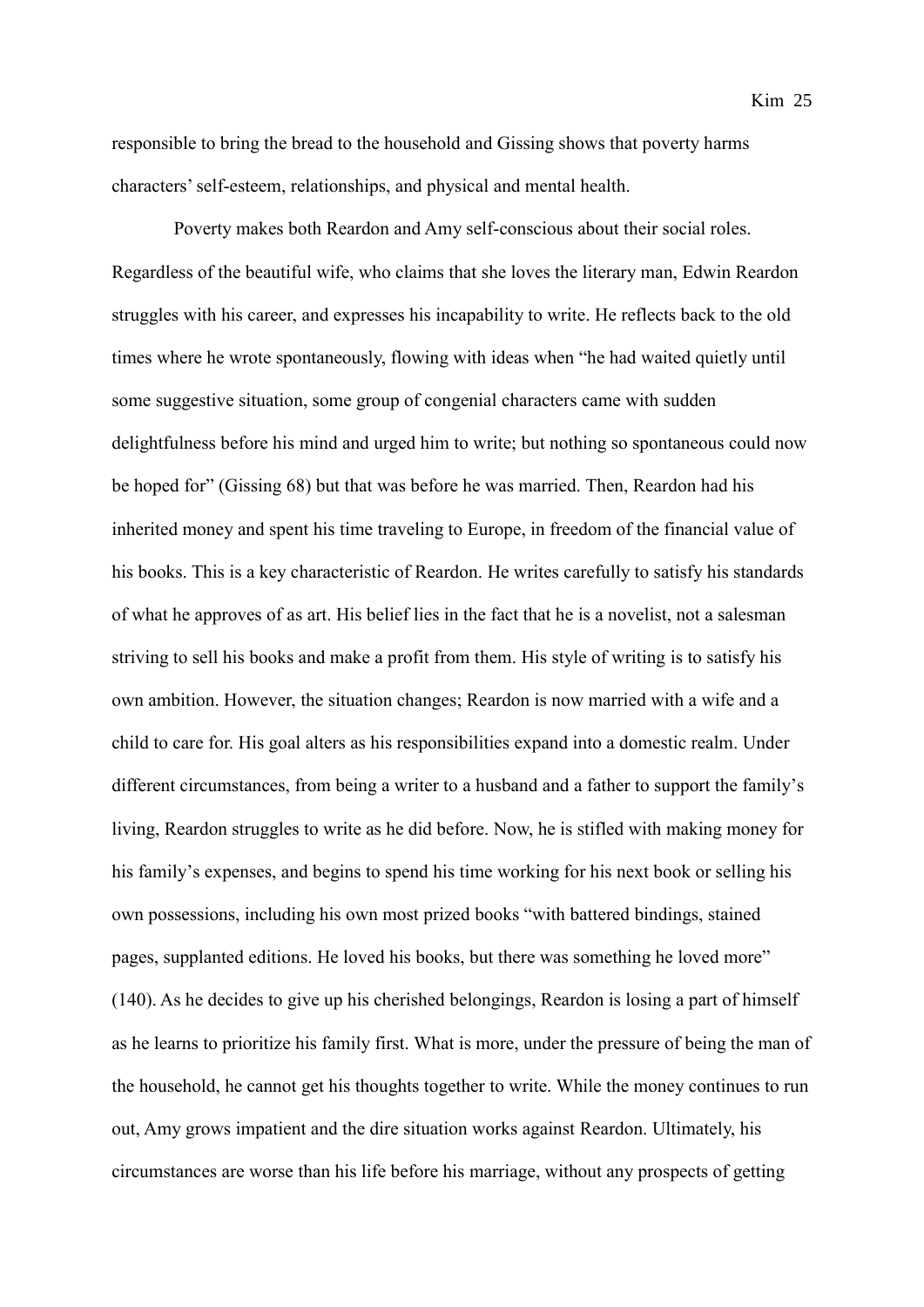better.

The reason for Reardon's hardship is related to his prior experiences with money and inherited capital. In a conversation with his friend, Jasper Milvain, Edwin admits his personality to be as "feeble and luxurious" and he cannot handle financial pressures (Gissing 78). As soon as he is under the burden to write and earn money, his career becomes a neverending cycle that strains his energy than an expression of his intellect. Therefore, his work merely becomes an "endless circling, perpetual beginning, followed by frustration" (123) where he cannot rest. However, Reardon desperately keeps writing novels in multiple volumes to support his family but is only able to receive scarce sums of money. Despite his continuous efforts to write does not correspond with his income. He keeps writing to ensure his next paycheck and his creative thoughts and ideas becomes a "particular commodity, with whose bodily form the equivalent form is thus socially identified, now becomes money commodity, or serves as money" (Marx 80). However, Reardon despises to think of his writing as an object of the market and means for business and this method impedes him from writing. Instead, time becomes Reardon's enemy and he undergoes a "torture to his mind was the chiming and striking of clocks" (Gissing 121). He is constantly reminded of the money that is running out despite his labor. Amy tries to manage the money as economically as she can but in a family with a growing baby in a garret with a season's rent, the family struggles with their financial circumstances.

Due to poverty, Amy and Edwin's differences in needs reach its peak and they struggle with two different domestic roles. As he fails to write, Reardon begins to doubt his paternal authority. Tosh elaborates the hardship of the father and the significance behind a child addition to a family as "a moment when awareness of a father's material responsibility was particularly intense. But that sense was integral to the whole experience of fatherhood" (82). It is clear that tension Reardon feels does not just apply to his insecurity in writing but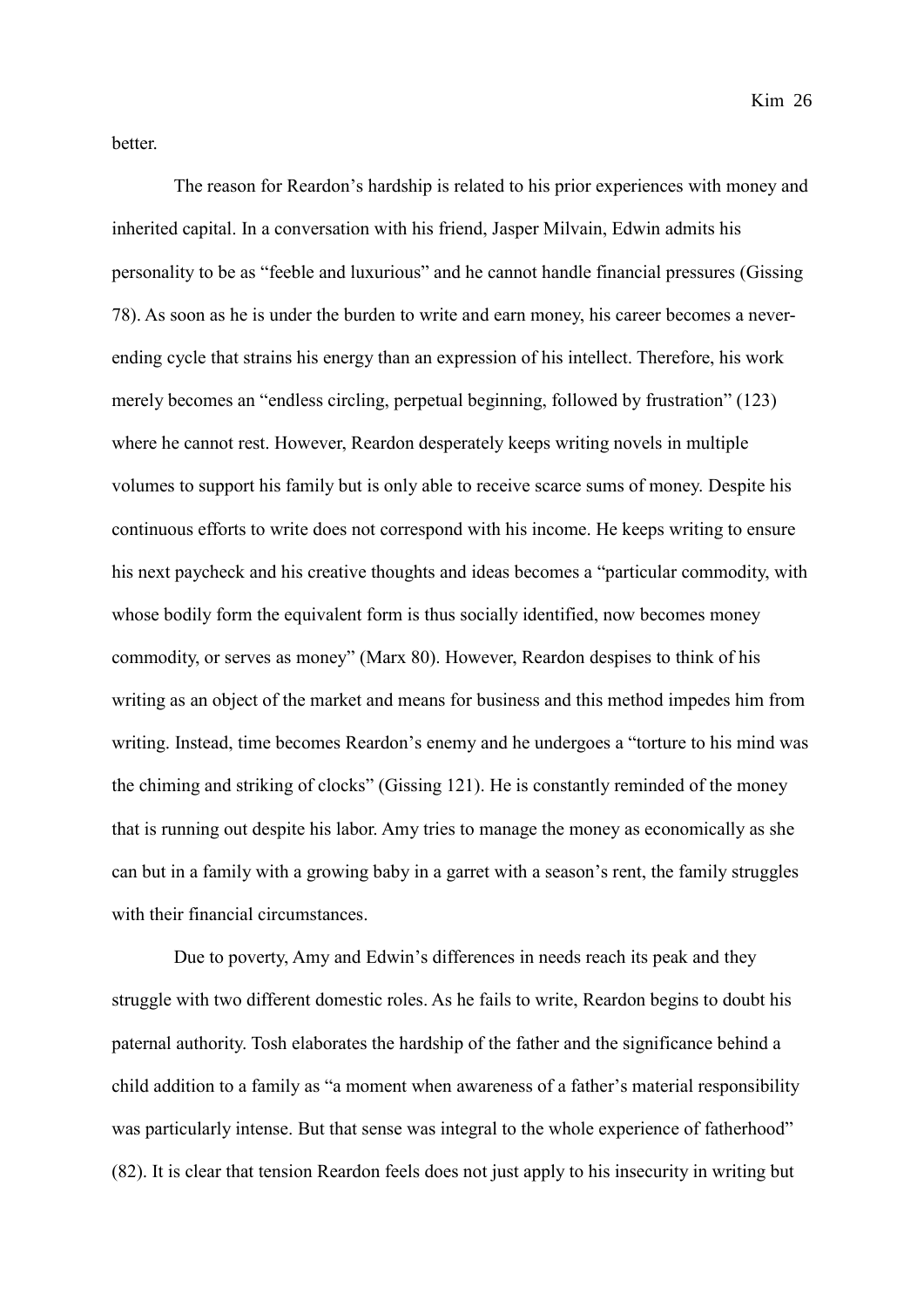also in his financial responsibility as a father. Gissing places Reardon in a vicious cycle where he constantly compares himself before he was married, free of financial difficulties and domestic duties.

Amy talks to her husband, in attempt to help him write and earn capital. Amy is practical and she tells him to write in a style that will sell rather than to write for an artistic value. However, Edwin detests to think about the market where the norm is to put a price on his creations. He exclaims, "To make a trade of an art! I am rightly served for attempting such a brutal folly" (Gissing51). Reardon thinks it is degrading to prioritize the monetary value over the artistic value and he admits his weakness at trading. Frederick Engels gives an account of the trading rules in the market, "the attribute of labour force, if he takes it into his head that he need not allow himself to be sold and bought in the market, as the commodity 'Labour' the bourgeois reason comes to a standstill" (237). Likewise, as Reardon does not understand the need to take his readership into consideration in order to make money, and be a part of the labor force, there is not much anyone else can do to help him. In this case, the bourgeois are the publishers and the reviewers and they cannot help him add values, when there is such a poor readership and he does not allow himself to be sold. Amy tries to bring back the reality of their situation by telling her husband "You can't afford to hate it. However, it was before, you must write for the market now" (Gissing 49). Amy's sharp observation brings the couple's focus on their poverty indicating that Reardon's writing style could be spared if they had the money, but in order to sustain themselves, the writer cannot bear to lose any chances. In reference to Marx, he explains the concept of Use-Value and the difference between the recipients:

His commodity possesses for himself no immediate use-value. Otherwise, he would not bring it to the market. It has use-value for others; but for himself its only direct use-value is that of being a depository of exchange value, and consequently, a means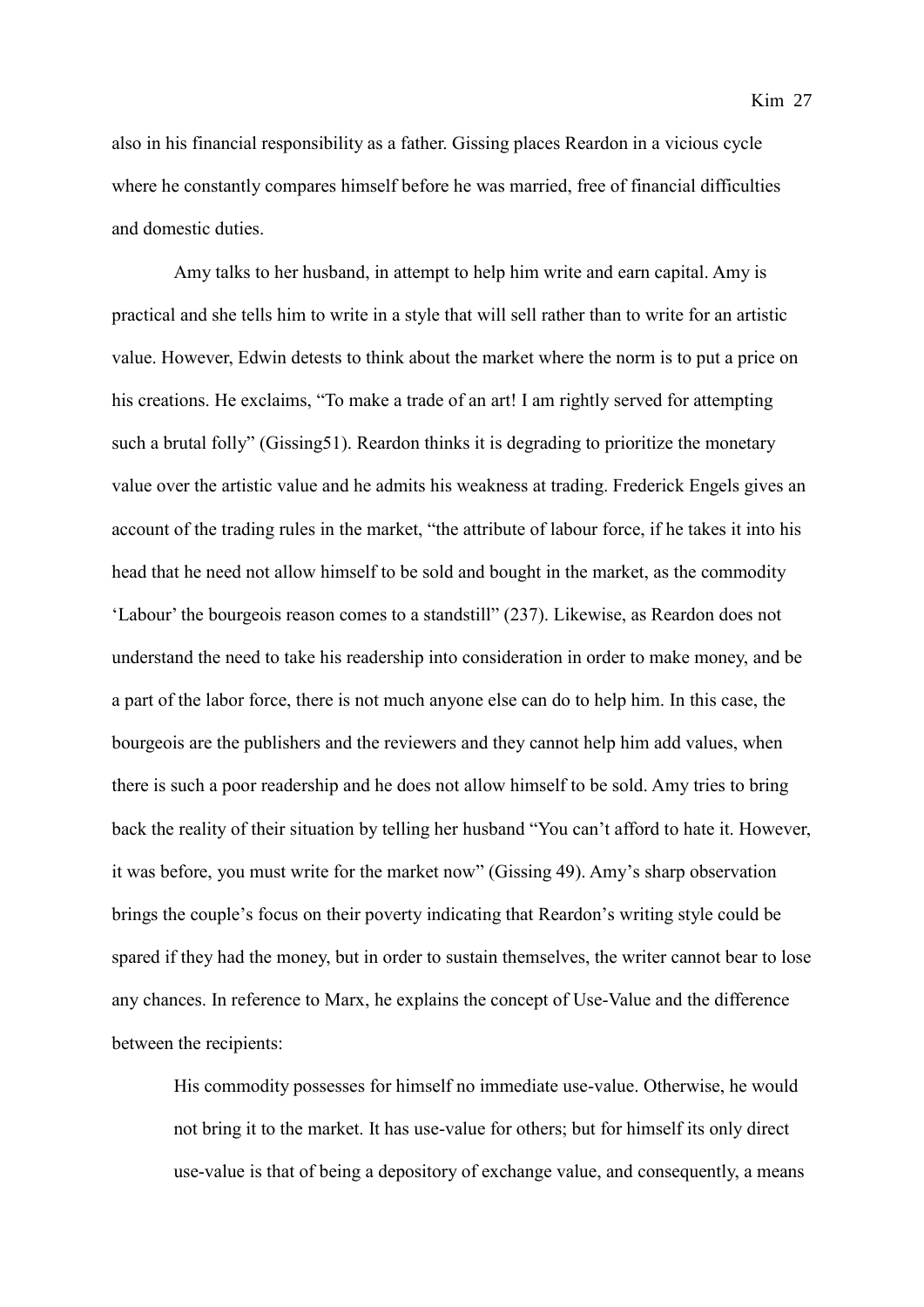of exchange. Therefore, he makes up his mind to part with it for commodities whose value in use is of service to him. All commodities are non-use-values for their owners, and use-values for their non-owners. Consequently, they must all change hands. But this change of hands is what constitutes their exchange, and the latter puts them in relation with each other as values, and realizes them as values. Hence commodities must be realized as values before they can be realized as use-values.

(97)

Therefore, it can be seen that Reardon's books, which should have Use-Value to the readers, it is the opposite. They may hold some literary value to Reardon as he carefully crafts his writing, but in fact his efforts goes unnoticed without any rewards. So when Amy tries to advise her husband to practice trade and sell his writing, she is actually telling him to consider the value that could be coming from his readers.

Reardon is self-conscious by Amy's influence, and he tries hard to please her but at the same time he is overwhelmed by his duties as a novelist, a husband, and a father that he begins to believe his writing is no good, and no longer carries any kind of value. Reardon repeatedly begins with a new book with a new topic, but he fails to finish it and when he does, he is terrified of how it will be received and hates it. At last, Reardon comes to believe that he is left with no power and has failed as a writer (Gissing 54). But Gissing places Reardon in a position where he has no choice but to keep writing. Despite his decrease in self-confidence, Reardon's domestic duties do not change. Edwin's fear reflects in his writing as he becomes sure that he cannot produce anything profitable as he asserts that his efforts no longer have any value (51). It is worse as he continues to write, hating the outcome of his time and effort and convinced that his novels are not good enough for the public. As his reviews are printed, Reardon stays determined not to read them, and asks Amy to do the same. Here, Reardon's behavior can be explained as his attempt to maintain his pride as a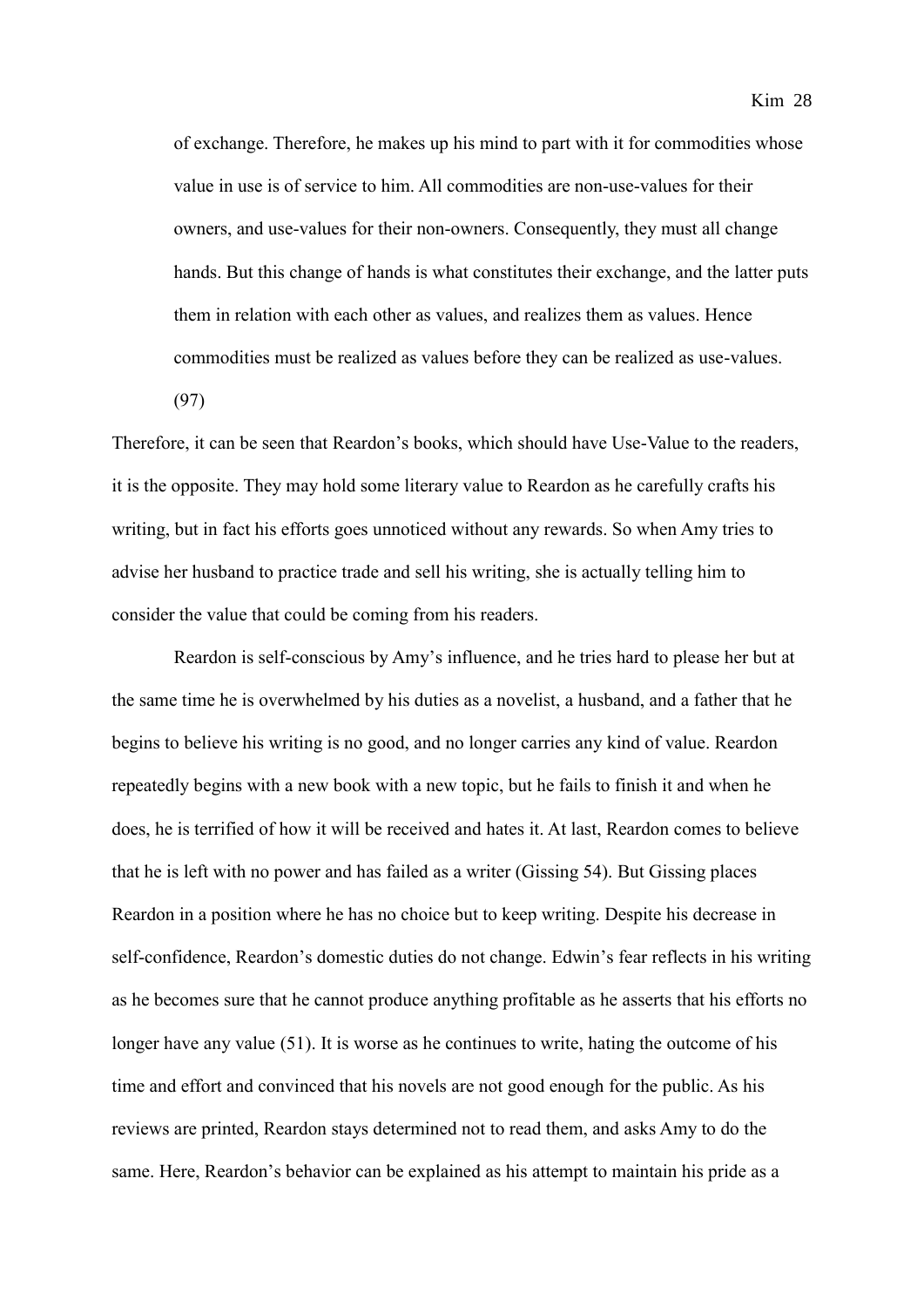husband and as a writer. He depends on Amy for keeping his pride as a husband and asks her to neglect any review that may come from his book. Regardless, in poverty Reardon's efforts to maintain his duties all seem to fail. With Reardon's lack of confidence, there is no solution. Even when Jasper tries to promotes his friend's books by mentioning it in *The Current*, Reardon refuses (162). He keeps to himself, and refuses showing a copy of his book to Amy before it is published. He is scared of what others will think of him as his books become the source of his insecurity and shame. Like Amy, Jasper tells his friend that his book and trade are two different matters when trading them as a business (162). However, Reardon avoids taking the opportunities as he believes his work carries no value and thinks bringing attention to it will only shine light to his failure. When Reardon's *Margret's Home* is offered seventyfive pounds, he accepts it convinced that no other place would provide him more. Regardless, whenever he is paid no matter how small the money is, Reardon expresses relief with "Blessed money! Root of all good" (155). As Engels explains, this instant relief is an example of the working class, "Their sole happiness is derived from gaining a quick profit. They feel pain only if they suffer a financial loss" (188) although Reardon was not an industrial worker, his conditions of labor, being under constant need to earn money and working extended hours of labor without payment, indicates that his labor and status is interpreted to be those of the working class. However, even with his payment, his relief was short and minimal, until he is under the duty to start another book. Reardon claims, "I think it's all over with me. I don't think I shall write any more" (49). The hardship of Edwin Reardon can be summed up by Gissing's words in the novel, "The world has no pity on a man who can't do or produce something it thinks worth money" (198). The market has no sympathy for the writer's circumstances, and rather the burden lies on the artist to earn his pay as he can manage.

Amy also begins to show her self-consciousness behavior as the money slowly runs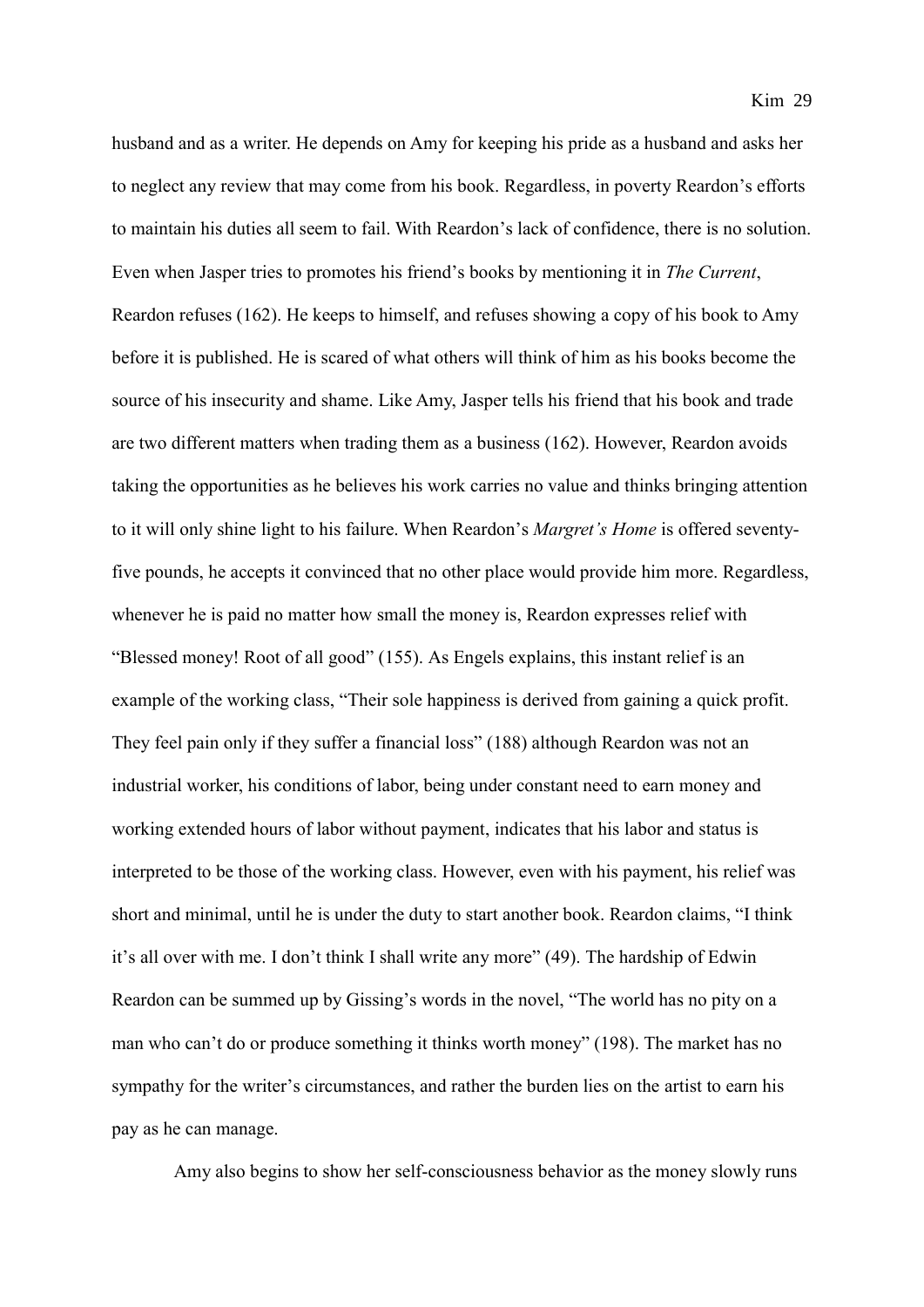out. She married Edwin Reardon seeking to be a part of intelligentsia. Her mother, Mrs. Edmund Yule also held big expectations for Reardon and first name-drops her son-in-law and his books, hoping to attain some recognition. However, with no success, she stops for her own benefit to save herself from embarrassment (Gissing 237). Amy was raised being influenced by her mother, who is an active member of society and "lived only in the opinions of other people. What others would say was her ceaseless preoccupation" (241). However, Amy showed humble behavior in the beginning of her marriage by refusing to go on a honeymoon, and scarcely meeting her friends, determined to make herself and her husband succeed as the successful artist of the day. However, her social disposition becomes a sacrifice, as Reardon fails to sell his book for a large sum. What Amy is doing here is similar to how Reardon is trying to trade his writing for money. Amy is hoping to trade her social nature for her husband's success in his career. Amy ends up rejecting her friends' company when they invite her to engage in social gatherings in fear of showing her appearance as a wife of a struggling writer. She tells a dear friend, Edith Cater, "I don't think we shall ever be able to accept invitations in future" (137) with strong determination, but Amy's fear actually derives from the chance of Mrs. Carter finding out her impoverished situation. Hence, Amy has no choice but to refuse her friends because she cannot serve them back in her home. She prioritizes other's views than have them know the truth. Tosh gives an account of a housewife's duties, "a non-working wife, a complement of servants and a tastefully furnished house reserved for domestic pursuits might be more convincing demonstration of class status than a man's business or profession. There is a sense in which the bourgeois wife existed to show off her husband's capacity to keep her in leisure and luxury" (24). Amy, who comes from a family that likes to socialize and be pretentious, chooses to refrain herself from others than be honest to show her situation at home. She believes as Tosh explains, if she can manage to demonstrate and convince her surroundings that she is wealthy, she and Reardon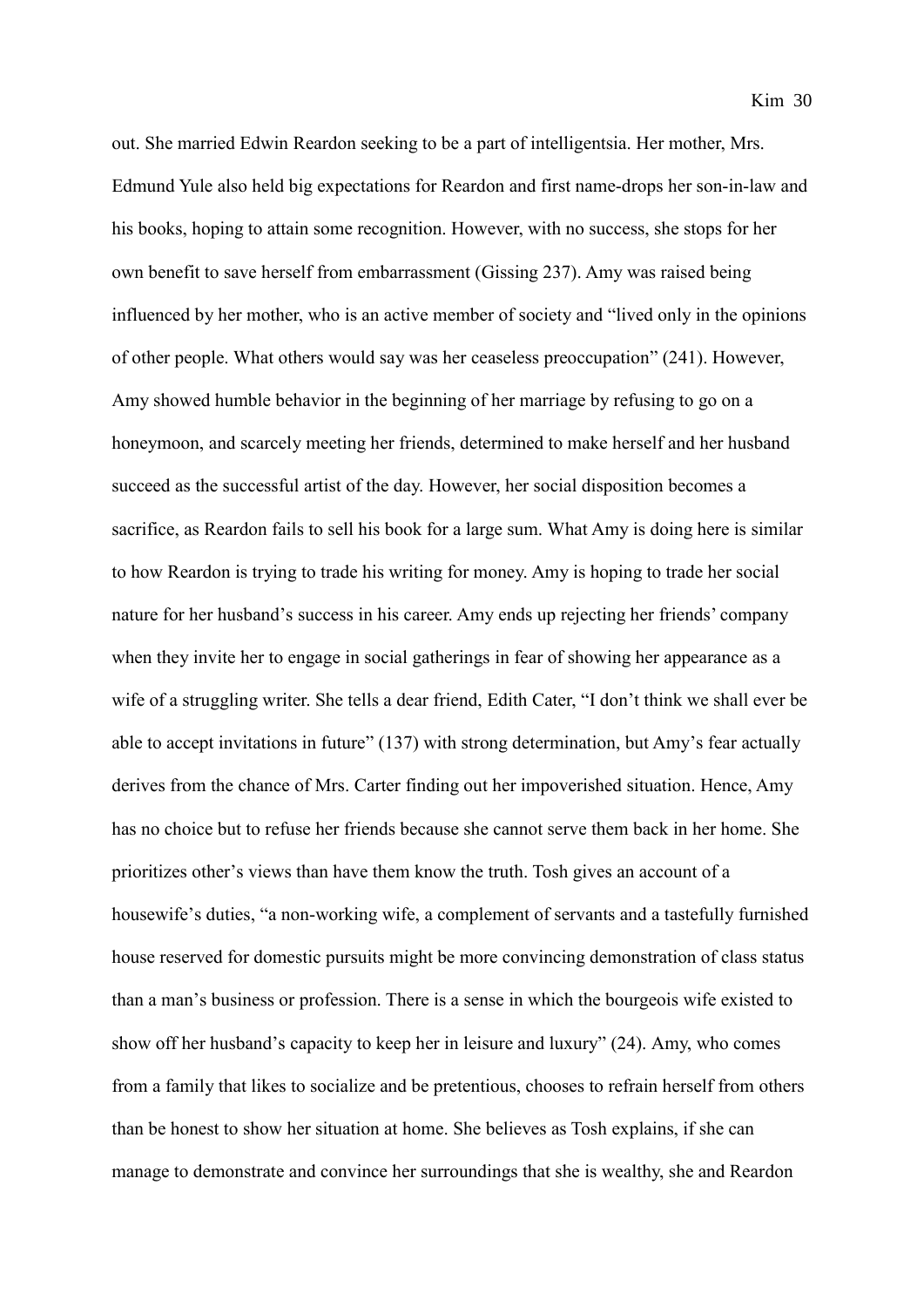Kim 31

could still pass for middle class.

Reardon is aware of Amy's traits, her outgoing personality and the social class she belongs and he places the blame on his poor income for her restraints but he also believes that they can do without pretentiousness. The couple's difference is highlighted when each of them turn to their worries and the solutions. In opposition to Amy's concerns for what others think of her social position, Reardon's distress focuses around his domestic duties to secure the family's financial status. He worries that his earnings irritate Amy and she will leave him. One incident that brings the couple to face their contrasting priorities is when Reardon decides to borrow money from Mr. Carter the husband of Amy's friend, Edith after failing to receive an advance payment for his new book. When Amy finds out, she is outraged for his public declaration of their poverty. Her major concern revolves around how others will view her than Reardon's publications and his earnings. Another instance is when Reardon asks Amy to not read reviews. She tells her husband that she will comply but she is "sensitive to people's talk and opinions" (Gissing 129). Amy shares the same views when Reardon moving to a cheaper hosing in an outer district, in attempt to alleviate their situation in poverty. Nonetheless, Amy coldly replies, "Think what it means, to give up our home and position… That is an open confession to failure" (55). Amy prioritizes appearance to assistance in poverty. It is ironical that Amy is not practical with their poverty and instead asks Reardon to be pragmatic about selling his writings.

Amy's strong-willed decision to not moving can be elaborated as how Victorians think of their homes as an extension of their identity:

In Victorian England, on the other hand, moving house was one of the surest signs of moving 'up' (or 'down'). Detached from the place of business, the home was free to become a finely tuned and flexible indictor of social status. A change of aspiration or income was quickly reflected in a better address; and over-ambitious move would be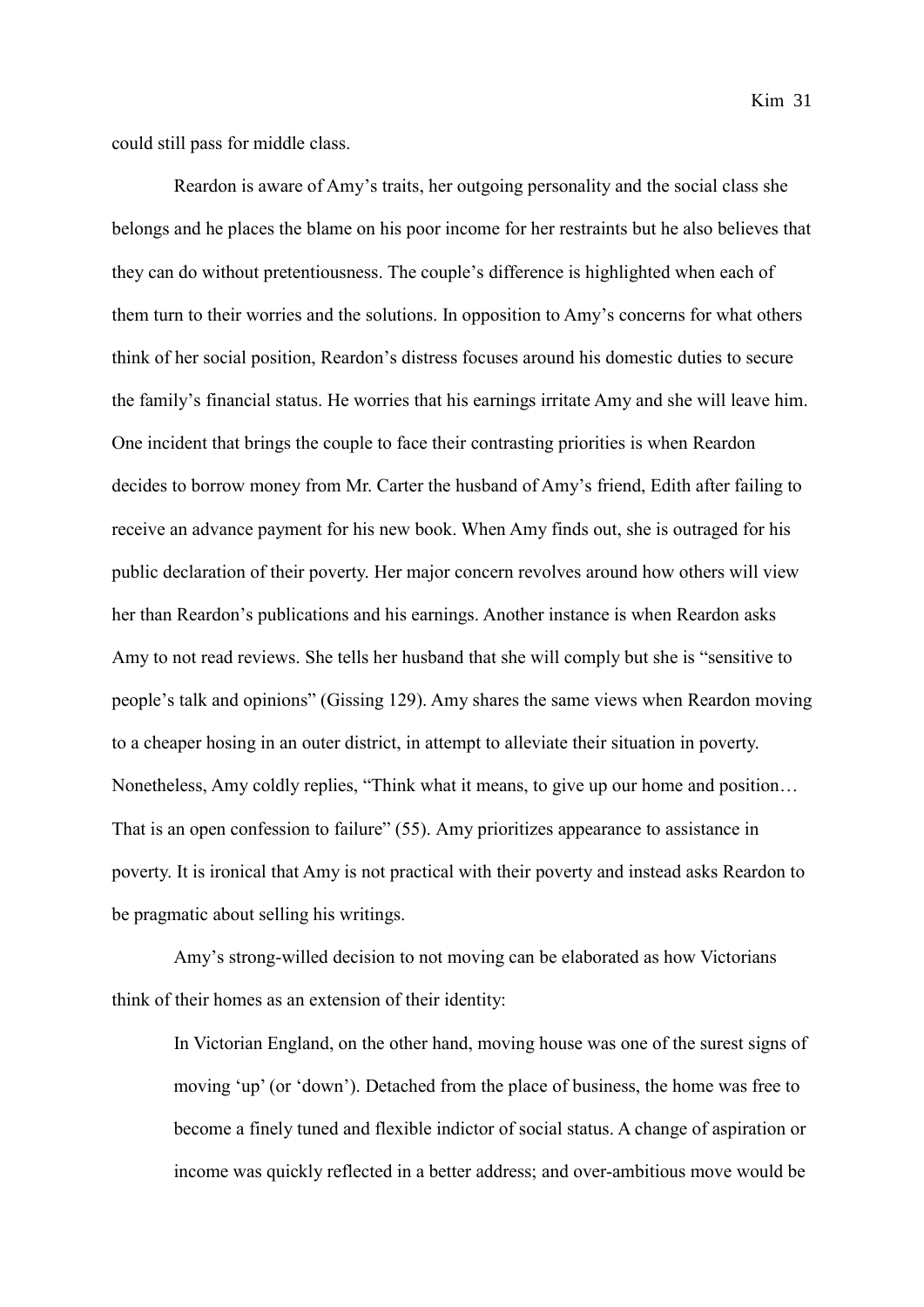short-lived, resulting in a compensating move 'down. (Tosh 25)

Although Amy did not have the resource to furnish her home with luxuries, her last piece of pride is to keep by living in the same residence. Their garret has a sitting room, a bedroom and a kitchen which is also used for cooking, dining, and greeting guests. Their home is small and requires people to move rooms for space (Gissing 45). However, Amy shows satisfaction living in the same building as a successful musician downstairs whose carriage arrives every day and with other "gentlefolk" tenants (45). Struggles to pay rent does not show on her face, but the possible alternative to move to a different area would and therefore moving is out of the question for Amy. The study, the front room of the garret, is where Reardon writes but when not present, is where Amy chooses to sit and read. However, when Amy is alone, Gissing gives honest illustrations of her. Amy picks up a new literary volume without any intentions of reading it and turns to the gossip columns (68). This behavior contradicts Amy's pursuit of intelligence when she decides to marry Reardon, and the change of her character is fascinating to navigate.

What happens after Amy's marriage to cause such a drastic change in her character? Poverty strikes the couple from the beginning of their marriage which causes Amy to sacrifices her leisure activities and she also gives birth to her son, Willie. Amy loses a sense of herself and takes on new roles as she becomes a wife to Reardon and a mother to Willie at home. The maternal responsibility of Amy can be explained as:

Childbirth came to be seen as the fulfilment of a woman's femininity rather than a disruption to her performance of the duties of wife. This was one reason why the prestige of motherhood was on the increase, and it meant that the mother as the bearer of the child became the central figure, rather than the father as bearer of family name. Instead of being the master of ceremonies and focus of public attention, the father was on the way to becoming the nervous bystander of recent times. (Tosh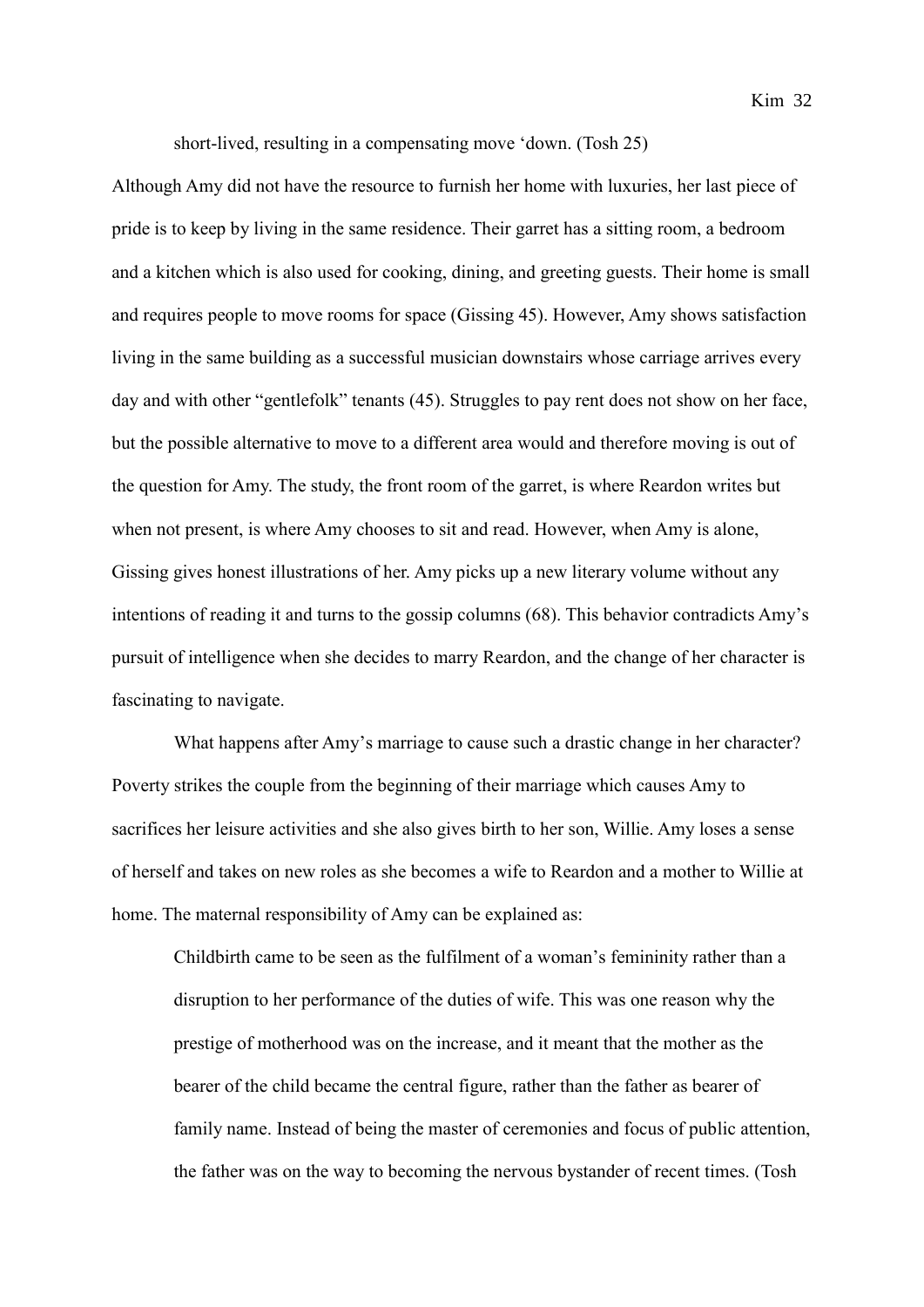Kim 33

81)

As Gissing brings Willie into the scenes with Amy, her motherly tendencies are another aspect of Amy where she tries to fit into the same domestic realm as for middle class to confirm her maternal and feminine roles as a woman of class.

Unfortunately, due to Amy and Reardon's inner conflicts in poverty, the couple begins to turn against each other. Reardon anticipated poverty in his marriage even before he was married, but he fears of losing her because of it. As his literary career does not pick up and the capital runs low, Reardon begins to fear Amy does not love him anymore. Lack of financial ability grows into his fear for Amy's dissatisfaction of Reardon not being able to fulfill his duties as a husband. Having suffered loneliness as a beginning writer in London, Edwin's strength depends on Amy's voicing of her love. He relies on Amy's tenderness, wishing that she would talk to him, and offer him words of encouragement and sympathy, as what he calls, wife duties (Gissing 126). Tosh gives account of domestic duties in the patriarchal Victorian era:

Husbands looked to a partner in life to whom they could pour out their anxieties, their doubts and their aspirations. Home was felt to be the only place where the vulnerability that lay behind the public mask of strength and imperturbability could be shared with someone else. The sympathetic ear and soothing tongue of the wife were regarded as much the most important dimension of the healing power of home. (Tosh 54)

Similarly, Reardon turns to Amy with his vulnerabilities but the couple do not speak of their situation outdoors, even to Amy's mother Mrs. Edmund Yule as Amy does not wish anyone to know. On the other hand, to Reardon, it is more than keeping his pride and it is more so about his ability as a husband to keep Amy as his wife. He does not care for reputation, and tells Amy to have the same attitude and as he is only conscious about how Amy thinks of him.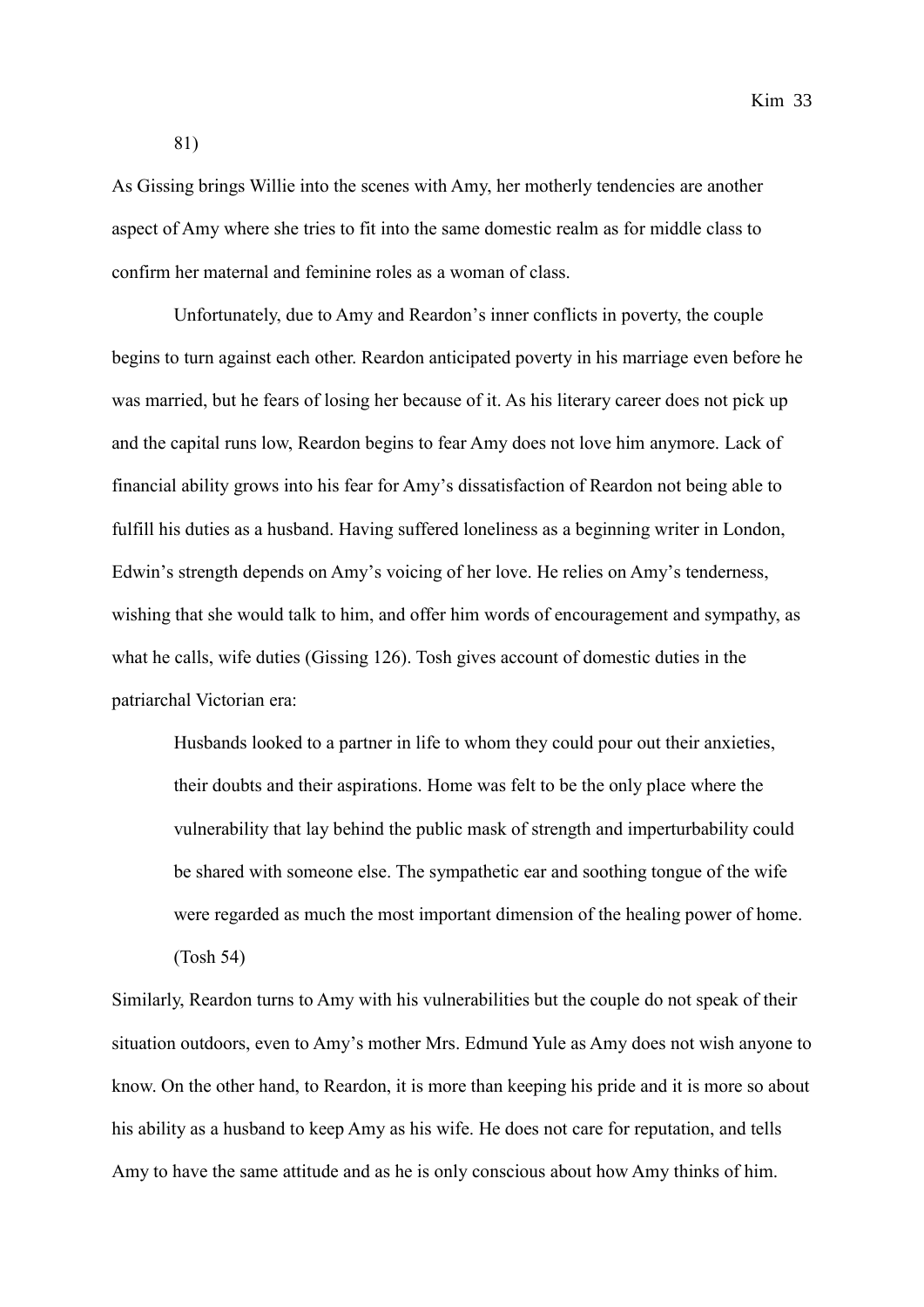Hence, Reardon's sufferings come from his worry of losing Amy than living poorly. He repeatedly tells her "If only you will give me more sympathy, dearest. You see, that's one side of my weakness. I am utterly dependent upon you. Your kindness is the breath of life to me" (Gissing 52). However, as she is also suffering from frustrations of poverty, Amy delivers her concern, "But don't you think it's rather unmanly, this state of things? You say you love me, and I try to believe it. But whilst you are saying so, you let me get nearer and nearer to miserable, hateful poverty" (50). Here, it is interesting that Amy brings up gender roles. Just as Reardon had expected the supportive and subservient role of a wife, Amy brings light to what she expects from a husband and what it means to be a "man" in the domestic realm.

Amy's difficulties can be explained. Amy is a wife of a failing novelist who remains idealistic in his writing, where she tries to advise him to write in a different and practical manner. Her action of giving advice is abnormal in the Victorian era as women would have no authority in family decisions. However, due to Reardon's incapability he is an example of how, "representations of suffering men upset the balance of a patriarchal order dependent upon masculine strength" (Guest 638). Amy's interjection to Reardon's career, easily represents how the harmony of their home has been disrupted. Since there is no enhancement to Reardon's career, especially as he detests his writing and refuses to receive help from his fellow writers like Jasper, Amy tries to plan for him. Regardless of her efforts to help, Reardon refuses to listen, and only asks for kinder words of encouragement. Reardon likes to think that Amy is the one person that he can rely on. He does not care for the opinion of others, but Amy's trust matters to him. So to even think about Amy's criticism or the chance of her leaving breaks him as "Amy's anticipation of criticism had made it harder than ever for him to labour at what he knew to be bad" (Gissing 130). As Tosh mentions in his article, the expectations of the wife do not seem unusual, as the patriarchic society in the Victorian era seems to speak for the majority of married couples.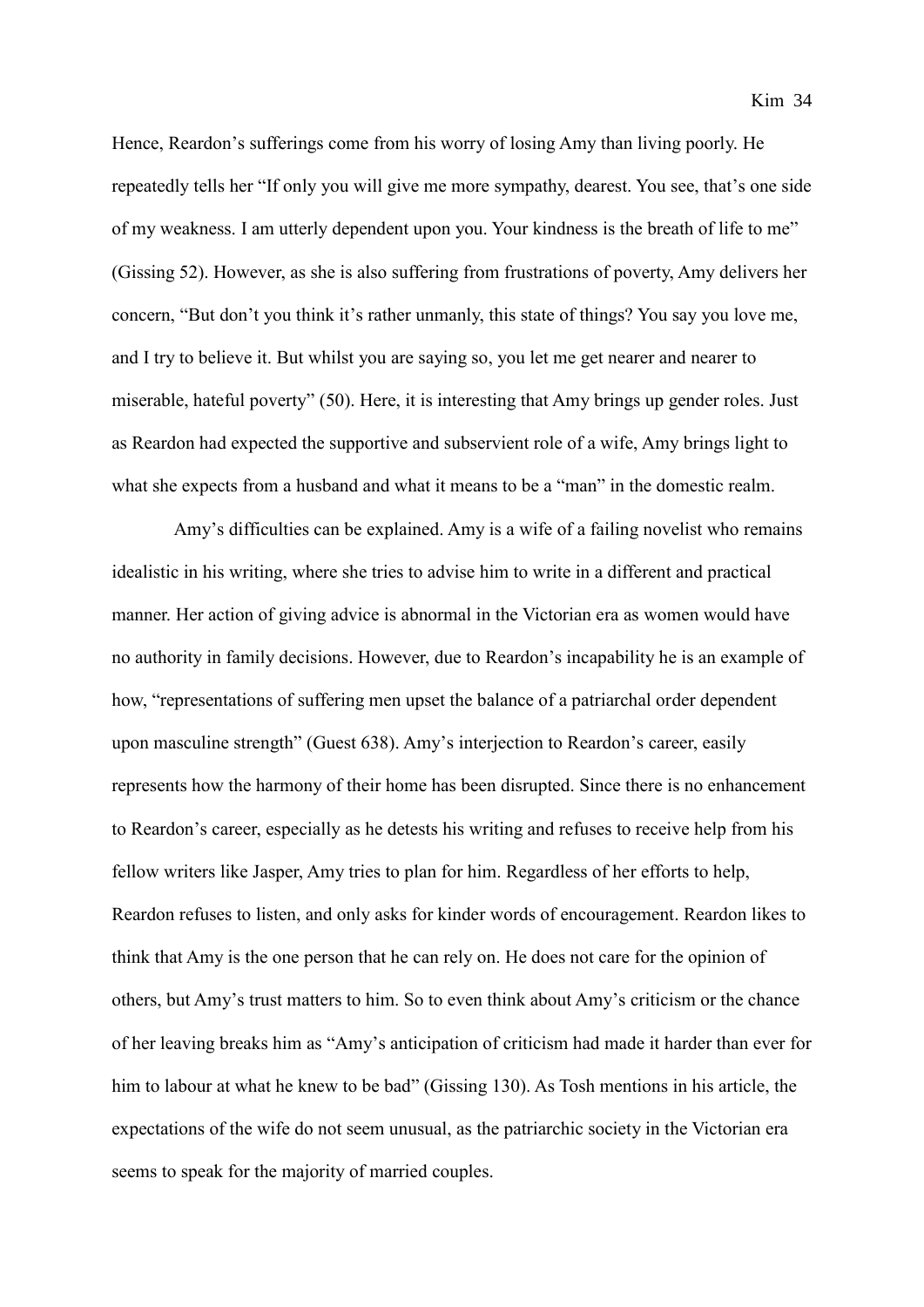When the husband returned from work, the wife must be all attention to lighten his load and calm his spirit, and she must present a demeanor of 'cheerful complacency'; but this was not the cue for her to bring up her domestic worries, which could only disturb his hard-gained repose. The need of her husband took priority. The wife's obligation to minister to them was the quid pro quo for the material sustenance and protection she received from him. (54)

Reardon expects Amy's submission to him, as he is entitled as her husband. However, from Amy's side of the argument, "What justified this subordination was the protection and material support supplied by the husband" (62). Reardon sees that he cannot make enough to support them, which does not qualify him to expect and be entitled to Amy's subservience to him, or be the head of the house. In fact, his insecurities and pressure of being the breadwinner turns into resentment and backfires. He begins to believe that the poverty turns her away from him as "Upon him, too, penury had its debasing effect; as he now presented himself he was not a man to be admired or loved" (Gissing 223). He begins to questions whether he is worthy of love, and whether Amy still loves him and just like his books, his insecurities are reflected onto Amy. His constant need to be reassured by Amy's love is explained by a psychological condition as "nervous people are forever demanding 'the sympathy and attention of others to the narration of their own sufferings' describes an act of speech" (Logan 16). Despite his downfall and inability to make capital, Reardon still needs to be sympathized and be recognized as the provider for the family.

Another nervous symptom of Reardon is his accusations of Amy of being unfaithful. As he doubts that Amy still loves him, his suspicion heightens as his friend Japer, contributor to *The Study* is frequently brought to their attention in conversations. As time passes, Reardon is convinced that Amy has lost her attraction for him for he is not successful. He decides to take it out on Amy by picking faults at her duties as a wife. "Your love hasn't stood the test as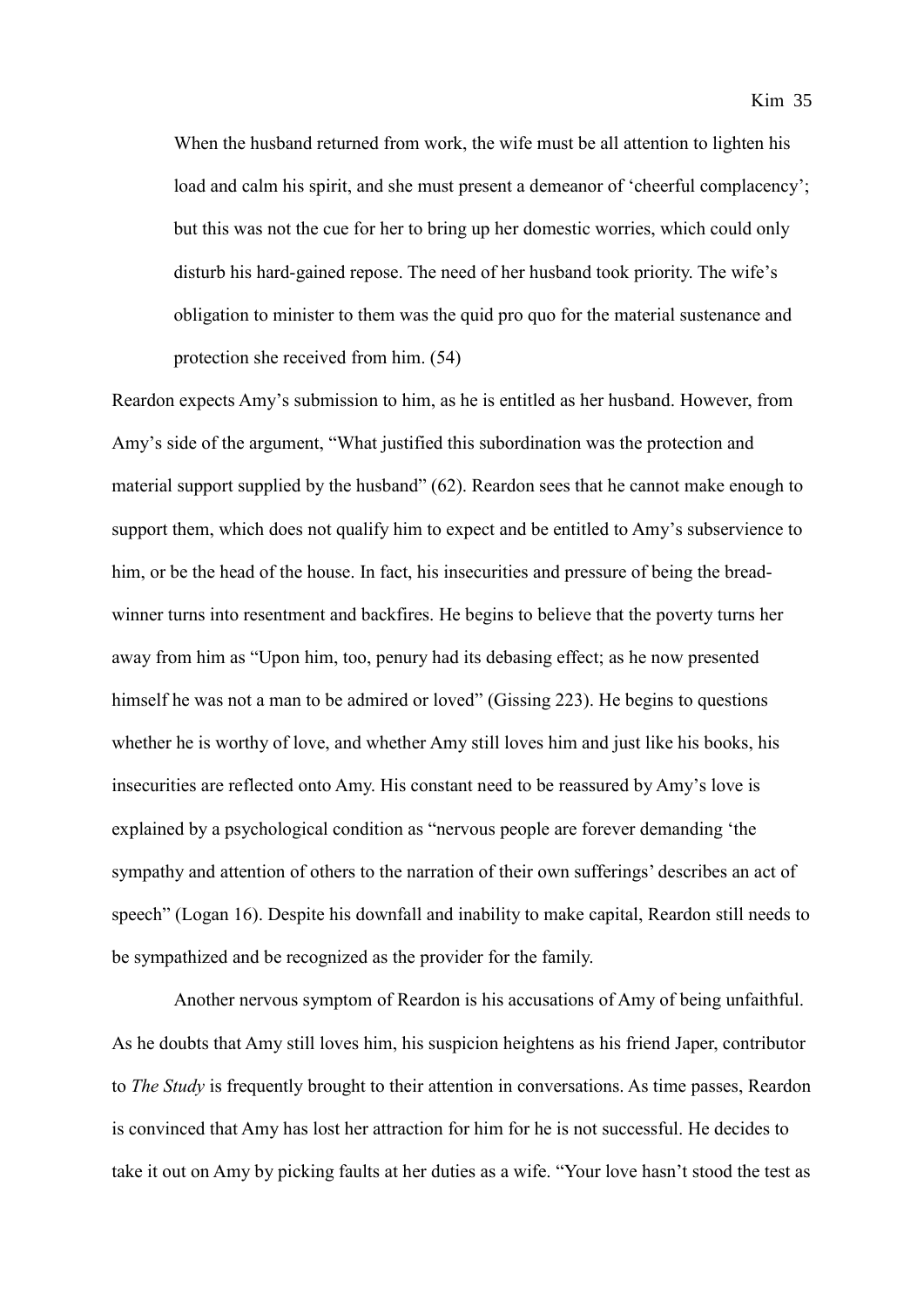it should have done. You have given me no help; besides the burden of cheerless work I have had to bear that of your growing coldness. I can't remember one instance when you have spoken to me as a wife might – a wife who was something more than a man's housekeeper" (Gissing 192). Reardon calls out Amy's faults, and accuses of her relationship with others people in fear that she is revealing his failures as her cause of misery. All of these accusations are a reflection of Reardon's fears and insecurities. However, despite his statement, his source of anger traces back to his built-up frustration and resentment towards himself. As he addresses them to Amy "They consoled him under the humiliating sense of his weakness, and yet he watched with dread his wife's countenance as she listened to him" (193). As Reardon admits he has never spoken to Amy in such a way before, and always treated her with most respect and love, this sudden articulation of his angry complaints can also be explained as a symptom of a nervous condition. "A nervous condition impedes most actions, but it enables the act of speech. The type of speech it generates is remarkable, too, in its specificity" (Logan 17). A radical accusation delivered in his rare aggressive tone on Amy's specific duty connects very well with the nervous temperament. His harsh accusations made at Amy can be an illustration of Reardon's last dignity to lash out in effort to hold onto his power as the father and husband of the house. This behavior is very similar to the temper of Alfred Yule when he starts to take out his frustration towards his family when he starts to realize and believe his failure in his career are due to his wife's lower class.

Unlike Alfred where Mrs. Yule tolerates his temper, Reardon's discussion does not pan out as he wishes. Instead of submission, Amy refutes his accusations. She furiously counter argues him by pointing out Reardon's duties, "You have much to endure, I know that, but it's no reason why you should turn against me. I have never neglected my duty. Is the duty all on my side?" (Gissing194). Amy brings attention to Reardon's duties to consider both sides of the situation. As the argument continues, however, Gissing does not offer a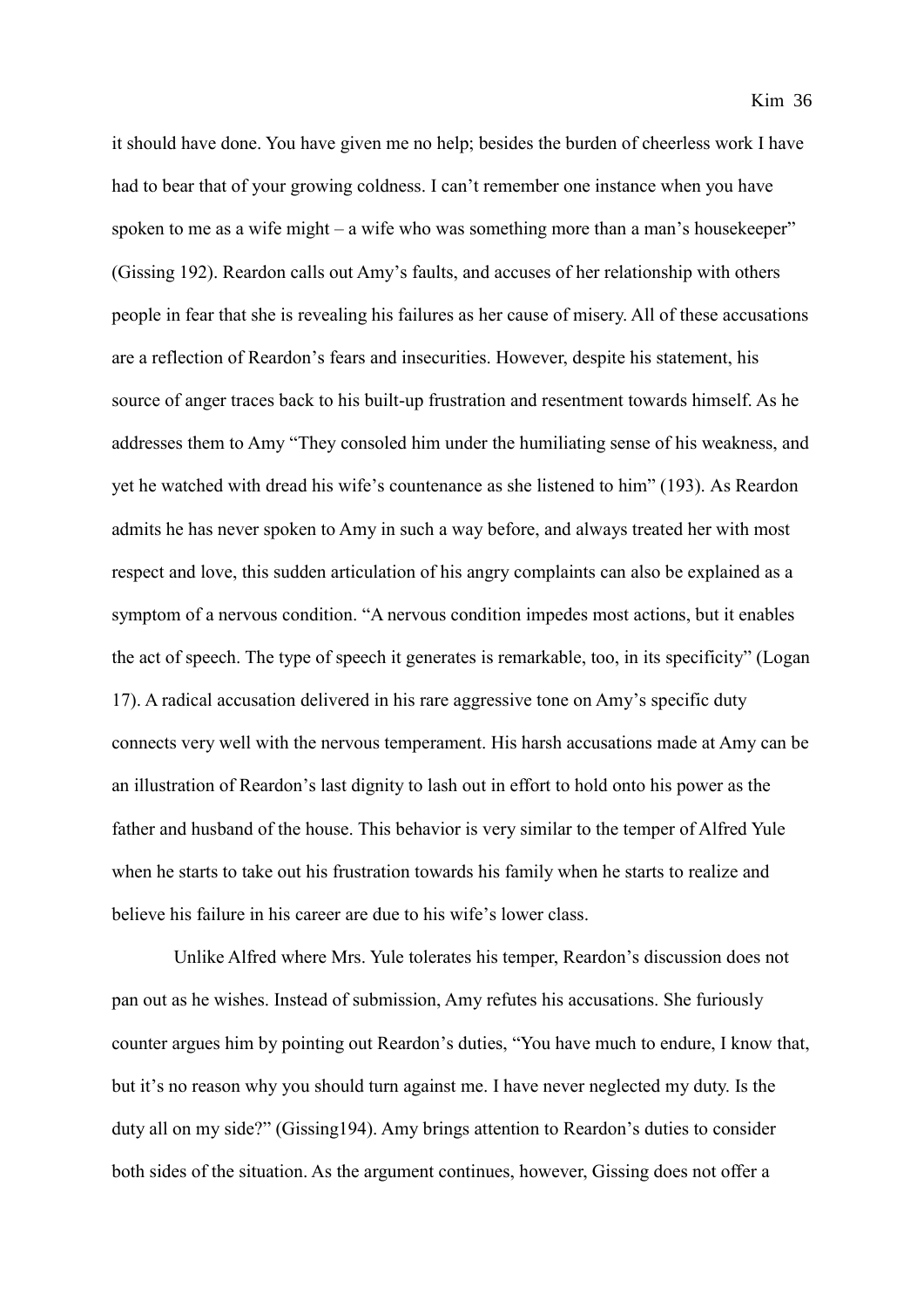resolution to their dispute. The couple are left without any changes to their circumstances, but with hurt feelings, damaged trust and disbelief at their heated fight against each other. Poverty, "the roots to all social ill" (32) brings uncertainty and worst of people, and Gissing confirms that there is no taking the upper hand in poverty and there is no control to seize. Rather, capital is the only power that exists, and they are no choices but to submit to it.

After their fight, Amy takes authority and suggests a vacation writing plan for Reardon. She urges Reardon to go away to the countryside to regain his health and write without any distractions, in hopes of Reardon completing a new best-selling book. Surprised by Amy's quick devise of plans, Reardon's fear of losing Amy intensifies. He urges that Amy comes with him, but she answers, "We shouldn't have enough money" (Gissing 196). However, as Amy illustrates the plan, it is clear that her focus is for Reardon to avoid becoming a public failure. He is to write, but in a different environment and in a different style. Despite Reardon's confession of his inability to keep writing, she is convinced that a change of location and atmosphere will solve their problems. She cannot bear to live in poverty, and rather than owning up to it, she sends Reardon away, to be responsible of earning money than listening to what he really needs. She is afraid of her husband becoming an "ordinary man" (196) and begs him to save her from poverty, which brings out the worst of her. After Amy's sweet words of persuasion, Reardon decides to follow her plan hoping to make Amy happy. After their fight, Gissing gives illustrations of what it means to possess capital as the couple walk together and observe people on horses and living in luxurious houses in their neighborhood. "They don't belong to the same world as we poor wretches. They see everything in a different light; they have powers which would seem supernatural if we were suddenly endowed with them" (199). Here, the couple takes a moment to understand the true meaning of capital, and how it affects their identities as they wish to be one of them. Capital is not just a possession of wealth, but also an indicator of their identity. As Engel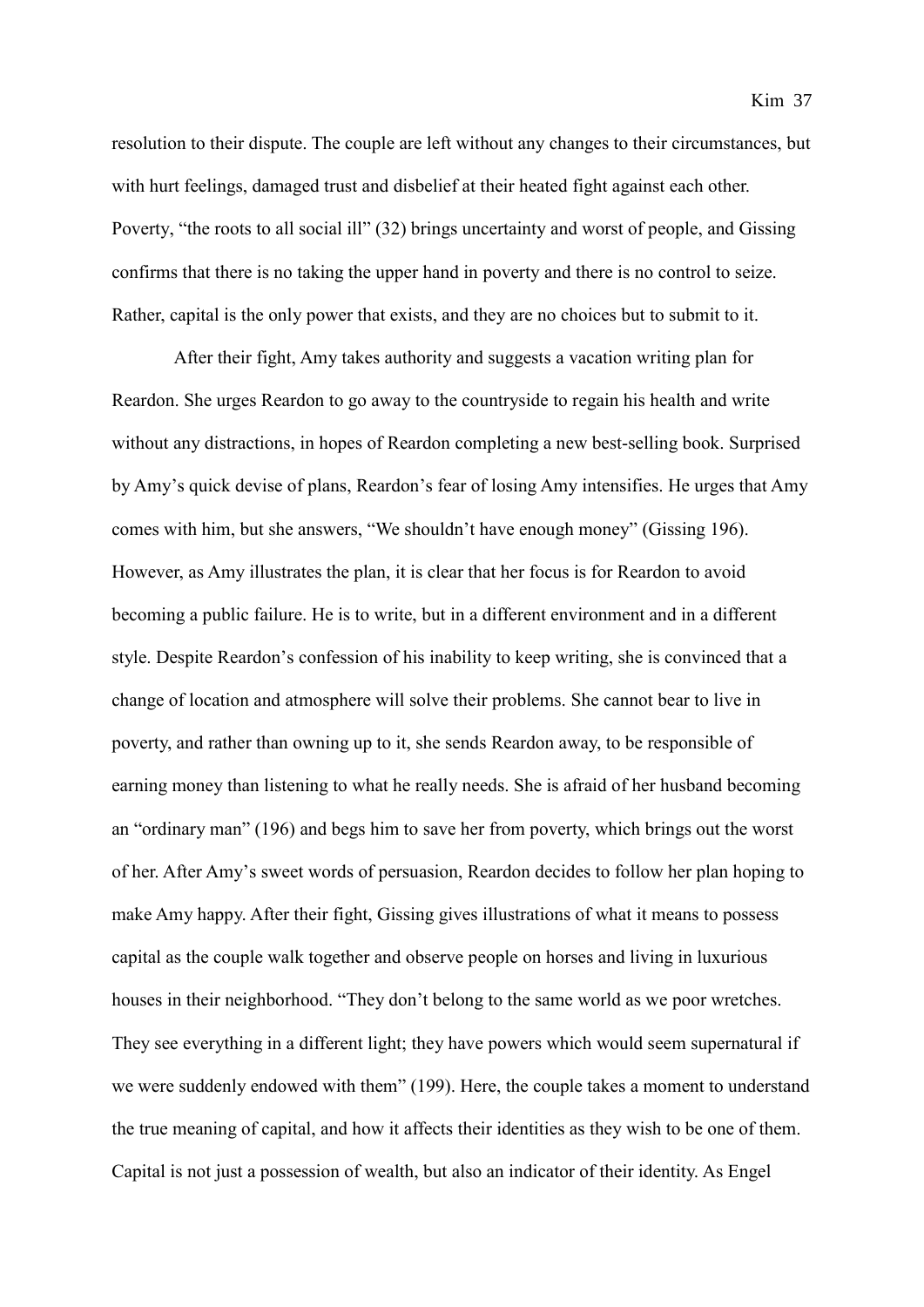confirms, "money determines the worth of the man; he is 'worth ten thousand pounds' He who has money is of 'the better sort of people' is 'influential' and what he does counts for something in his social life" (237) and with the luxurious possessions they see in front of wealthy figures, they wish they could be worth more, and be a part of their community, whether it means to be loved truly or to be able to be considered as elegant and high class.

However, as the day gets closes to the date of his leave for the writing holiday, Reardon is very distressed just as he was before his marriage, only Amy's writing plan has a bigger stake as he fears he will lose Amy for good. "You are very anxious to get rid of me" (Gissing 204) Reardon makes the remark as Amy gets excited for his leave. Amy, on the other hand, looks forward to what his vacation will bring, with great expectations Reardon's achievements. To Reardon however, her excitement is what he sees as her growing joy of his absences. His health continues to suffer, and his self-hatred gets worse, willingly wanting his papers to be rejected (207) and even, as confesses to Biffen, his wish to die than follow Amy's plan. His accusations of Amy also aggravate and when he is told that Amy was seen with Jasper (220). His "a dark fear" magnifies as he knows that she is attracted to Jasper's successful advancement in his career when on the contrary, he knows that he is a failure. All in all, Reardon makes the decision to reject Amy's summer plan and jumps at the chance when Mr. Carter talks about a clerkship opportunity at his bank.

"Will you give me the place?" (Gissing 226) Reardon eagerly asks Mr. Carter and happily agrees to start work right away. He feels fulfilled by thinking of the change. He is glad that he is released from the pressures of writing and he can work in a completely different setting with a time-wage job near Amy. He takes pleasure in taking responsibility, being able to control his situation. When he tells Amy, he suggests a new plan. They will move to cheaper neighborhood, where they can save money by leaving all the pretentiousness. All these changes comes from his major concern, "Anything was to be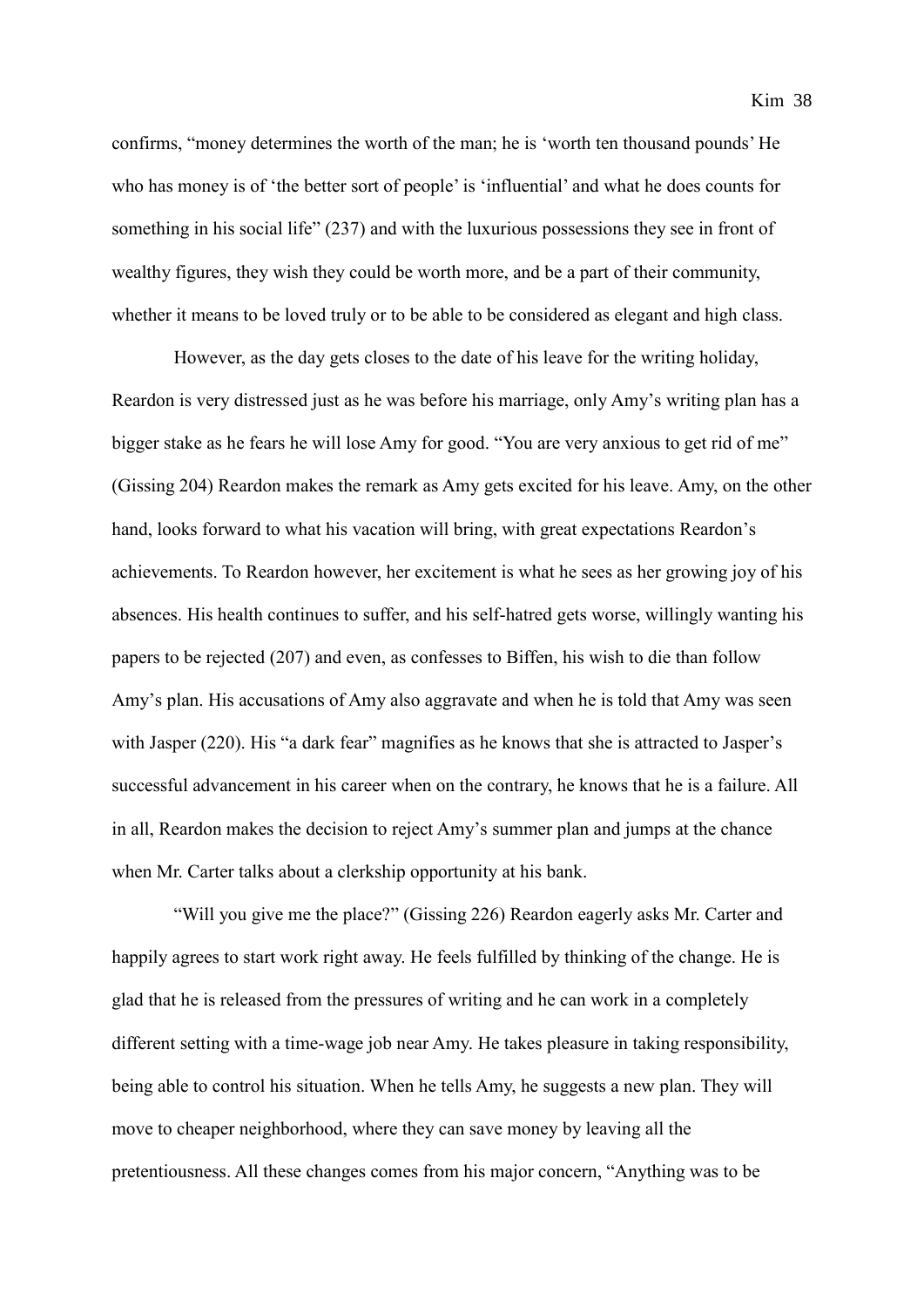chosen rather than a parting form you on false pretenses, a ridiculous affectation of hope where there was no hope" (230). Reardon is still willing to make the money to support his family with his new job without any reputation. However Amy refuses, declaring that she is not a wife of a clerk. Reardon does not care for the position of the job, as long as he can fulfill his duties to make money and support his family. He knows he has failed as a novelist, but he fears that he has failed as a husband. He hopes Amy is able to accept him as he is, now as a clerk without any grandiosity. In the end when Amy refuses to change her opinion, Reardon confirms, "I can't stultify myself to please you" (233) which brings Reardon to face the result of what Gissing calls, "the world's greatest prize – a woman's love – but he could not retain it because his pockets were empty" (223). Gissing is illustrating Reardon's poverty overwhelming every other aspect of his life. Reardon tries repeatedly to save his family. But he fails miserably because he physically cannot endure the overwhelming adversity of poverty. Gissing is showing that Reardon should not have to be in this position, and his situation would be easier on his own. Reardon's mistake of marrying so young and poor proves Gissing's "Love is one of the first things to be frightened away by poverty" (256) as it does for the young couple, Reardon and Amy who separate with different plans for their future.

Poverty also becomes one of the main source of Edwin Reardon's illness. The pressure of surviving in poverty, and the consciousness of maintaining his family together as the father and the husband, brings Edwin down to his knees to suffering. Talking to his friend, Jasper who is pragmatic and driven by the power of money, speaks to him with words of encouragement trying to bring Edwin to write:

"It strikes me as extraordinary. In your position I should work as I never had done before."

"Because you are the kind of man who is roused by necessity. I am overcome by it."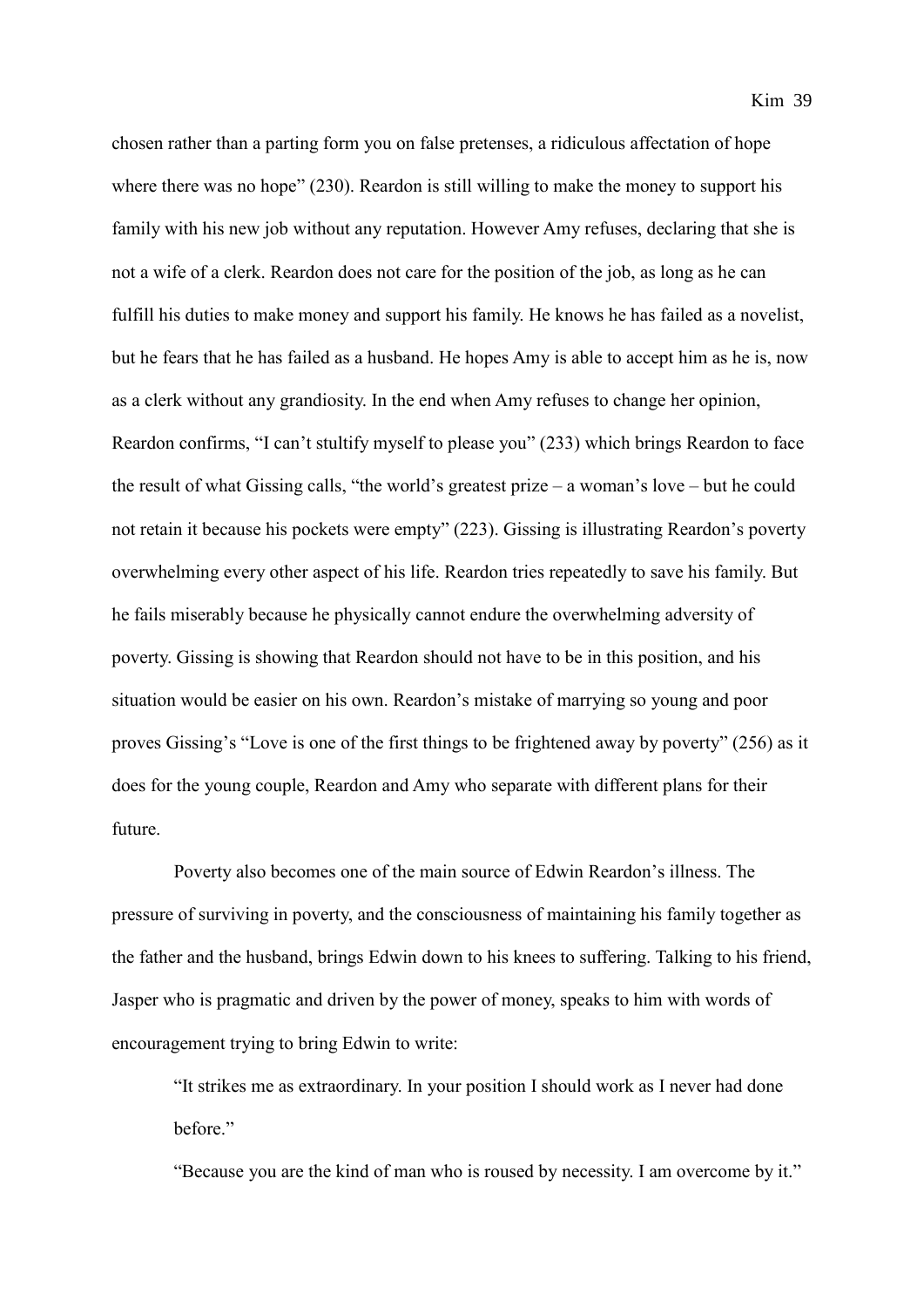$Kim$  40

## (Gissing 78)

Jasper and Reardon's conversation brings light into what poverty does, not to the economic status of a household, but to the physical condition of the person. As Peter Melville Logan offers his interpretation of the body and poverty, "Conditions endemic to poverty, such as starvations and exhaustion, pose a danger, he acknowledges, but one that does not compare in significance to the infinitely more dangerous disease of wealth" (19). Reardon, having experienced the fortunate conditions of life when he inherited capital twice, this prestige of having money made him more susceptible to suffering in poverty. Reardon inherited money during his literary career (once by his father and next by his grandfather) and did not have to earn his own. Therefore, he does not know how to write to manage his living. So, here Gissing illustrates Reardon under his first difficulty of money not just for himself but responsible for a family of three. Being put under this pressure, he struggles with his lack of confidence and nervous condition. His friend, Jasper concludes by saying "Reardon, is that you are simply ill" (Gissing 78).

Reardon's illness first begins to impact his physical appearance. It displays on his complexion and his sleeping patterns. In fact, the torment affects him more when he tries to control his situation. Whenever he tries to write, Reardon suddenly fails to understand the concept of time as he fails to compose a single sentence throughout the day. The repressed energy begins to show in the physical appearance as Gissing describes Reardon as:

He looked something older than his year, which were two and thirty; on his face was the pallor of mental suffering. Often he fell into a fit of absence, and gazed at vacancy with wide miserable eyes. Returning to his consciousness, he fidgeted nervously on his chair, dipped his pen for the hundredth time, bent forward in feverish determination to work. Useless; he scarcely knew what he wished to put into words, and his brain refused to construct the simplest sentence. (47)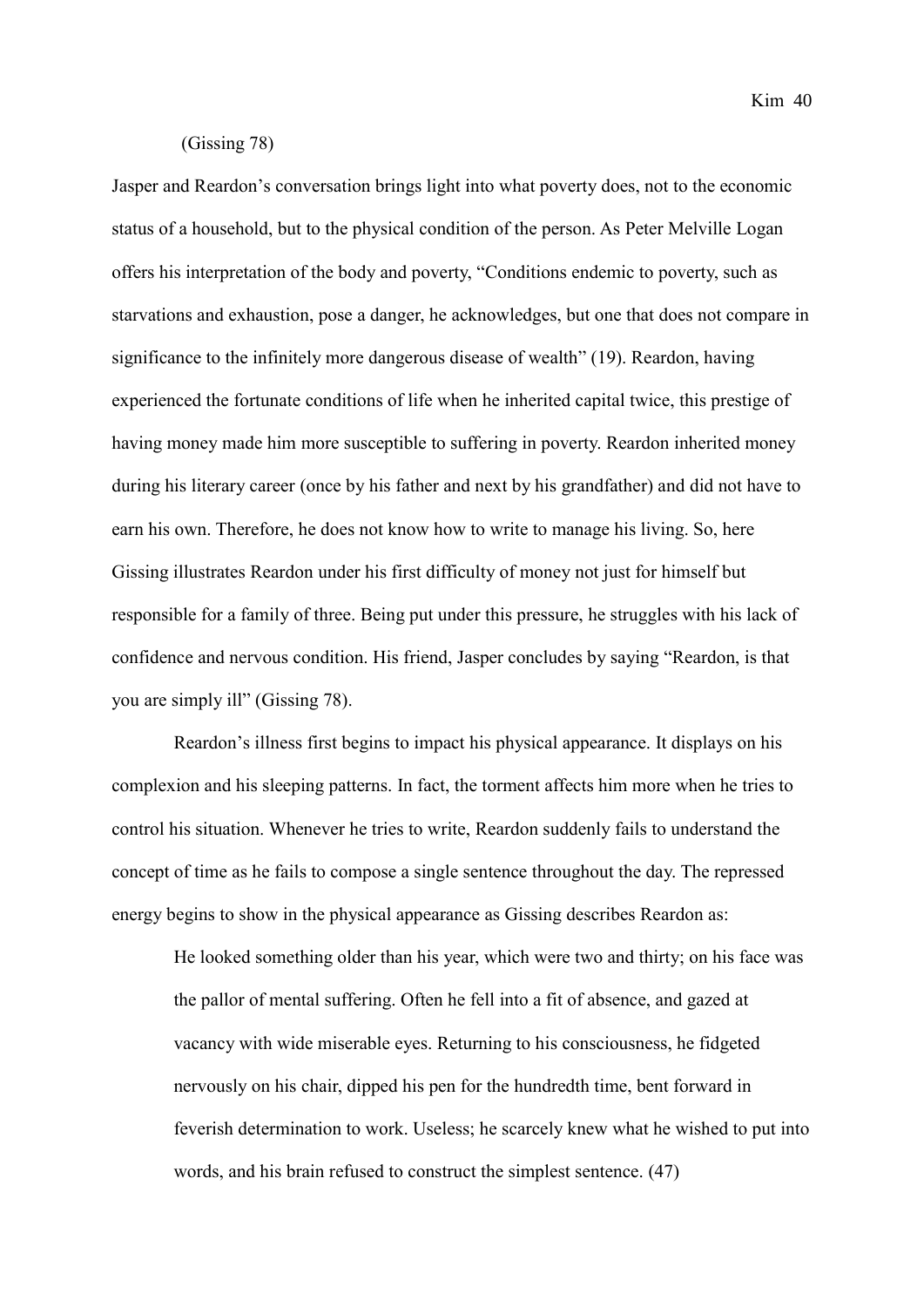Kim 41

Attempting to write well, but constantly under the pressure to sell, writing becomes a tormenting task that does not end. The fact is; Reardon turns into a machine where he cannot rest because of the demand for money. Amy and Reardon's state of living is described by Gissing as, "lived in dread of the pettiest casual expense" (190). Even after earning money, Reardon worries about not making enough, and drives him to try make more by starting another book, with no time to rest. A part of his physical illness is due to having more people to financially responsible for. In addition to being a husband, he is a father, a year into his marriage. As Tosh adds, "Childbirth was therefore a moment when awareness of a father's material responsibility was particularly intense. But that sense was integral to the whole experience of fatherhood" (82). Since Reardon is the only source of financial support, his enjoyment from writing is turned into a forceful duty that makes him into a slave. Until finally, Reardon struggles with his duties, his everyday routines and even with his interactions with his family. Whytt explains Reardon's condition by contending that:

. . . nervous diseases are by definition imitative of other diseases. As he conceives it, the nervous system touches all the organs of the body, so any disruption of the nerves affects the performances of one or more of the bodily organs. A nervous disorder might impair the function of the intestines and present itself to the outside observer as dyspepsia or constipation. Or it might appear in the lungs as congestion, in the heart as an elevated pulse, as typhus, or as delirium. (Logan 20)

Reardon also forgets how to rest, and seeks peace that is impossible to find in poverty. Being continuously put under the pressure, Reardon is chased by what he is supposed to achieve, and turns "illogical – one result of the moral weakness which was allied with his aesthetic sensibility. Putting aside the worthlessness of current reviewing, the critic of an isolated book has of course nothing to do with its author's state of mind and body any more than with the condition of his purse" (Gissing 206). Not being able to find the balance, he craves emotional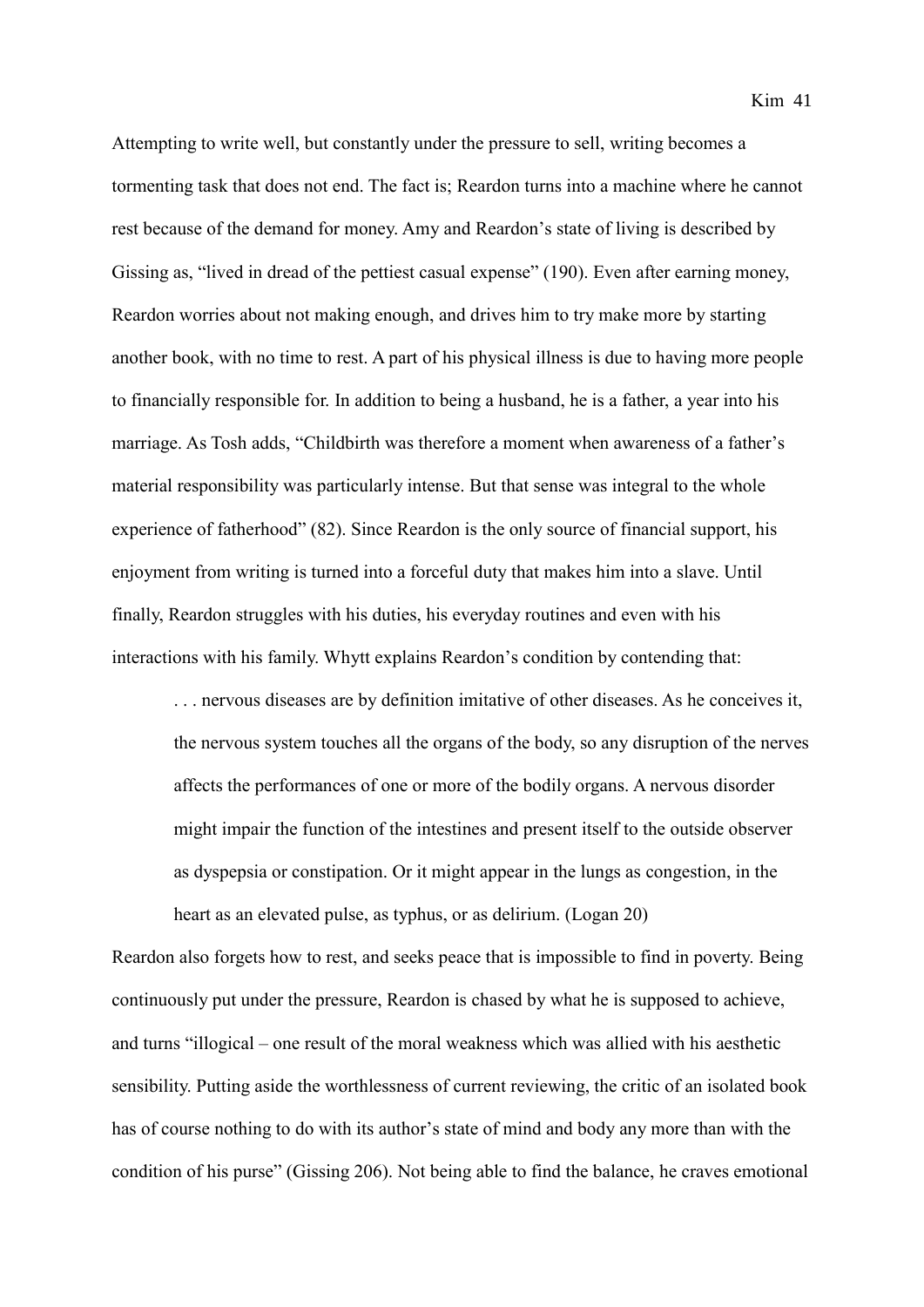support from his wife, Amy as a nervous person would seek for attention. When he is unable to gain Amy's support, the irrational thoughts and nervous anxiety puts Reardon come to the conclusion that he would be better if he takes his own life. His hardship begins to spread beyond his presence, and soon others start to pick up on his misery, including Mr. Whelpdale who claims, "Ah but poor Reardon! He's the ghost of his old self. He can't live long" (272).

When Reardon refuses to accept Amy's writing plan and Amy refuses to accept his new job, the couple separates due to difference in goals. This is when Amy hears about her uncle, John Yule, who passes away leaving Amy an inheritance of ten thousand pounds. This money means a lot of possibilities at this point, as it influences both Amy and Reardon as a couple and as individuals. Gissing takes the readers to show how money changes the characters in how they regard themselves and others. However, the first change begins as the couple deals with the separation and before the capital is available to them.

After the separation, Amy and Reardon respectively find their answers to their predicaments. Reardon finds a job as a clerk at the bank offered by Mr. Carter. Reardon begins to earn money without having to use his brain power. Although he is in distress over Amy's absence, he fulfills his paternal role by sending half of his paycheck. Amy stays at her mother's home where she does not have to worry about immediate problems in the domestic setting. Taking the distance from the urgent necessities, and elevated from the troubles of poverty, both Reardon and Amy undergo changes. The two characters experience change in their personalities and their attitudes as they take a step away from poverty.

Money results in boost of confidence in both Reardon and Amy. With his new job as a bank clerk, despite the decrease in reputation, Reardon is promised with a stable salary every week. He gains control over his purchases when before, Amy managed family expenses. Without any pressure from his labor and being able to be honest with himself, Reardon encounters his spirit uplifting from his new position of power: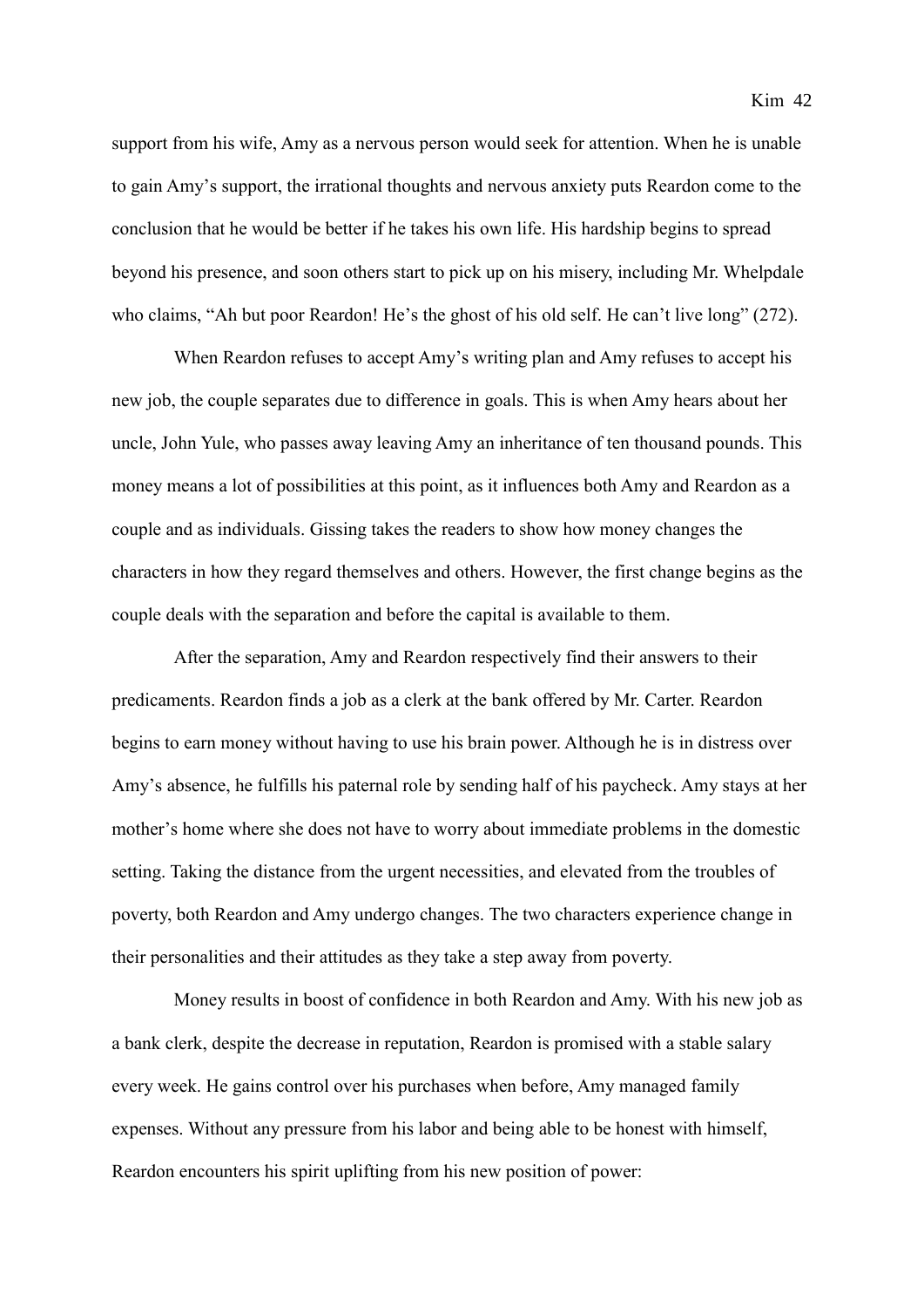Having brought himself to this admission, Reardon felt more at ease. To what purpose should he keep up transparent pretenses? It was manifestly his duty to earn as much money as he could, in whatever way. Let the man of letters be forgotten; he was seeking for remunerative employment, just as if he had never written before.

(Gissing 259)

One of the first decision he makes is to choose to live in Islington, a different part of London, where Amy refused to consider living in. Due to changes in his living situation, he also gains confidence in his ability to support his family, an area Reardon feels he failed to fulfill when he was writing. With his new salary and by sending half of it to Amy, he is proud to be the responsible father figure. In a letter to Amy, he writes that by sending money "I must protect myself against anyone who would be likely to accuse me of not giving you what I could afford" (258). Here, Reardon explain his duty to keep supporting his family, however small, for his own benefit.

By separating with Amy, and in addition to his new job, Reardon also gains freedom. The first is the freedom to fail. Living with Amy, he did not have the time or the money to fail, for his family depended on his income. However, now that he lives alone, his troubles only concern himself. The scale of his success and the repercussions are entirely upon him and himself only. When he receives a rejection letter, he laughs it off as the pressure to succeed does not affect him anymore (Gissing 256). Without the tension from his family, Reardon's freedom to rest follows and he also finds peace within himself. Not being able to rest was one of the significant struggles, but he comes across the "relief" waking up alone in his garret the day after Amy moves out. This new sense of rest is in contrast to all the uneasiness and troubles that he surrounds him before Amy's leave. A sign of his restful mind continues to show in Reardon as a "restoration of youth" (258) as he begins to live alone, with a weekly salary, in a different district with his new sense of freedom. Gissing points that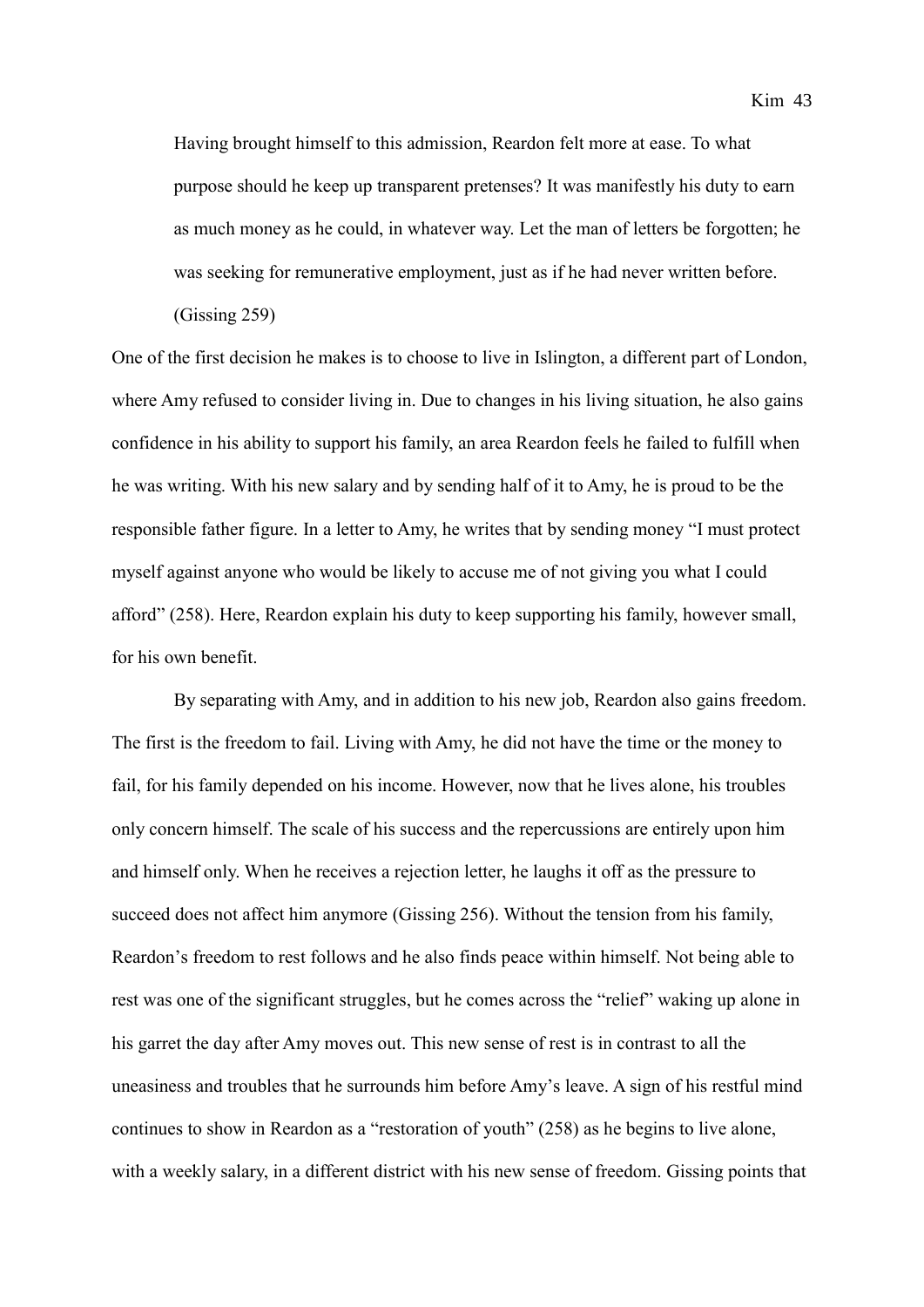Reardon is at his happiest single and with money. Reardon returns back the life he had before marriage, when he was single and had money. "A change had come over him; he was no longer rendered miserable by thoughts of Amy" (366). Without Amy, he gains the freedom to also dream, as he plans his future travels with Biffen to Europe. Leaving writing pressures behind, Edwin is also free to pursue different ambition, and he dreams to travel with the money he earns as a "wage earner" (260).

Amy, on the other hand, who moved out from her husband's garret, now has no source of income, but she is received as a guest at her mother's house without any domestic financial duties to be held responsible for. The luxury of time is given to her, which enhances her intellect and a feminine quality. Like Edwin, Amy is given some time to spend by herself, not as a wife but as a woman. The difference in atmosphere Amy comes across is a realization that there is luxury that comes with money. Her mother's place is clean and she has a room and time to be herself, to read and pursue her interest by putting herself first. "Since the parting from her husband, there had proceeded in Amy noticeable maturing of intellect" (Gissing 360) and read literary journals and books. Provided with care at her mother's without any financial struggle, she regains her health with a womanly grace. Amy is described as "becoming a typical woman of the new time, the woman who has developed concurrently with journalistic enterprise" (361). On her next encounter with Reardon, Amy realizes how she used to live and what could have become of her if she stayed with him. She is able to develop a discerned eye "after the first glance she had averted her eyes, and she did not offer to shake hands. He saw that his muddy and shapeless boots drew her attention" (345). Instantly, as Amy moves out, she fails to see that she used to be married to Reardon and his poverty, and treats him as if she now belongs to a different class. Gissing is indicating that both Amy and Reardon are better off separated, than married in poverty. Amy and Reardon married believing that love and hope would bring them peace, but the reality is that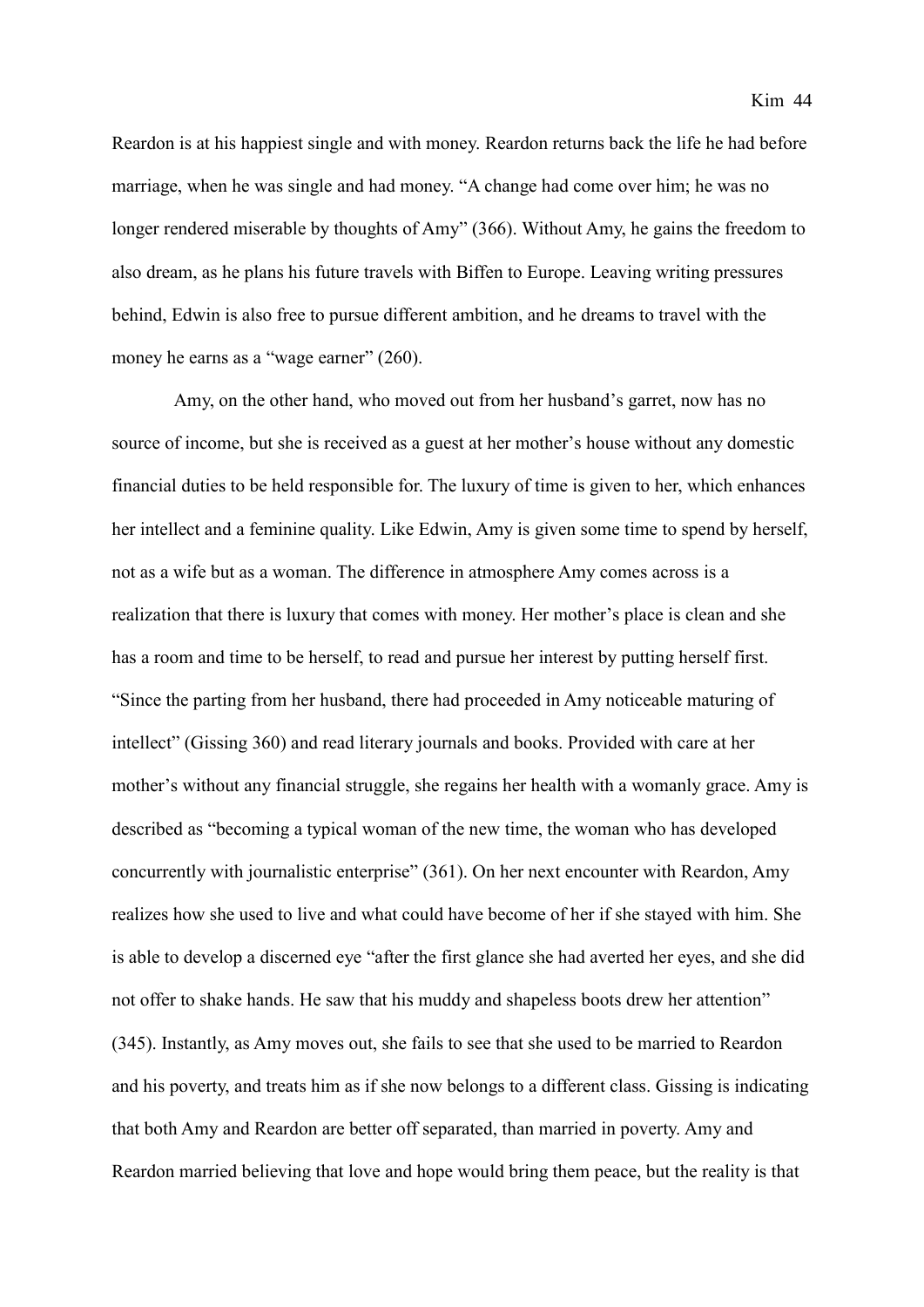without money there was nothing left to work with in their relationship. However, when the money suddenly becomes available to Amy, everything changes, not just for Amy but also for her relationship with Reardon.

Money brings sympathy to characters**.** Willie, Amy and Edwin's son, was born a year into their marriage with Amy. Reardon is always in need of Amy's affection and it does not change when Willie joins the family. Though Gissing does not emphasize Willie's presence, whenever he is brought to the scene, Edwin's reactions towards the child are shown as indifference. On one of many nights that Edwin tries to compose another sentence for his book, Willie falls ill. Amy is busy caring for their child and in the midst of their conversation, she leaves to care for Willie and Reardon's attitude is shown as:

His face showed disappointment. Their evenings together had never been the same since the birth of the child; Willie was always an excuse – valid enough – for Amy's feeling tired. The little boy had come between him and the mother, as must always be the case in poor homes, most of all where the poverty is relative. (Gissing 127-128)

Reardon's fatherly affection towards Willie is further narrated by Gissing as, "Affection for his child had no weight with him; it was Amy's child rather than his, and he had more fear than pleasure in the prospect of Willie's growing to manhood" (194). This quote suggests that Reardon is fearful of Willie and his future. Reardon's worries are perceived to be what Tosh interprets the relationship between the father and the son, "the passage of boys to manhood was deeply marked by their parents, but parental roles were different. Fathers exercised much more authority over son's choice of profession or business than they do today" (103). Considering Reardon's failure in his career, it can be seen that Reardon's fears are projected onto Willie. When Reardon visits Amy after their separation, Amy offers to bring Willie for Reardon to see him. However, in that moment, he refuses immediately by stating, "No. It is you I have come to see. The child is nothing to me, compared with you" (Gissing 351). Thus,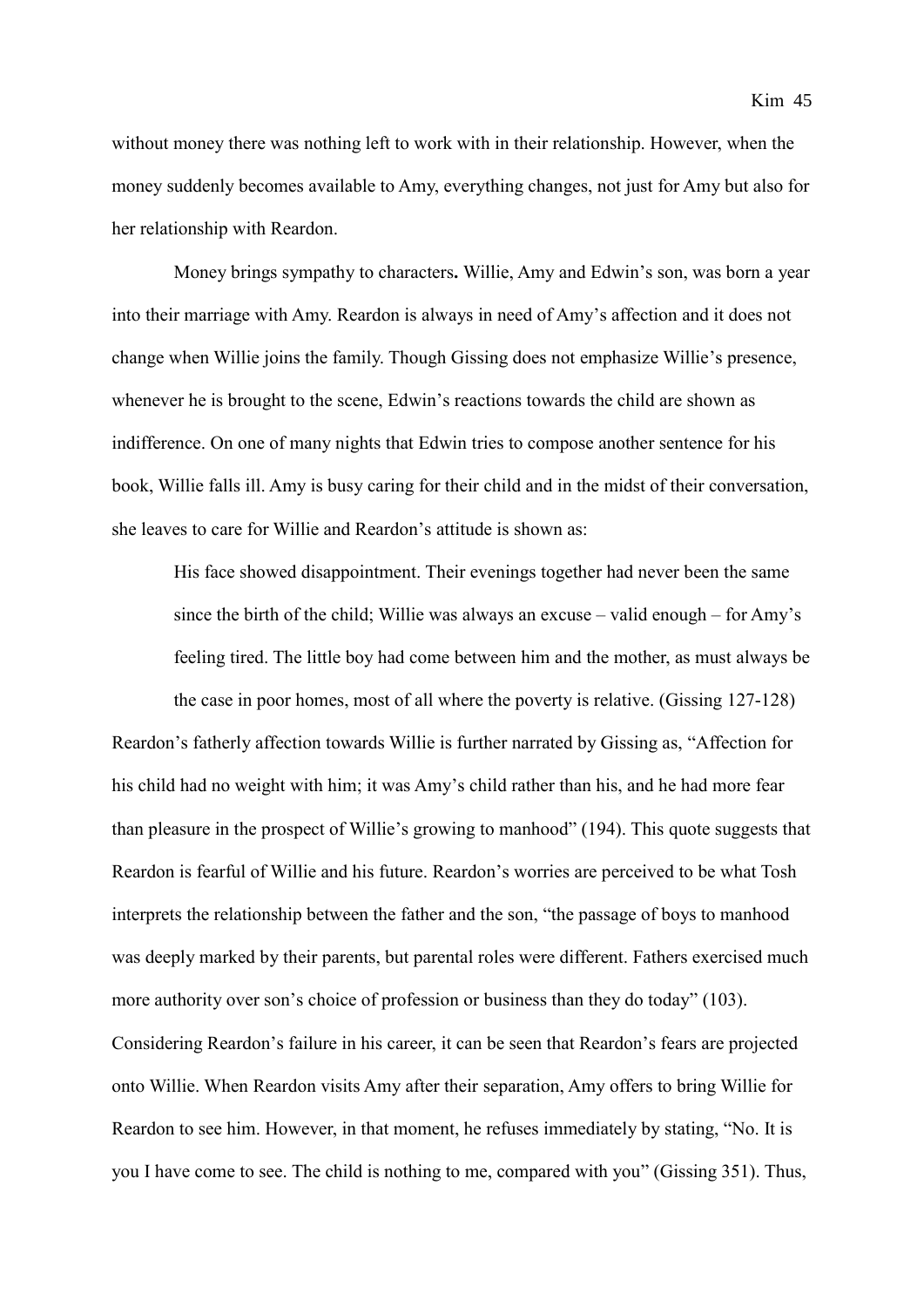the relationship between Reardon and Willie is described to be apathetic. However, situations change when Reardon has a job, and lives separately from Amy. When he is called by Amy due to Willie's of health, he rushes to visit them with his concerns heighted for Willie's wellbeing. Upon receiving the letter, Edwin simply reacts, to go visit Amy and Willie at once, with his worries for Willie clearly declared as he tells Biffen, "Diphtheria is pretty sure to be fatal to a child of that age" (440). Once reunited, he feels something for Willie "for the first time since Willie's birth a strong fatherly emotion; tears rushed to his eyes, and he almost crushed Amy's hand as he held it during the spasm of his intense feeling" (445). His feelings for the child rebirths as he passes away, and Reardon is left with his thoughts of remorse exclaiming, "Poor little boy! In the future the child should be more to him; though never what the mother was, his own love, won again and forever" (448). The change had been his new job at Croydon, ensured of a bigger salary, which brought him awareness to others, than being so focused on himself.

Amy also grows sympathetic towards her husband once she inherits ten thousand pounds from her uncle. When Edwin offer to a new living situation at Croydon, which she also turns down due to the job's lower class reputation, she begins to think about an official divorce. Amy even doubts the sanity of Reardon's mind, after he dissents to her writing plan. What is more, in opposition to Edwin's struggles with poverty, Amy has a home and no worries for income, which put the two in a different standing. Her disapproval for Reardon is heighted by how he looks, and she confirms her belief to shun him. Amy begins to feel ashamed of him, suddenly aware of his outdated clothes and shabby appearance. She repeats to herself, "I don't love him. I can't love him" (Gissing 346) and the conversation leads the couple to talk of "formal separation" (347). However, with her inheritance, Amy is able to take her position into perspective. She undergoes a change, and now she holds the capacity to reflect and be sympathetic, "the sudden happiness of finding herself wealthy was not without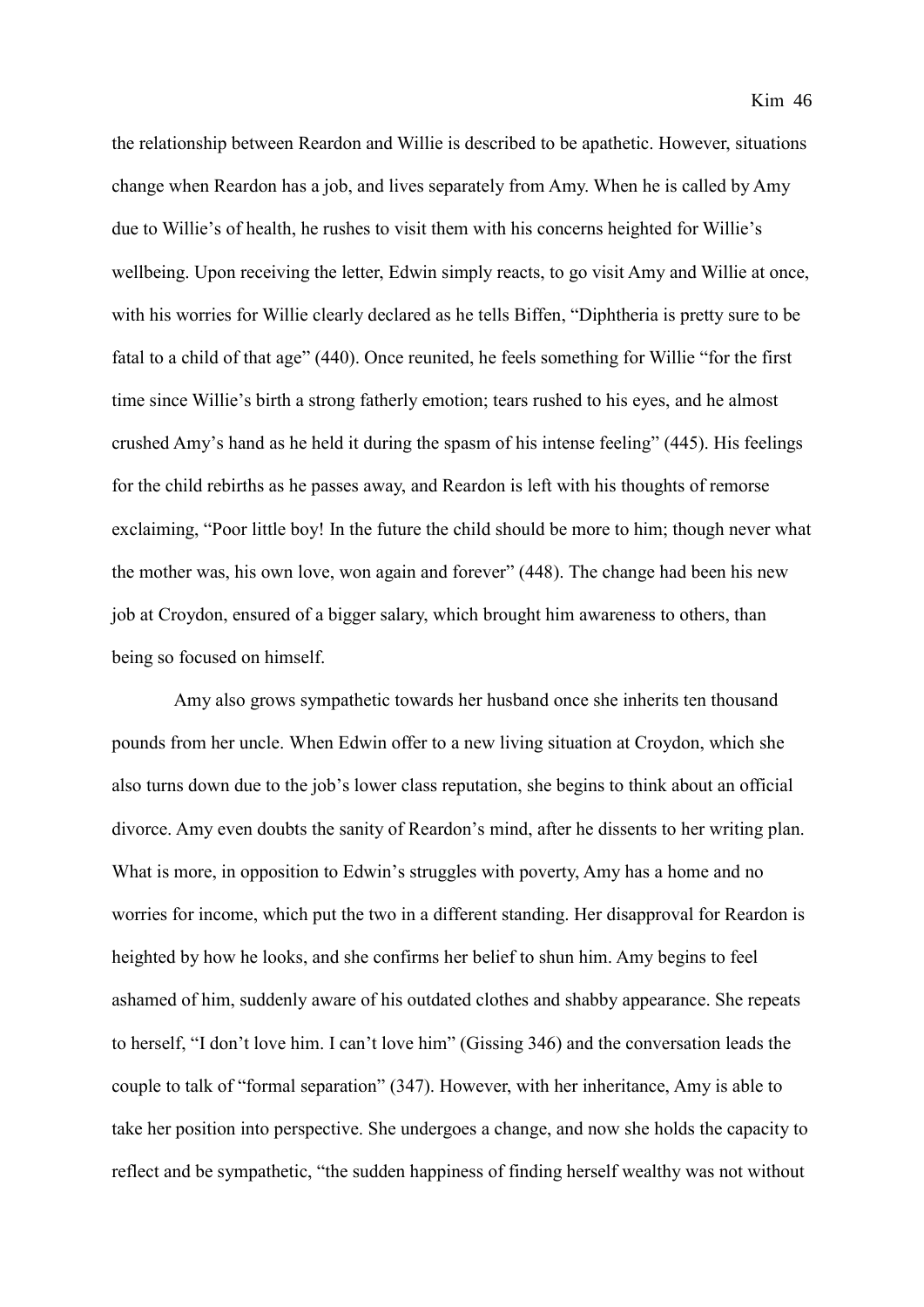its softening effect on Amy's feelings. Generous impulses alternated with moods of discontent. The thought of her husband in squalid lodging tempted her to forget injuries and disillusions, and to play the part of a generous wife" (356). With her inheritance, she reaches out to Reardon with a letter suggesting her plan to reunite, "If this money had come to me when you were struggling so hard to earn a living for us, we should never have spoken the words and thought the thoughts which now make it so difficult for me to write to you" (381). She acknowledges that poverty had brought their turmoil and now that she can bring both of them out of it, she is convinced that they can be together. In spite of her initiative, acknowledging their differences Reardon refuses and falls deathly sick. Amy's efforts to care for her husband does not stop however, and when they meet again, she speaks of the two, again as a married couple stating that she will follow Edwin wherever he wishes to go. Reunited, money brings the solution to almost all problems the couple faced in their marriage, their self-consciousness, resentment, and distrust. However, Gissing delivers is also reporting that it is also the absence of money that had brought all of Amy and Reardon's miseries into place. He points to the point that all problems that are caused by poverty, can be solved by regaining wealth but treatments to conditions such as physical sickness are limited to time and cannot be cured with capital if it is too late.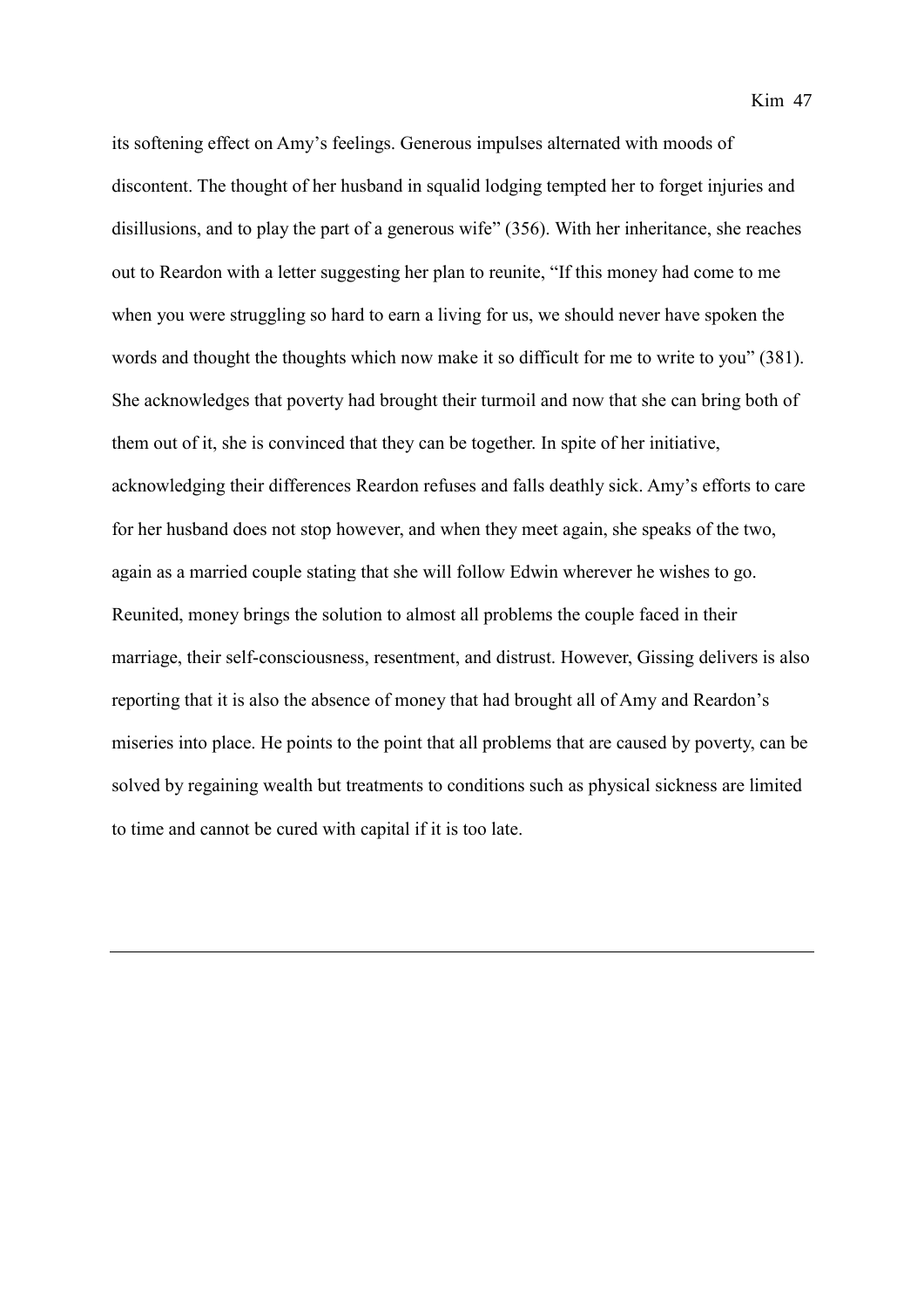## **Chapter IV: Harold Biffen**

Harold Biffen first makes his appearance by visiting his friend Edwin Reardon, and Gissing introduces the new character by giving illustrations of his ragged apparel. His impression is, from what Gissing illustrates as, "an exhibition in the capacity of living skeleton and the garments which hung upon his framework would perhaps have sold for three-and-sixpence at an old-clothes dealer's" (Gissing 142). Biffen is a character of concern and Reardon worries for him, especially when his dear friend is in a point of poverty where he has to sell pieces of his clothing to buy enough to eat. He rummages his pockets to buy the simplest meals, and is only able to buy bread on sale for two pence half penny (427), but he shows joy in being able to live and is not offended by his capabilities to only make cheap purchases. While others are conscious of his basic needs of life, such as food, place of living, and clothes, they do not seem to bother Biffen at all. In fact, when Gissing elaborates on the circumstances of characters in comparison, he puts Biffen's suffering first, "Biffen was always in dire poverty, and lived in the oddest places; he had seen harder trials than even Reardon himself" (143) in comparison to other writers. Regardless, Biffen does not falter at what others consider as necessities and is content at what he can afford. Unlike characters of prior chapters, Biffen is not married and therefore, he is under no pressure to make capital. He abides by his own rules, and Gissing shows that for a figure of a different class and conditions, new rules apply on making relationships, selling his writing, and writing style but only on the premise that he stays single.

Biffen is a character of a warm and compassionate heart. He is engaged in many relationships, with various friends in the publishing industry that he genuinely cares for. One of which is Edwin Reardon, who unlike Biffen is married, holds domestic duties, and struggles to write a single sentence. Biffen and Reardon's friendship derives from their share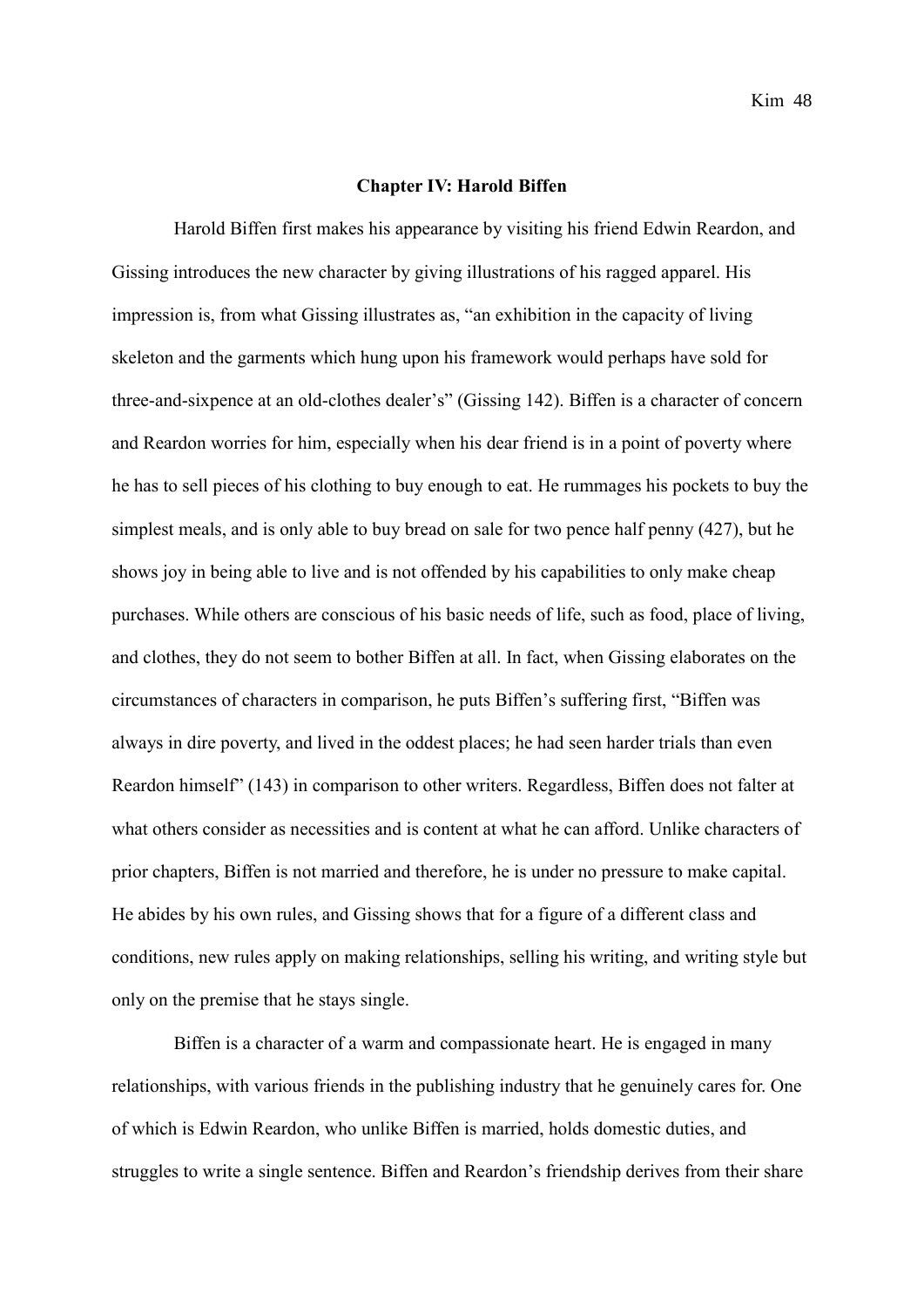of intellect, their first encounter being Biffen looking for Reardon's published book, *On Neutral Ground*. Both characters being aspiring writers, "Their tastes were found to be in many respects sympathetic" (Gissing 143) where both encouraged each other in their writing careers. Before Reardon married, he and Biffen shared the life of poor single writers supporting each other in their writing journeys. Even after his separation with Amy, Reardon returns to the single lifestyle with the help of Biffen who takes care of him, offers emotional support, and advises him to reconcile with his wife. Other characters also depend on Biffen including Syke and Whelpdale. Syke, a writer in poverty is often found drunk or in prison poor and ill. His name is mentioned in relation to the workhouse and death but Biffen sincerely worries about him and visits his home to make sure he is alive. Whelpdale, on the other hand, makes business from writing and is known for his ridiculous accounts of romance. Jasper and Reardon are also Whelpdale's friends, but while they do not take him seriously, Biffen is the friend that does. Despite Amy and Reardon's viewpoint on being able to afford to keep friends, Biffen shows that instead of money, it takes heart to maintain relationships. Although Biffen's friends may not be useful to him, Biffen gives them his genuine care and time.

Romantic relationships, however, do not occur for the warm hearted fellow. As happy as Biffen may be with his life, he is aware that his living situation is not ideal to win a woman's love. In fact, Biffen thinks of romantic relationships as a form of luxury and he thinks of women as "creatures to be protected" (Gissing 338). Biffen knows too well that he does not have the means to protect any woman, being able to barely provide enough to save himself. Romance remains as his "unattainable ideal; already thirty-five years old, he had no prospect of ever being rich enough to assure himself a daily dinner; marriage was wildly out of the question" (147). Whenever he is told of romantic partners of his friends, however, Biffen is most interested to hear about their good fortune. He is most envious of Reardon for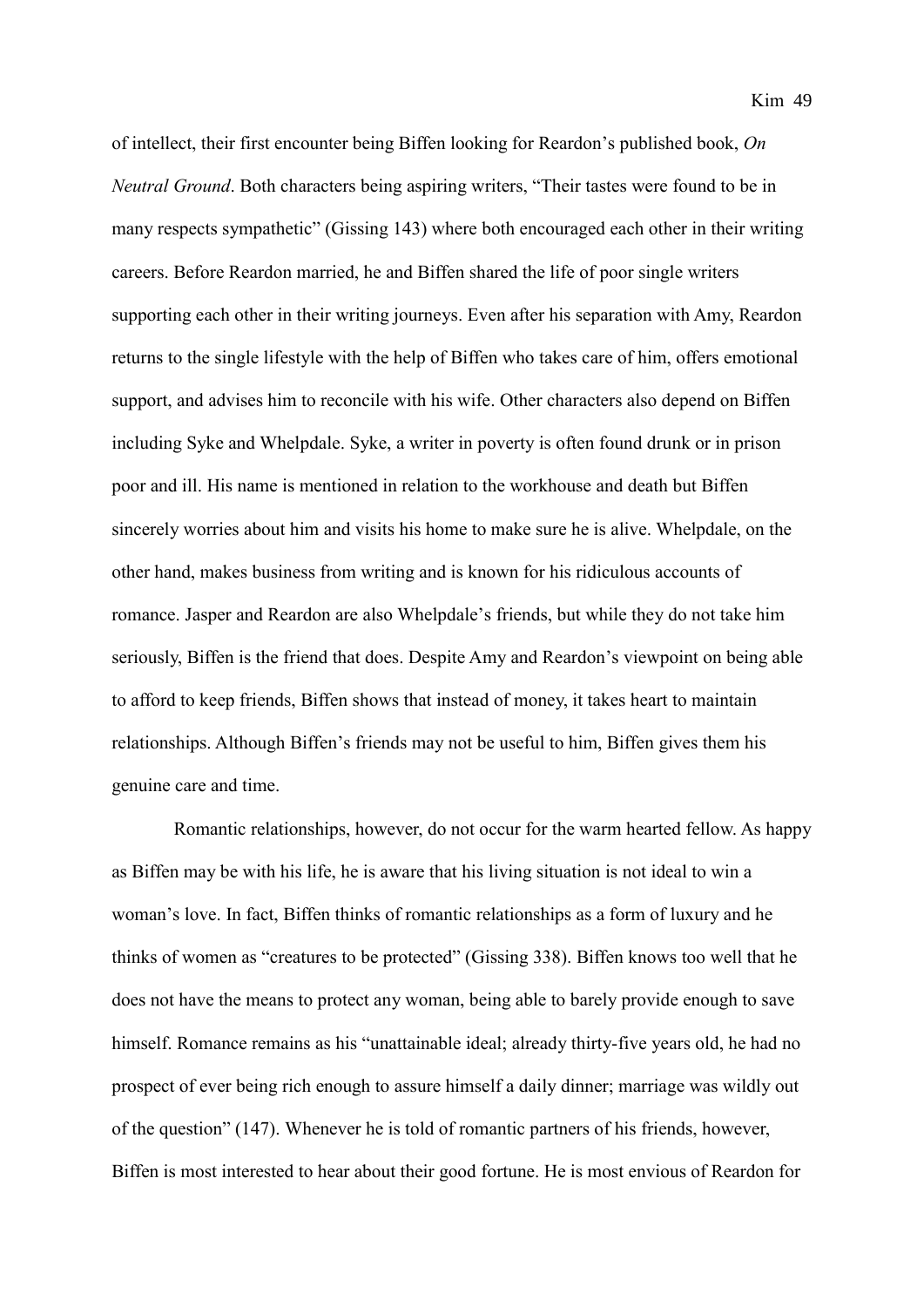his wife Amy, who is known by her class and intellect. Biffen treats her with the highest respect and thinks of Reardon's marriage as a miracle for a poor writer to be married to a woman of beauty and intelligence. Even for Whelpdale, as foolish his endeavors seem, Biffen "was eager of details; perchance he himself might yet have that heavenly good fortune" (214). Biffen does bring up one woman he did consider pursuing when he was younger but "on account of his poverty, he could not even hope that his love might be returned, and he went away to bear the misery as best he might" (187). As envious Biffen is, he remains realistic to consider his position first than following his instinctive needs and emotions.

Instead of romance, Biffen follows his passion, writing. Despite his poverty, his perseverance for writing remains strong and determined and he is able to gain trust and credibility from the working class to be their tutor. Other writers recognize his talent, and thereby recommends better jobs to enhance his living status, but his inability to afford better clothing become his obstacles. Biffen simply responds with "What position? No school would take me; I have neither credentials nor conventional clothing. For the same reason I couldn't get a private tutorship in a rich family" (Gissing 211). Something very exterior as clothing stops him from stepping up in society, but this is another indicator to show how Biffen's values differ than his peers. He sticks to his own beliefs than to try and fit into others' sets of values. As Engels give account of the hardship of the working class and the possible solution:

. . . it is only individuals who starve, but what security has the working-man that it may not be his turn tomorrow? Who assures him employment, who vouches for it that, if for any reason or no reason his lord and master discharges him, until he may find someone else 'to give him bread?' Who guarantees that willingness to work shall suffice to obtain work, that uprightness, industry, thrift and the rest of the virtues recommended by the bourgeoisie, are really his road to happiness? (33)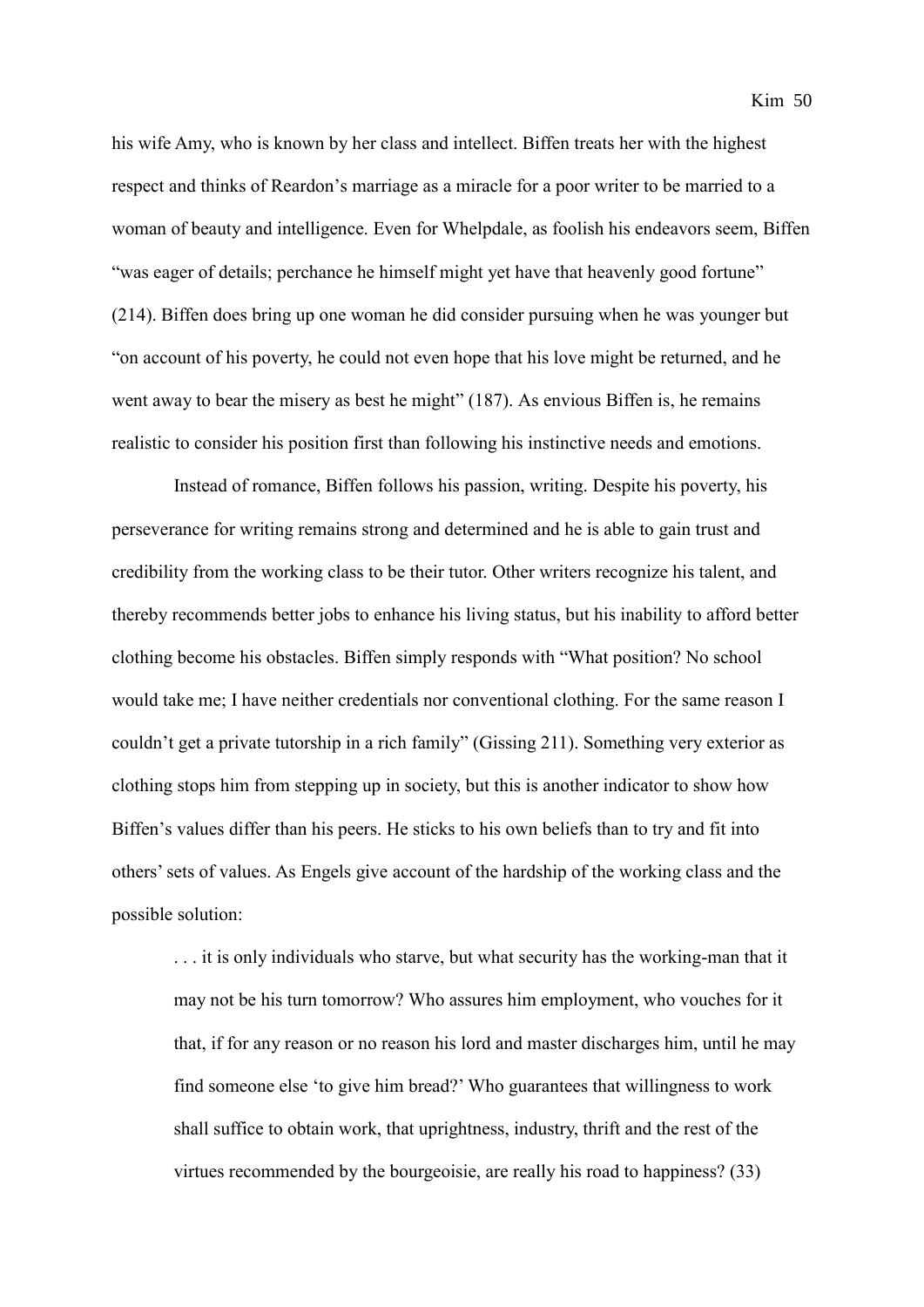In Biffen's case, no one can guarantee his success. Nonetheless, Biffen is satisfied by following his own values than following the approaches as advised by the upper class. He is willing to work, but on his own projects. He does not care for appearance or how others perceive him in run-down clothing, and instead lives to satisfy his own goals and needs. In comparison, his duties seem very minimal to other characters such as Reardon and Alfred Yule. Biffen's pursuit for writing also differs to other characters, as he is triggered by realism, writing to deliver truthful circumstances and the realities of ordinary people around him. Biffen phrases his writing's goal by announcing, "I want to deal with the essentially unheroic, with the day-to-day life of that vast majority of people who are at the mercy of paltry circumstance" (Gissing 144) which is in disaccord with the popular genre, light fictional stories. He approaches writing not as art nor lucrative business, but as an artifact that will bring change in people's viewpoint in the dominant reality that surrounds them.

What is more, Biffen's life is driven by his writing, spending up to nine consecutive hours of his day engaged in his book. He shows confidence and enjoyment in his writing projects, and takes pride in the fact that his is different. He experiments with his ideas and declares "I want to, among other things, to insist upon the fateful power of trivial incidents. No one has yet dared to do this seriously" (Gissing 145). This is how his new book, *Mr. Bailey, Grocer* starts, from writing truthful accounts of a man through his marriage and his business. When writing, Biffen is so passionate about his book that he puts writing first than any of his basic needs. Even when he is on the verge of starvation, he continues to work on finishing the novel because he enjoys the process. Even when his building catches fire, Biffen risks his life in order to save his manuscripts by fighting his way through the fire to grab his papers and escaping onto the next building. After a close escape from death, he grieves over his loss of books in his apartment. "Ah, but my books, my books! . . . And all my notes! At one feel swoop!" (435). He mourns for his loss, not of any other possessions, but of his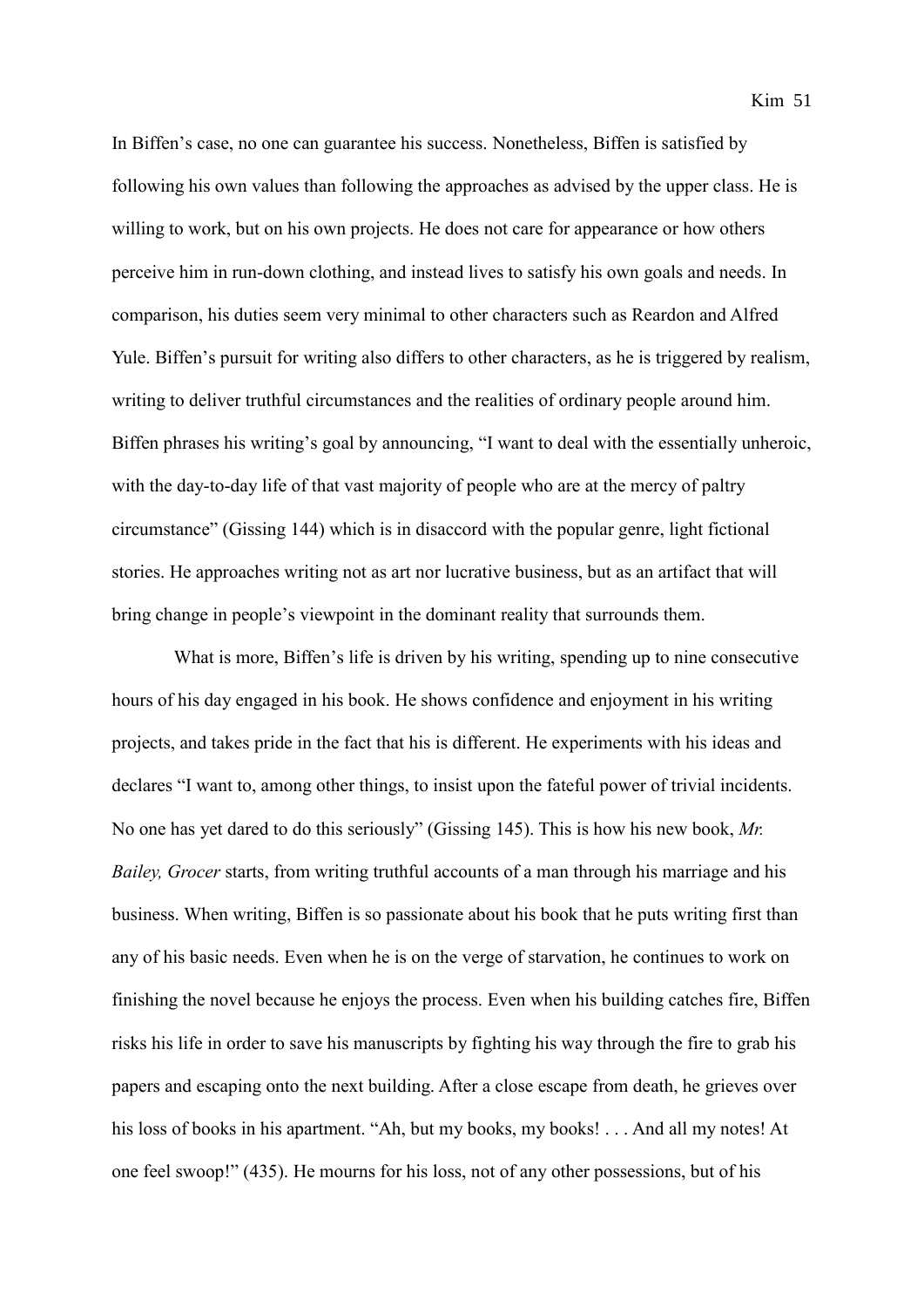papers which are the result of his time and effort. Unlike Reardon, Biffen is showing that his value of his work is the most important factor and therefore, carries a Use-Value. The fire incident shows that Biffen is a character that would die for his writing, and his grief for his books show his appreciation for literature. For Biffen, his writing comes before his safety and health as his continues to write.

Regardless of his passion, his dear friends reveal their frank thoughts to Biffen's novel ideas for writing. Since he is attempting to write something completely new, there are concerns for how the audience will receive his book. Honest responses of his friends are expressed and Edwin Reardon confirms, "You will never sell work of this kind, yet you have the courage to go on with it because you believe in it" (Gissing 146) but he still appreciates Biffen's strong will to try. Sykes, who often worries Biffen and Reardon, also expresses his agreement with Reardon on Biffen's new project by suggesting that response of readers derives from their social class and real accounts of the lower class will not sell due to their attitudes. He states, "The working classes detest anything that tries to represent their daily life. It isn't because that life is too painful; no no; it's downright snobbishness" (380). Here, Skyes makes the point that the poor are idealists and they will refuse to read the real narratives as they will refuse to accept the dire situation of their lives. Syke's words speaks for his life, barely existing to write little, and drinking whenever possible to escape the realities of his circumstances. Through Skye's words, Gissing is indicating that Biffen too is being idealistic with his new book and is working against the society and its economics. As he dreams to achieve something novel by showing their aspects on the real life. Biffen hopes to bring a change in literature and Gissing is concluding that the poor have the capacity to dream. Unlike Reardon who had to lose his family's support to return working in an office, in hopes of earning enough money to write as a hobby, not as his vocation, Biffen does not need to lose anything to set his goals and he is able to because he only has himself to consider.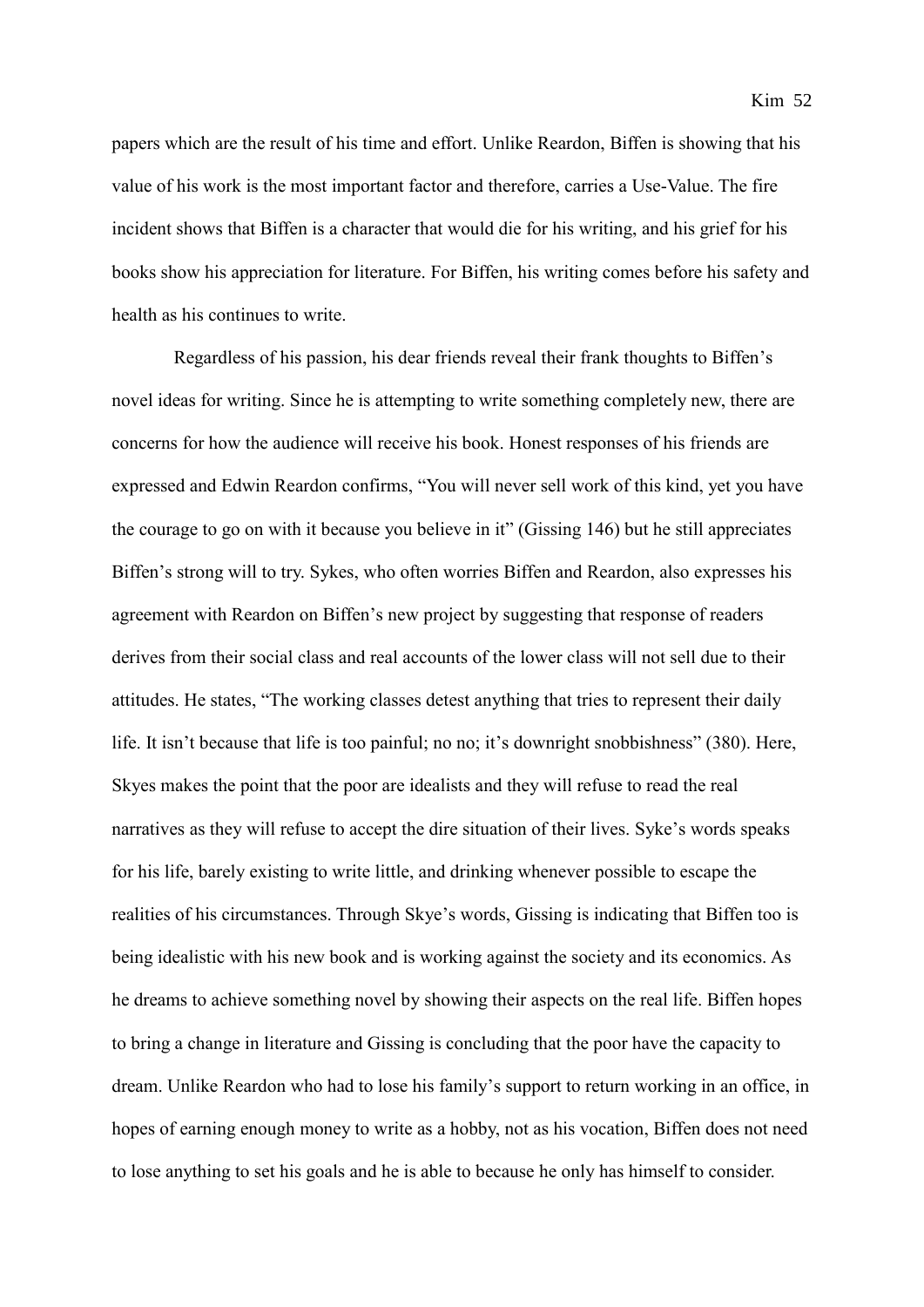Similarly, Biffen is aware of the reality and predicts the poor outcomes that his novel. He knows that it will not bring him much profit, but writes for the sake of his passion. He enjoys the writing process, and seeks to see them published. He is convinced that his efforts, though they may not be compensated by money, will bring a change to others by being published, which is enough for his purpose. Thus, as expected, Biffen's new book, a biographical narrative of an ordinary working class man, *Mr. Bailey, the Grocer* fails with earnings of fifteen pounds (Gissing 485). However, despite the sum, Biffen is content to have it published as "For the failure of his book he cared nothing. It was no more than he anticipated. The work was done – the best he was capable of – and this satisfied him" (489). Here, in comparison to other characters that are mentioned such as Edwin Reardon and Alfred Yule, Biffen is living by his own rules in the literary world to his enjoyment and he can do so, because he does not have any other domestic duties than to keep himself alive.

Yet, the rules falter when he begins to pursue a romantic relationship. As well sustained as Biffen is despite his poor living situation, Biffen does have a fatal weak spot, his loneliness. In spite of Biffen's satisfaction with his lifestyle with poor earnings and a determined desire to write, he reveals his weakness when he is consoling Reardon after his separation with Amy. After Biffen's dramatic escape from the fire of his flat, Reardon and Biffen share their thoughts on their ideal place of death. While Reardon idolizes dying in a fire with his papers, Biffen confesses his wish to face death at home, which is something he has never known. Though he has multiple friends, Biffen does not speak of any relationship with his family. His loneliness is something he holds at heart, and when Reardon remains stubborn with his dispute with Amy, Biffen responds, "To think that a man should need persuading to win back such a wife" (Gissing 343) for he would clearly give anything to be loved by a family of his own. After Reardon passes away, Amy and Biffen meet to discuss Reardon's possessions. Biffen accompanies Amy to her husband's apartment, showing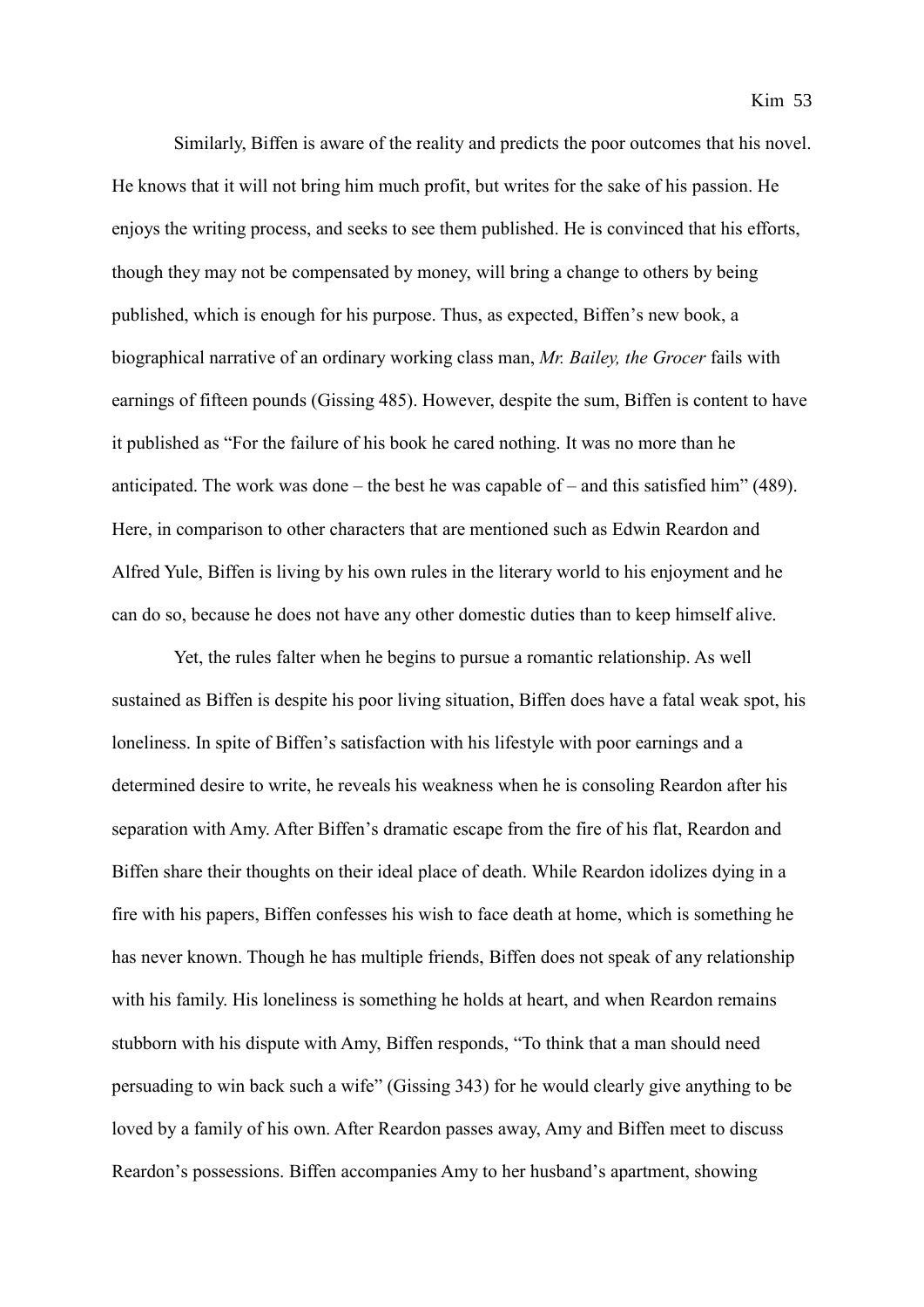Reardon's recent dwelling and for the first time, he begins to feel responsible for protecting the woman that is overwhelmed with deep sadness over her loss. Amy relies on Biffen for condolence after her husband's death, and Biffen is shaken by her dependence and realizes how lonely is. Her sadness wakes his wish to protect a woman as "Every tear she shed watered a growth of passionate tenderness in the solitary man's heart. Parting from her at length, he went to hide his face in darkness and think of her – think of her" (486). Biffen has always been lonely, and through this experience he realizes how much he misses a companion. Once Biffen starts thinking about Amy he cannot stop thinking hopeful thoughts that he may be able to engage in a romantic relationship with her. Biffen begins to dream and fantasize about his relationship as it has been one thing he had been suppressing in his freedom to dream during his writing career a "supreme joy of life which to him was forbidden" (486). This change takes Biffen by his surprise. Before his incident with Amy, Biffen deals with his loneliness. However, as soon as he starts to see Amy romantically, he is shaken to rethink everything that he knows and follows. This awakening brings him to rethink about his priorities and what he wants to achieve for his "starved soul and senses" (489). However, this change of emotion in Biffen is shone in a pessimistic eye by Gissing. The flutter of his heart is not illustrated as a beautiful positive lining for Biffen, but rather a wreck of his original character. He loses a sense of himself, because of the instant infatuation. "To encourage such fantasy was the idlest self-torment, but he had gone too far in this form of indulgence. He became the slave of his inflamed imagination" (488). Gissing is suggesting that Biffen had been removed from his realistic mindset and now he was engaged in a world of uncertainty from his temptations.

Therefore, as hopeful and captivated Biffen is, he hits a wall when he follows his need to go and see Amy at her residence. Despite his best efforts to dress formally, which he did not care to do before even for his career, Biffen finds himself feeling humiliated by other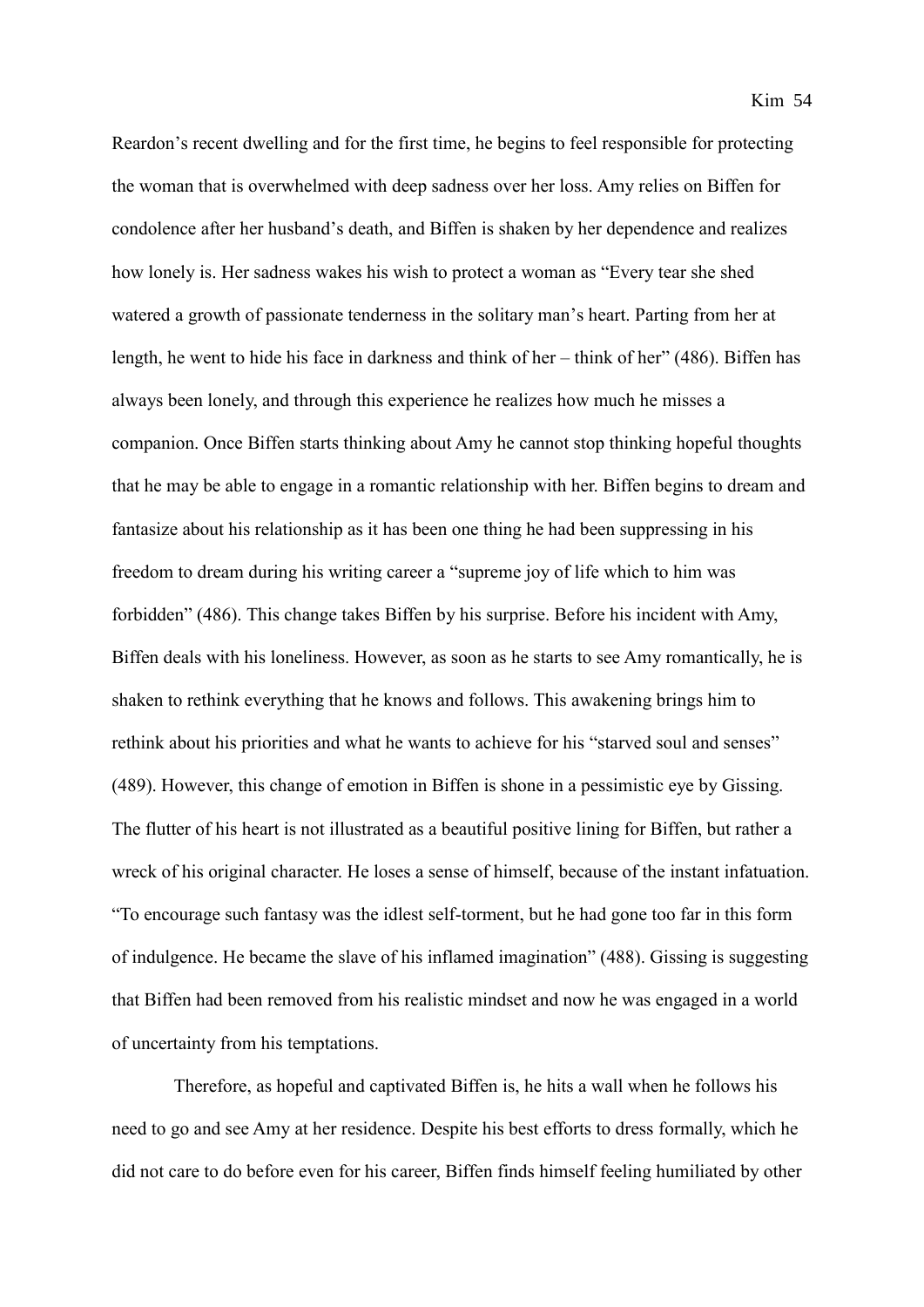guests gathered in her drawing room. He is instantly convinced of his shabbiness (Gissing 489) and that he is not welcome, and the fact that he does not belong in Amy's class and in her circle of company. Biffen believes in hope of love, but once denied he loses everything, including his life-long goal of writing and he is left "Companionless, inert, he suffered the tortures which are so ludicrous and contemptible to the happily married. Life was barren to him, and would soon grow hateful; only in sleep could he cast off the unchanging thoughts and desires which made all else meaningless" (488). Biffen undergoes the similar experience as Edwin Reardon who is hopeless after his separation with Amy. Regardless of his vigor for life before, he finds that he cannot find his purpose in living, having failed to even attempt to dream of his feelings be reciprocated. Due to sudden plummet of energy and reason, Biffen begins to think in extreme methods to put an end to his misery. He contemplates the meaning of his life, and without friends that he can rely on, he begins to think about committing suicide. Whelpdale, clueless of his friend's difficulties, makes Biffen's situation worse by bragging about his latest news of his engagement with Dora Milvain. Biffen who would have happily congratulated his friend's accomplishment, now falls to his pit of despair to hear his foolish friend Whelphade succeed in attaining what Biffen has for the first time have attempted to pursue, a woman's love.

With no outlet for his honest emotional changes, he questions his own existence. Not once, has death been an option during his dire poverty, starvation, and in emergencies of fire. But his loneliness brings him to plan his own death as "the result of a subtle process by which his imagination had become in love with death" (Gissing 491). After he buys chemicals, leaves a note to notify his landlord of his absence, and clears his apartment, Biffen heads for the woods, distant from people. In the end, he finds a spot under the tree, where he sits down to gaze into the stars above, thinking of Amy as one of them, seen but unattainable, and rests in peace.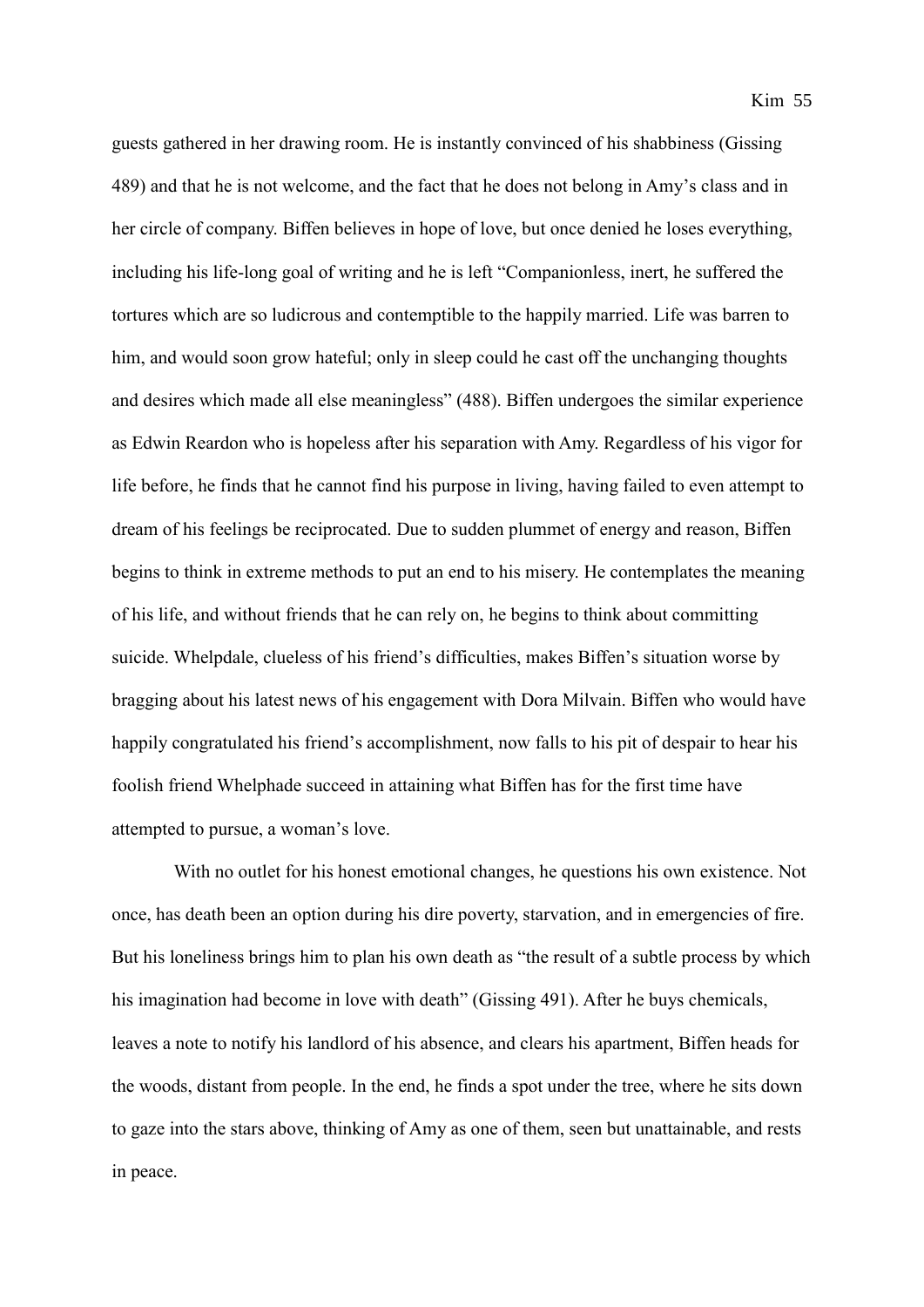Kim 56

Biffen's loneliness is exemplified by his news of death published as a short paragraph in the paper's columns. In contrast to his two earlier books that had been rejected to be published at all, the article on his death is printed on the newspaper next day. Though Biffen suffered from hopelessness and frustration of his inabilities to pursue a woman, his cause of death varies in opinions from other characters, and many immediately points towards his poverty when his lack of fortune had never been Biffen's grounds for his misery. In Milvain's household, Jasper accepts Biffen's death naturally for his impoverished circumstances and responds, "Really, one can't grieve. There seemed no possibility of his ever earning enough to live decently upon. But why the deuce did he go all the way out there?" (Gissing 495). The lack of interest of individuals, especially if they are lower in class can be explained as what Engel suggests of the people's acceptance of others:

. . . they crowd by one another as though they had nothing in common, nothing to do with one another, and their only agreement is the tacit one, that each keep to his own side of the pavement, so as not to delay the opposing streams of the crowd, while it occurs to no man to honor another with so much as a glace. The brutal indifference, the unfeeling isolation of each in his private interest becomes the more repellant and offensive, the more these individuals are crowded to gather within a limited space.

(32)

In a small city of London, and just within the publishing field, the reaction of a suicide of a fellow writer is harsh and does not come as a surprise. What is Gissing saying here? He writes in Biffen's favor, until he begins to dream of a possibility of a romantic relationship, in which Biffen crashes into despair. Gissing, again, brings light into what marriage signifies, and in Biffen's case, a sense of fancy that did not suit his class or standing. Here, marriage does not mean joining of two people due to emotional attraction but a realistic arrangement between the two parties in match of class, and capital.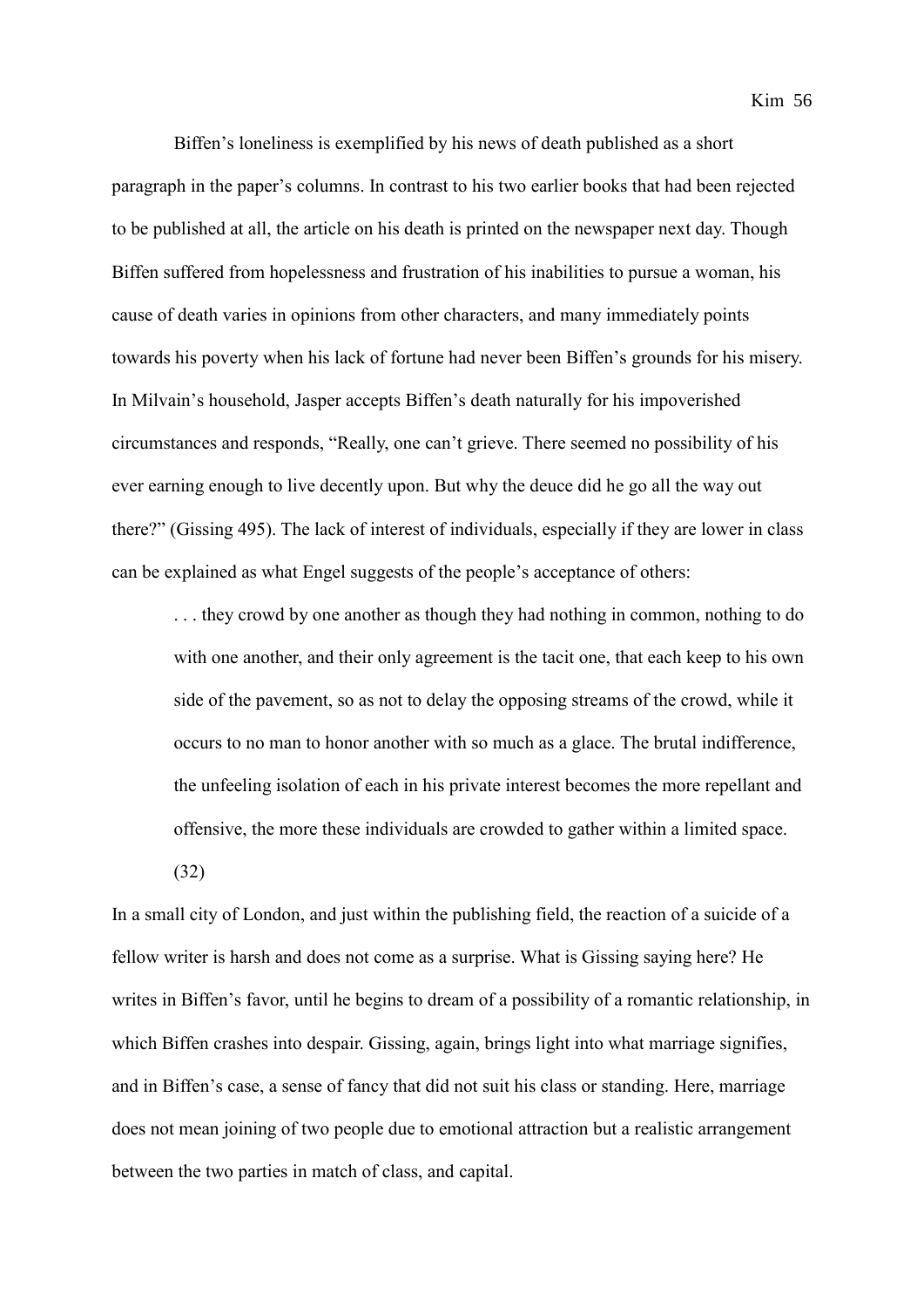## **Chapter V: Jasper Milvain**

The chances are that you have either understanding nor sympathy for men such as Edwin Reardon and Harold Biffen. They merely provoke you. They seem to you inert, flabby, weakly envious, foolishly obstinate, impiously mutinous, and many other things, You are made angrily contemptuous by their failure to get on; why don't they bestir themselves, push and bustle, welcome kicks so long as halfpence follow, make place in the world's eye–in short, take a leaf from the book of Mr. Jasper Milvain? (Gissing 425)

Interestingly, Gissing begins and ends *New Grub Street* with the same character, Jasper. The name is Jasper Milvain, who in the beginning of the book heartlessly announces on his family breakfast table that a man is being hung on the same day as his family dines on freshly prepared breakfast in Wattleborough. He is the only son of the Milvain household, and lives off of his mother's annuity from the death of her veterinary surgeon husband. With her two hundred and forty pounds a year, Mrs. Milvain manages her household with two daughters in addition to helping to support Jasper's living in London. Jasper's income varies, scarcely earning twenty-five to thirty pounds a year, but he asserts that his time is being invested for his future career and he is waiting for an opportunity which will bring him capital. Jasper's ultimate goal for success is money "Let us use our wits to earn money, and make the best we can of our lives" (Gissing 13) he says and his prime method is to wait for the ultimate opportunity for his career and marriage.

Jasper differs from other characters from the book, mainly because of his confidence in his future. "In ten years, I repeat, I shall be making my thousand a year" (Gissing 9). He is assured that he will succeed, both financially and professionally as a person of middle class. He does succeed in the end, but with very obstinate personality of being practical, calculative,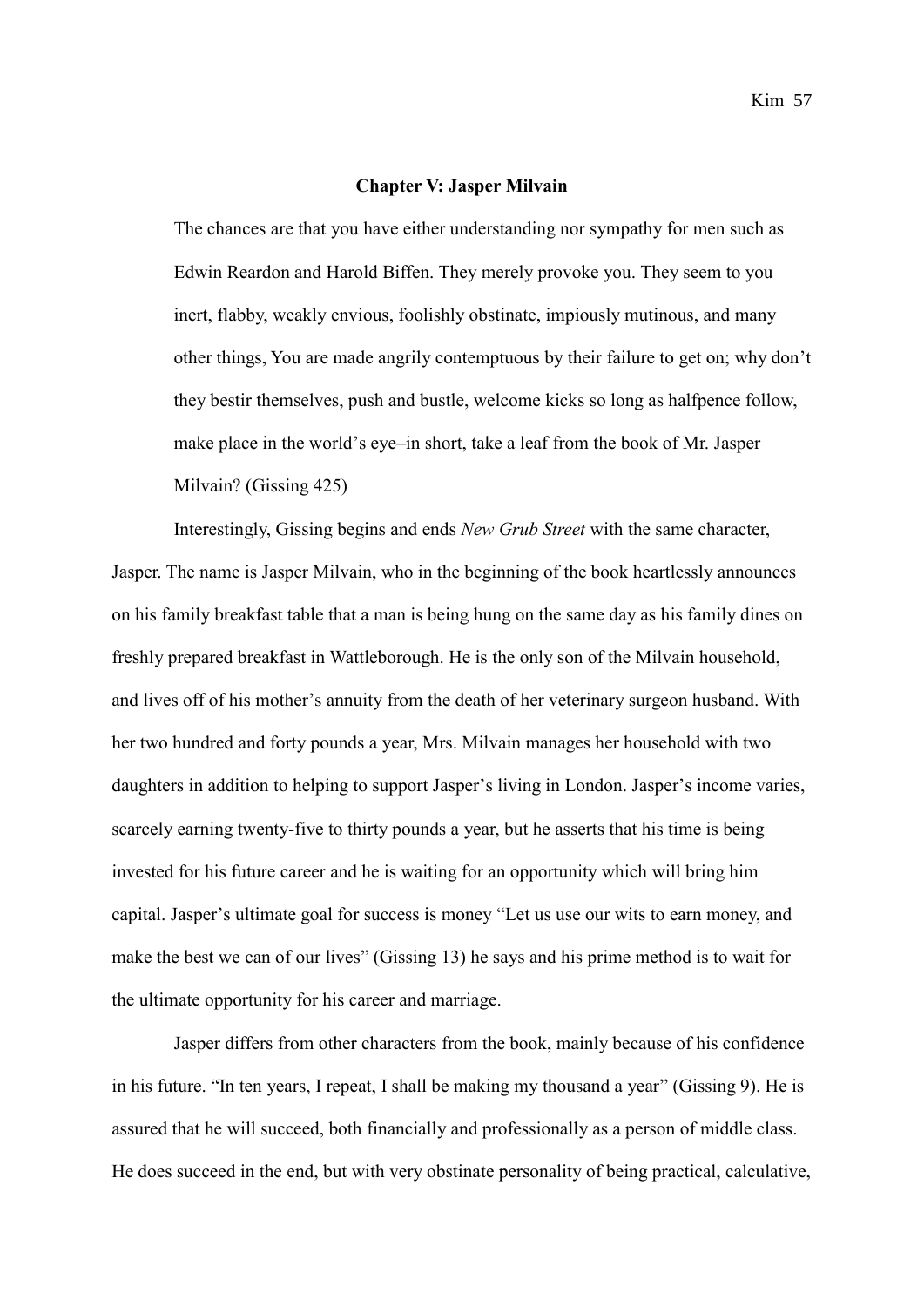and realistic with his writing career and with his relationships. Since Jasper's actions are not moral and conscientious, he faces his own obstacles to attaining his goal. However, Gissing still ends the novel by assembling Jasper's success and by bringing other characters into his path to compare and offer lessons of success in the literary market. In order to make money, Jasper knows that he needs money to invest, and this is the reason he financially depends on his mother at the beginning of his career. He believes that it is money that makes everything easier, and will help him succeed. He aspires to be like of Ralph Warbury, who succeeded in publishing by beginning with money and influential friends. Jasper points out that Warbury's writing skill was not anything spectacular, but it does not matter as his favorable conditions guaranteed his success. On the other hand, since Jasper is not qualified by having money or social ties yet, he is determined to wait until the right occasion rises to start his career.

Thus, Jasper despises to think of his career and future without money by giving instances of his friend, Edwin Reardon. He simply puts poverty as, "the root of all social ill" (Gissing 32) and talks about his friend in misfortune. He believes that Edwin made his decisions too fast, on setting the price for his book and marrying Amy, at his beginning point of career. Reardon's novels are acknowledged, but Jasper talks about how it could be better received, if Edwin knew how to wait. He claims, "if I had been in Reardon's place, I'd have made four hundred at least out of *The Optimist*; I should have gone shrewdly to work with magazines and newspapers and foreign publishers, and all sorts of people. Reardon can't do that kind of thing, he's behind his age" (9). He stresses that Reardon's financial management of his books is outdated and he is the "literary man of 1882" (8). Here, Gissing highlights how the two men are different in handling business and money.

Moreover, Jasper confirms that a big part of business is making connections. Jasper assumes that if Reardon had been engaged in society more, he would have made a better bargain. He points to the fact that Reardon: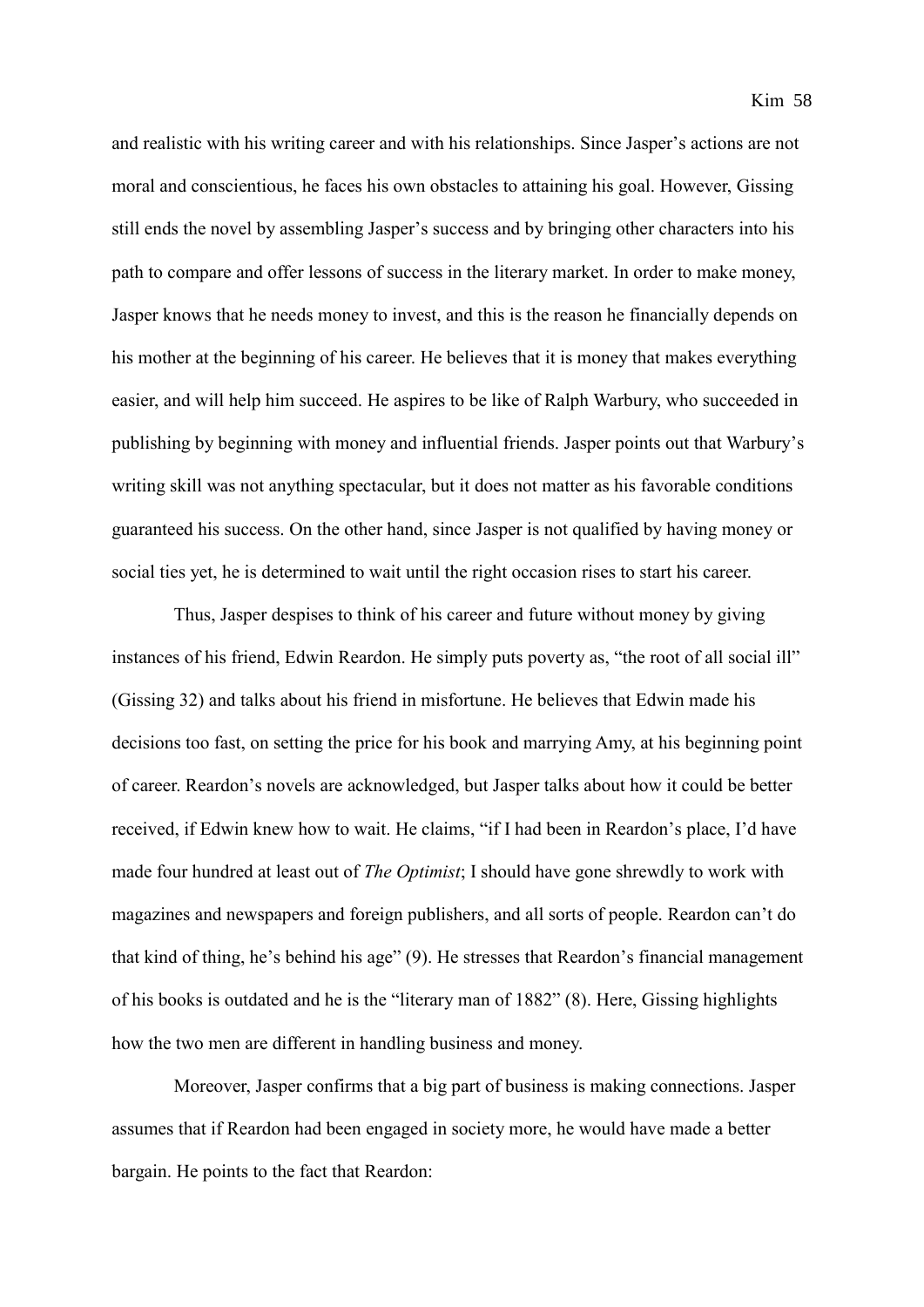... after one or two attempts, he made half a success; that is to say, the publishers brought out a second edition of the book in a few months. There was his opportunity. But he couldn't use it; he had no friends, because he had no money. A book of half that merit, if written by a man in the position of Warbury when he started, would have established the reputation of lifetime. (Gissing 29-30)

Therefore, Jasper is determined that money will bring him reputation and opportunities that he is waiting for. He believes the development of his class and identity depends on who he knows. Especially in the market, Jasper believes useful people will help him with selling his writing and it will ultimately bring him success. Gissing defines Jasper's character as, "the kind of man who weighed opportunities; every step he took would be regulated by considerations of advantages; at all events that was the impression his character had made" (112). However, Gissing does not criticize Jasper but highlights how he is being smart by making good impressions and carefully choosing how to act with an open mind. He takes time to consider what is offered, then makes the choice that will bring him the most benefit.

Jasper's criticism continues for Edwin's decision to get married, which was also rushed according to Jasper. Edwin married a middle class woman, where Jasper frankly argues, "A man in his position, if he marry at all, must take either a work-girl or an heiress, and in many ways the work-girl is preferable" (Gissing 7). This comment comes from the fact that Reardon does not have capital to match the status of his wife. A wife from middle class costs money to fulfill her social and material needs. If he had, however, married a woman from a lower class, preferably a woman who worked, she could help him with bringing capital to the household. He confidently insists that Reardon had not been realistic, and was quick to make his choice, which is the reason for his misery in poverty and as the head of a household. On the other hand, Alfred Yule married a woman from a working class, and although he does blame her lower social standing for his failures, they are not in poverty and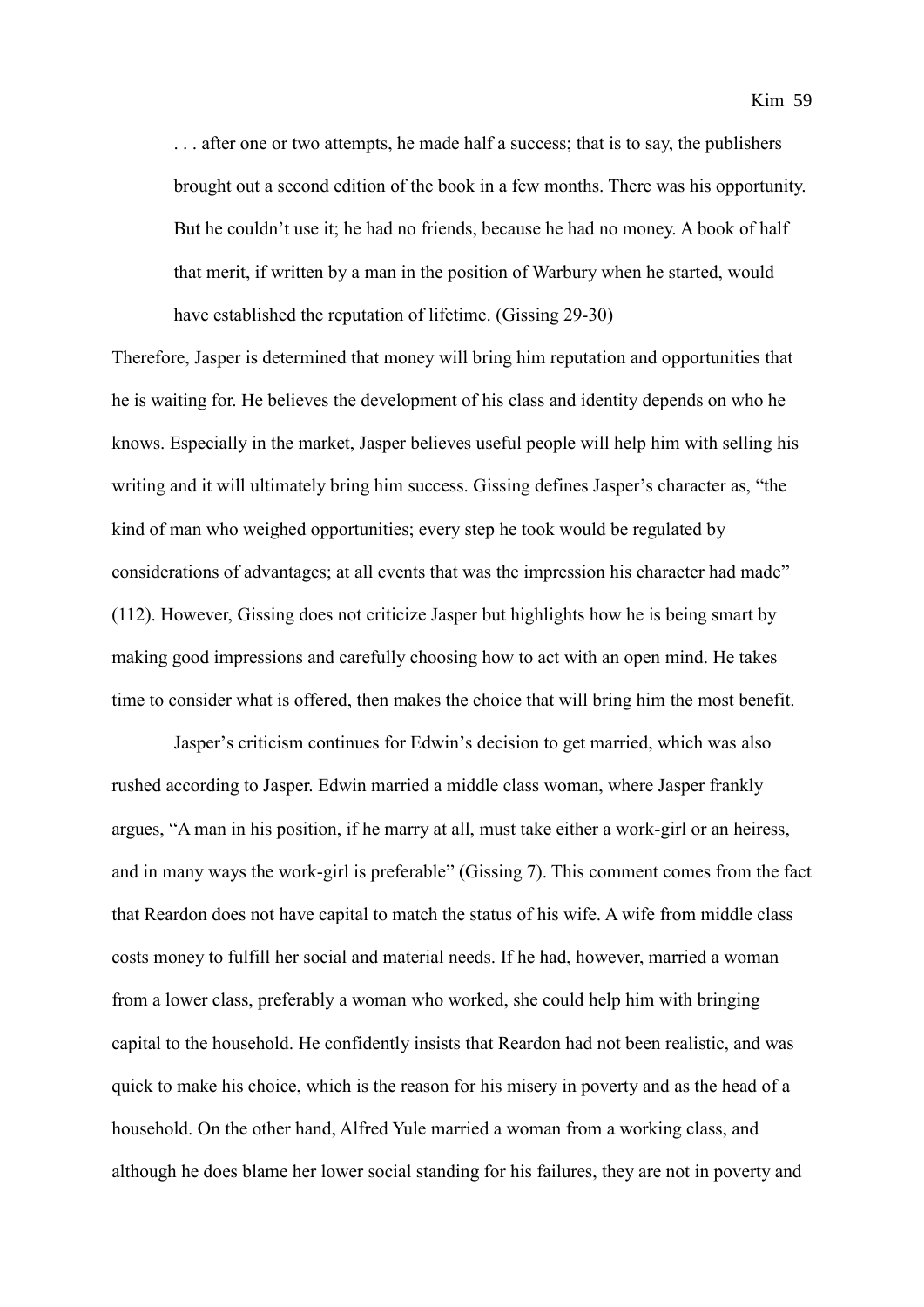therefore do not have to worry about their family financial status.

From his speech, it is clear to see that Jasper is fastidiously practical. His plan in publishing, is to become a business man, rather than a writer. He points to the changes in the market and asserts that "our Grub Street of to-day is quite different place: it is supplied with telegraphic communication, it knows what literary fare is in demand in every part of the world, its inhabitants are men of business, however seedy" (Gissing 9). The outdated method, could be referred to characters of prior chapters, Edwin Reardon and Alfred Yule. Reardon tries to manage his living by writing novels as art and Alfred Yule, believes that writing literature brings civilization and refuses to write anything lacking of literary value. Reardon and Yule's value in writing agrees with what the market had considered "the project of modernizing English fiction involved not only this general tendency towards increased compression but also the more idealistic aspiration that the scale of a work should be determined not by external constraints such as publishing format but rather by the intrinsic nature of its theme. In other words, that fiction was not a commodity but a work of art" (Law 81). However, Jasper suggests that the literary market has changed, and the new culture of literature has to comes with monetary value, because literature is now considered as a business and a trade.

Jasper's aim to make money in writing is so established that his mindset is able to turn a subject into a lucrative plan. His goal is stated clearly as he proposes, "I shall never write for writing's sake, only to make money. All my plans and efforts will have money in view—all. I shan't allow anything to come in the way of my material advancement" (Gissing 120). Even as he is in the publishing field, in opposition to Reardon and Yule, Jasper shows no interest in literary value and but focuses only on the financial outcome. For instance, when Jasper meets Alfred and John Yule during his family visit, between a man of literary writer and a producer of paper, his principle in trade is challenged, where his occupation is assumed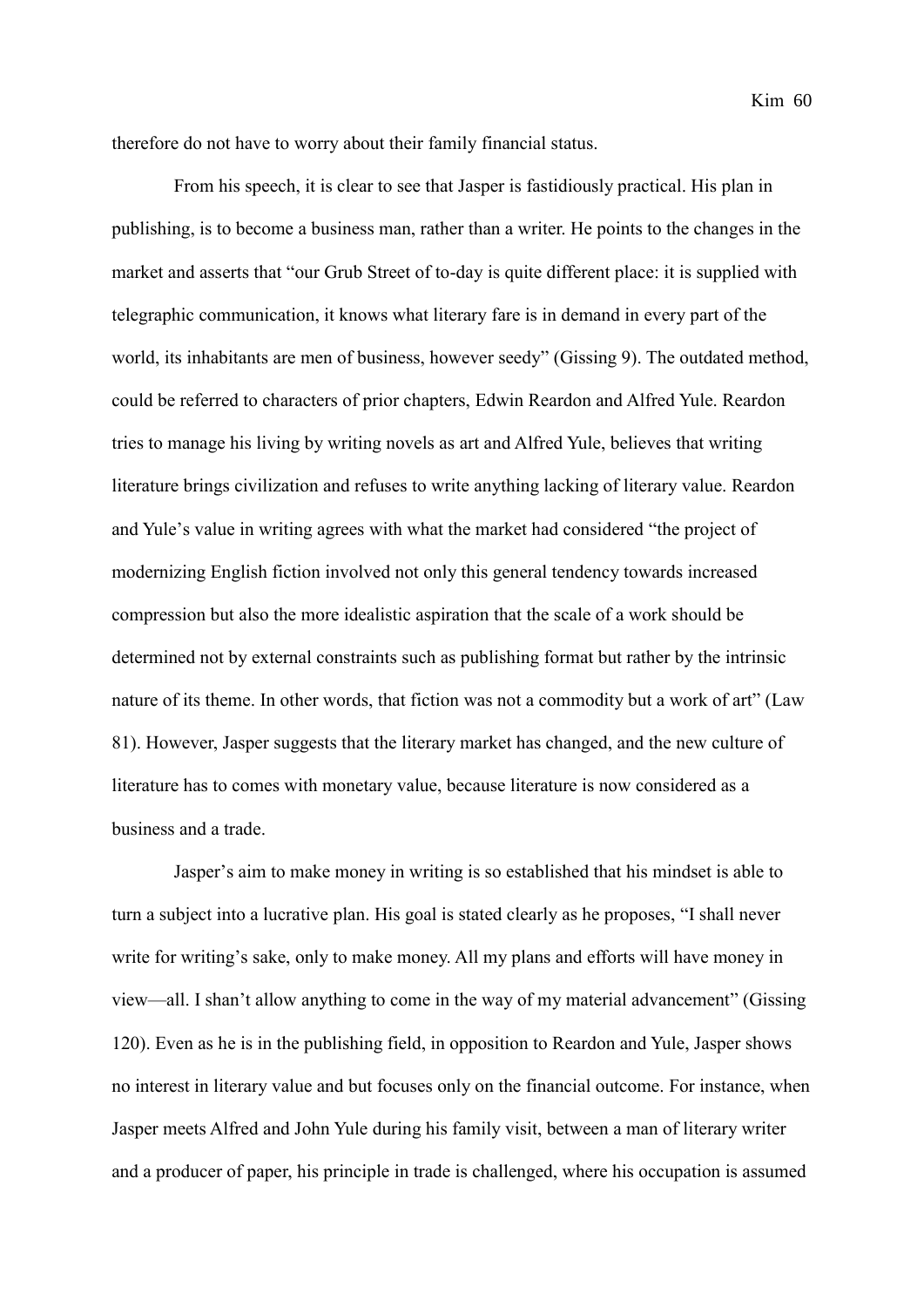to "induce people to give themselves mental indigestion—and bodily" (25). However, Jasper with no offence taken, brings his criticism to a money-making plan for writing:

Do you know Mr. Yule, that you have suggested a capital idea to me? If I were to take up your views, I think it isn't at all unlikely that I might make a good thing of writing against writing. It should be my literary specialty to rail against literature.

The reading public should pay me for telling them that they oughtn't to read. (25) Even in the midst of disapproval, Jasper sense of practicality remains, so strongly held in his brain that it is the focus of his thinking. His pragmatism is used to determine his own abilities, and he is quick to judge his own merits and weaknesses, and acts fast to enact upon what he can and cannot do. He decides that he cannot write for fiction, but he knows he can write for a specific audience. Jasper decides to follow what is lucrative, what the readers want and will buy to read, rather than to stick with what he believes. Nonetheless, he is sure that he will not write for all:

To please the vulgar you must, one way or another, incarnate the genius of vulgarity. For my own part, I shan't be able to address the bulkiest multitude; my talent doesn't lend itself to that form. I shall write for the upper middle-class of intellect, the people who like to feel that what they are reading has some special cleverness, but who can't distinguish between stones and paste. That's why I'm so slow in warming to the work. Every month I feel surer of myself, however. (14)

As he is making his plans to write, he is also indicating his aim to make money and mock his readers. It does not matter to him what his writing is, or what it does, but as long as it will affect the readers to keep buying his books because it may make them feel better, and therefore he will keep writing. Through Jasper, Gissing is saying, that a piece of writing does not need a skill, or a purpose, but rather the audience will only care so much for what they read and how it will make them appear. "The distinction of status and wealth to be found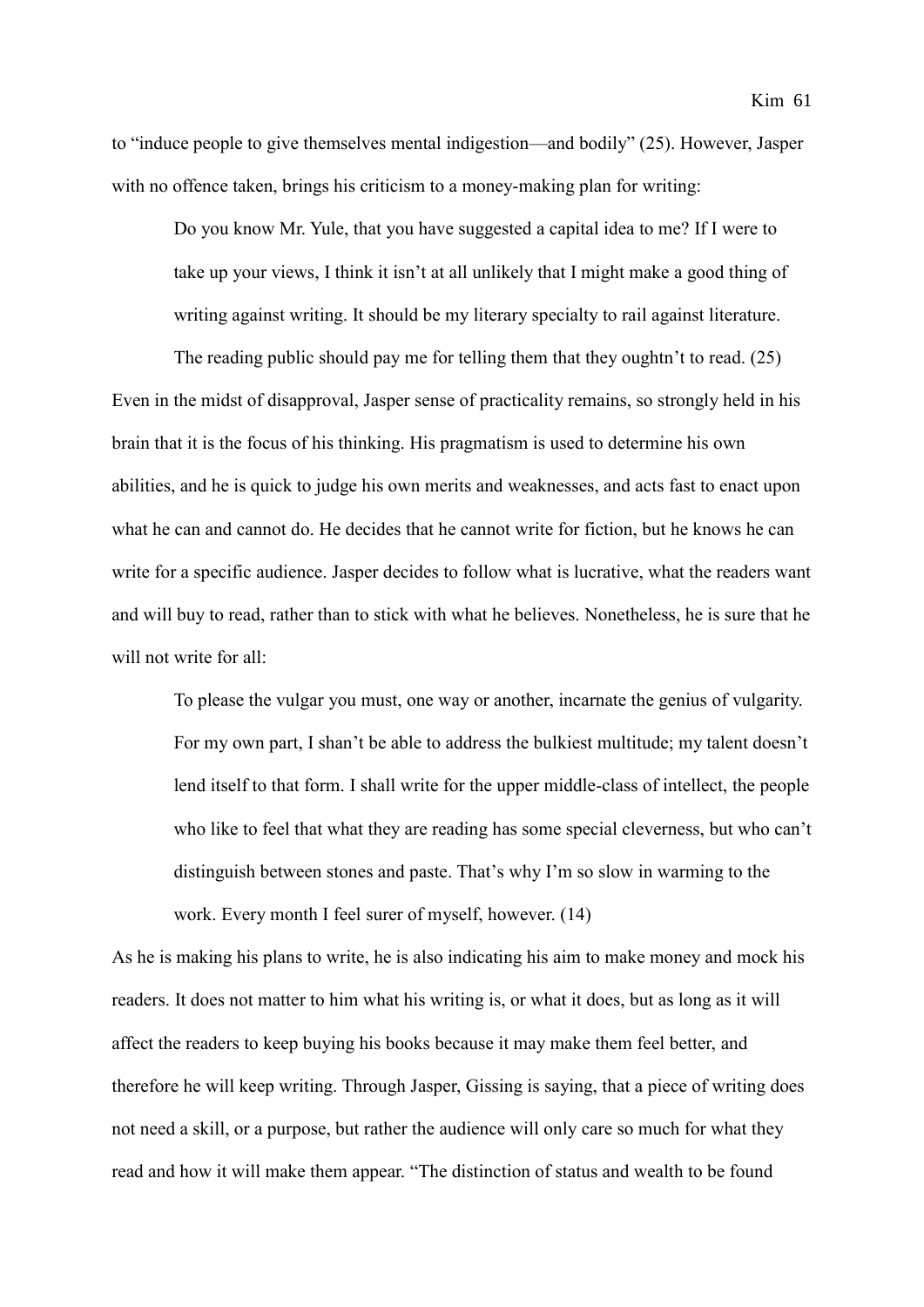within the middle class were greater than in either the working class or the upper class" Tosh explains in how class and status were regarded in middle class. They took pride in the class that they belonged, taking in consideration that "the middle class were distinguished from the working class because they worked regularly for a living, and from the working class because they did not stoop to manual labour" (13). Jasper had picked on this, and decided to use his writing in the same cause. Being practical, Jasper does not even let his feelings get in the way. He admits that he despises his readership, but he will continue, because it will bring him capital and make him successful (Gissing 74). But is Jasper good at writing? Gising describes his hand as "the facile pen" (455). So probably not, but Gissing is also showing that as long as Jasper is in the right circles that his writing can be spoken of between the right people, his writing skill does not matter.

His idea for making a business for writing extends to influence his sisters. Maud and Dora, teach occasionally as a governess and a music tutor but they are not happy with their jobs or their income. Jasper's sisters are both in the early twenties and are educated, but Gissing argues that they would be happier if they were not, as "nothing would have encouraged them to look beyond the simple life possible to a poor man's offspring" (Gissing 40). However, educated by the schoolmistress and having received intellectual training provided by the Girl's High school, they are able to see what is offered to them in the society. They have power that can be utilized to break the walls of their limitations. On education Enid Zimmerman illustrates that there was also a sense of class involved:

The kind of education she received depended upon the class to which she belonged. Working-class and middle-class women were encouraged to participate in technical education to earn a wage, whereas middle-class and upper-class women, who did not need to earn a living, were able to engage in technical education for self-fulfillment or pursue higher education. (108)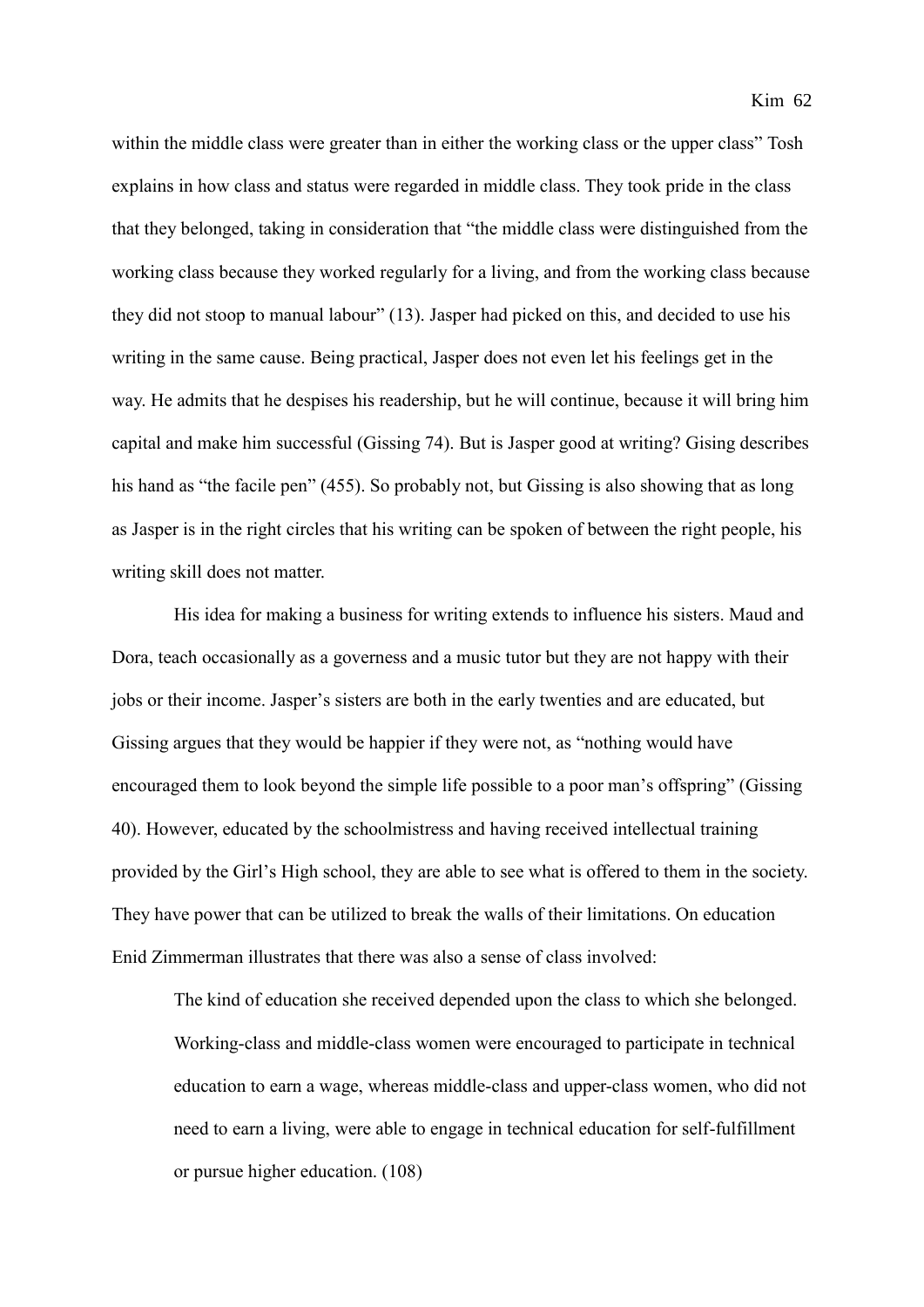The problem the Milvain daughters faced was that their intellect does not coincide with their class, and having experienced more than they can afford to enjoy, they feel trapped in their jobs, still needing to earn a living. Gissing also illustrates their situation as, "To the relatively poor (who are so much worse off than the poor absolutely) education is in most cases a mocking cruelty" (Gissing 40). Even when Maud and Dora's intellect is recognized by other poeple of higher class, they cannot receive the invitations to their social gatherings, for they know they cannot serve them in return, very much like Amy after she marries Reardon.

All the more, Jasper encourage his sister to try their hand at writing, a vocation that they can still utilize their intellect to make money. His practicality does not stop upon his own realm, but he goes on to plans ahead for his sisters with his practical mindset. Since religious stories are popular selling products, he advises his sisters to try out writing for the same line of business, "I tell you, writing is a business. Get together half a dozen fair specimens of the Sunday-school prize; study them; discover the essential points of such composition; hit upon new attractions; then go to work methodically, so many pages a day" (Gissing 13). He starts to begin their writing process for them, and even goes out to meet with the publishers to inquire about the market. He has a "practical talk" with the publishers, Jolly and Monks, to talk about his sisters' new projects. Jasper talks about the editor of the magazine, *The English Girl*, "I happen to know Mrs. Boston Wright, who edits it. Met her at a house the other day, and told her frankly that she would have to give my sisters something to do. It's only way to get on; one has to take it for granted that people are willing to help you. I have made a host of new acquaintances just lately" (109-110). The important point here, is that Jasper's plan works. His eye for how to start a business plan and keep it running by relationships is exactly what Gissing is showing to be effective. There is no need to seek the personal value by creating art or the possible changes of bringing civilization to his readers and Jasper is pointing at what is happens in the publishing industry and works towards to earn money from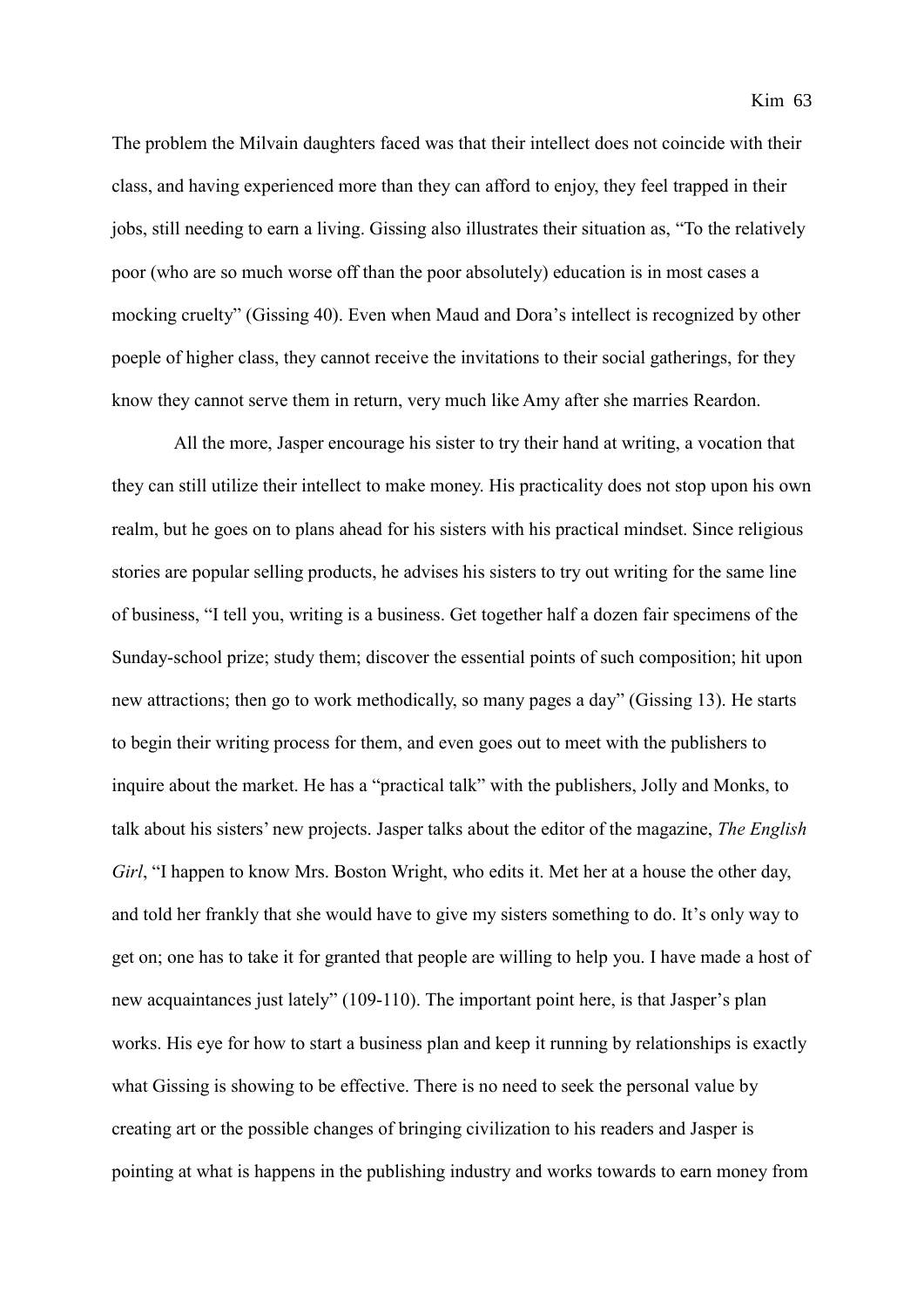Kim 64

the market.

However, Jasper's position can be questioned when asked about what he is doing for his own good. Jasper is living in London from his mother's support and he is not making enough as he strongly claims that he will. His situation does not match his notion of his business as a trade. Yet, his prime method is to wait. He defends his slow advancement in his career as, "I am slowly, but surely, learning the business" (Gissing 9). However, as practical as Jasper is, he is also aware that his goal to seek money does not come easily, as he wishes. In order to be able to sell a piece of writing, it takes more than the simple skill of one's pen but actually many other instrumental aspects, such as reputation and society that come with making money.

Jasper's practicality does not stop in making connections, with his friends and relationships. He shows openness in meeting new people and he regards making connections in importance, but he is very selective on who he keeps in his circle of society. On his walk with Marian Yule at his hometown, Wattleborough, he says to her, "men won't succeed in literature that they may get into society but will get into society that may succeed in literature" (Gissing 29). What Gissing is indicating here through Jasper is that literature societies are comprised of writers, editors, contributors, and publishers that the bondage between these people could determine your success in the field. In addition, Jasper points to the fact that business all depends on whom one knows, as "The middle class became club members *par excellence.* Clubs were finely graded according to status and income" (Tosh 128). Jasper takes account of this, and spends most of his time in London making acquaintances of the literary society. In his defense of asking his mother for more money he urges that he cannot bear to live on meager sums because he has to connect with the middle and the upper class. Mrs. Milvain agrees on his account of "he has told us so often that it's no use to him to live like that. He is obliged to go to places where he must spend a little, or he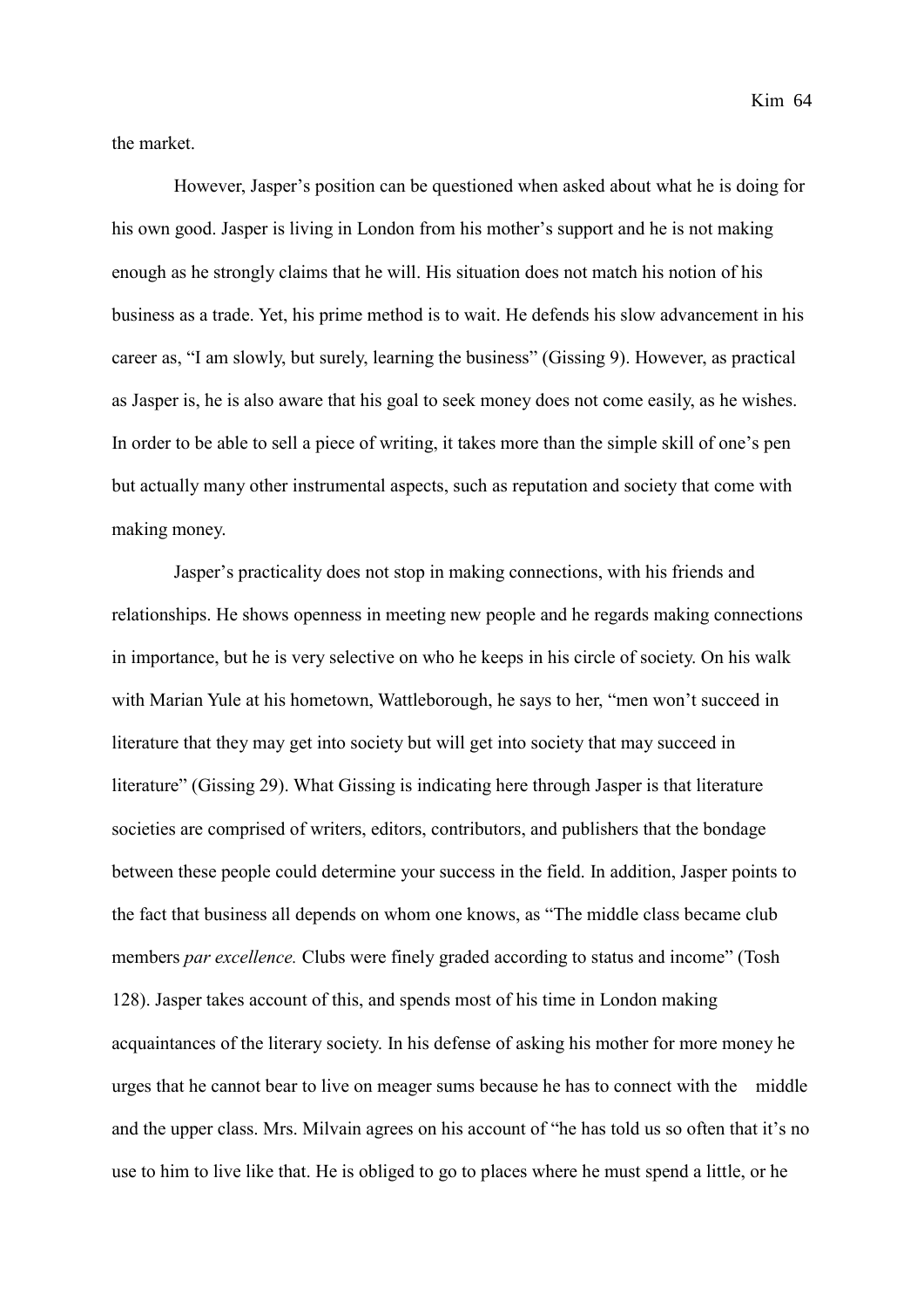makes no progress" (12). His progress means meeting and dining with new people of class, people who come to be useful to him in his career like Ralph Warbury. Jasper makes sure to be selective, however, to know who can be useful to him. During his holiday in Wattleborough, Alfred Yule had spoken of Fadge as "the most malicious man in the literary world" (26). Despite Alfred's warning, Jasper finds that he is called by Horace Barlow to be introduced to Fadge himself, and is offered a job as a contributor of the monthly magazine (73). Jasper is triumphant because of his accomplishment:

. . . all things come to the man who knows how to wait. But I'm hanged if I expected a thing of this kind to come so soon! Why, I'm a man of distinction! My doings have been noted; the admirable qualities of my style have drawn attention; I'm looked upon as one of the coming men! Thanks, I confess in some measure, to old Barlow; he seems to have amused himself with cracking me up to all and sundry. The last thing of mine in *The West End* has done me a vast amount of good, it seems. And Alfred Yule himself had noticed that paper in *The Wayside.* That's how things work, you know; reputation comes with a burst, just when you're not looking for anything of the kind. (73)

Jasper waits for a position, and does not falter at a comment of a writer. Instead, he takes the time to make decisions for himself. He even recommends that Reardon makes connections between publishers as he does. "I'll make an opportunity of talking about your books to Fadge. I think Fadge and I shall get on pretty well together. Alfred Yule hates the man fiercely, for some reason or other. By the way, I may as well tell you that I broke short off with the Yules on purpose" (79). Later, Jasper even ventures to writes for Fadge in criticism of Yule. This variety of personality of Jasper reflects how he is layering difference of what he is and he is carefully managing his connections, not to arouse or provoke but to use the connections to his advantage: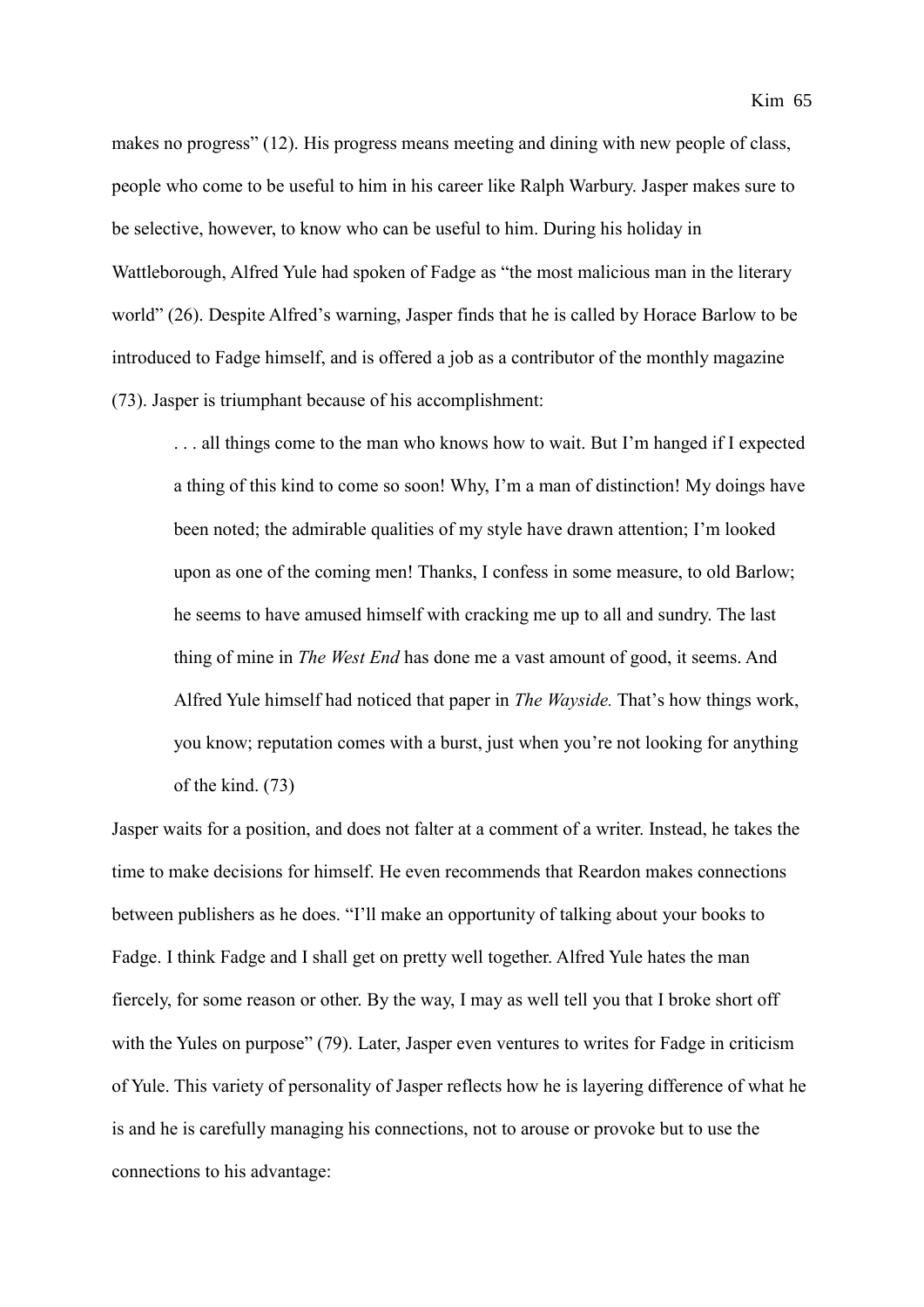When the demand of male sociability and public duty were added to those of work, the scope for conflict was intensified. Sarah Ellis, in speaking regretfully of the 'two seat of consciences' in many men – 'one consciences for the sanctuary, and another for the desk and counter' – underestimated the complexities. As the historian H.L. Malchow has put it, many middle class men had 'layered identities' corresponding to home, club, office, chapel and so on. Each placed a premium on different qualities, and each was potentially in conflict with some or all the others" (Tosh 140).

Tosh is giving an account of how Jasper matches the right layers of his personality to the right people. He is a realistic and paternalistic brother to Maud and Dora. He calls his friend Reardon as a failure in making poor decisions, but he also writes a complimentary review on Reardon when he passes. Jasper calls Whelpdale a fool to his sisters for his romantic endeavors, but Jasper still listens when he has business ideas. Jasper adds many layers to his personality, to be able to blend in with a variety of crowds and also to be accepted by many.

When relationships turn romantic, Jasper shows his unchanged character. He stays harshly realistic and practical and puts his career first before the significance of his feelings and marriage. His opinions on Reardon's marriage with a middle class woman, without money of her own, are what he calls it troublesome because "Once married you must live up to the standard of the society you frequent" (Gissing 30). Socially middle class marriage is favorable to Jasper, but he knows that without money and security it relegates the couple to a lower class. His sisters

move to London after Mrs. Milvain passes away and Maud shows interest in social engagement in society while Dora settles down to write. Maud's active participation in social circles causes Jasper to discourage her from making hasty judgement on marriage. His advice for Maud is, "As soon as ever it's possible, we'll arrange for you to live with someone who will preserve appearances. All this is contemptible, of course; but we belong to a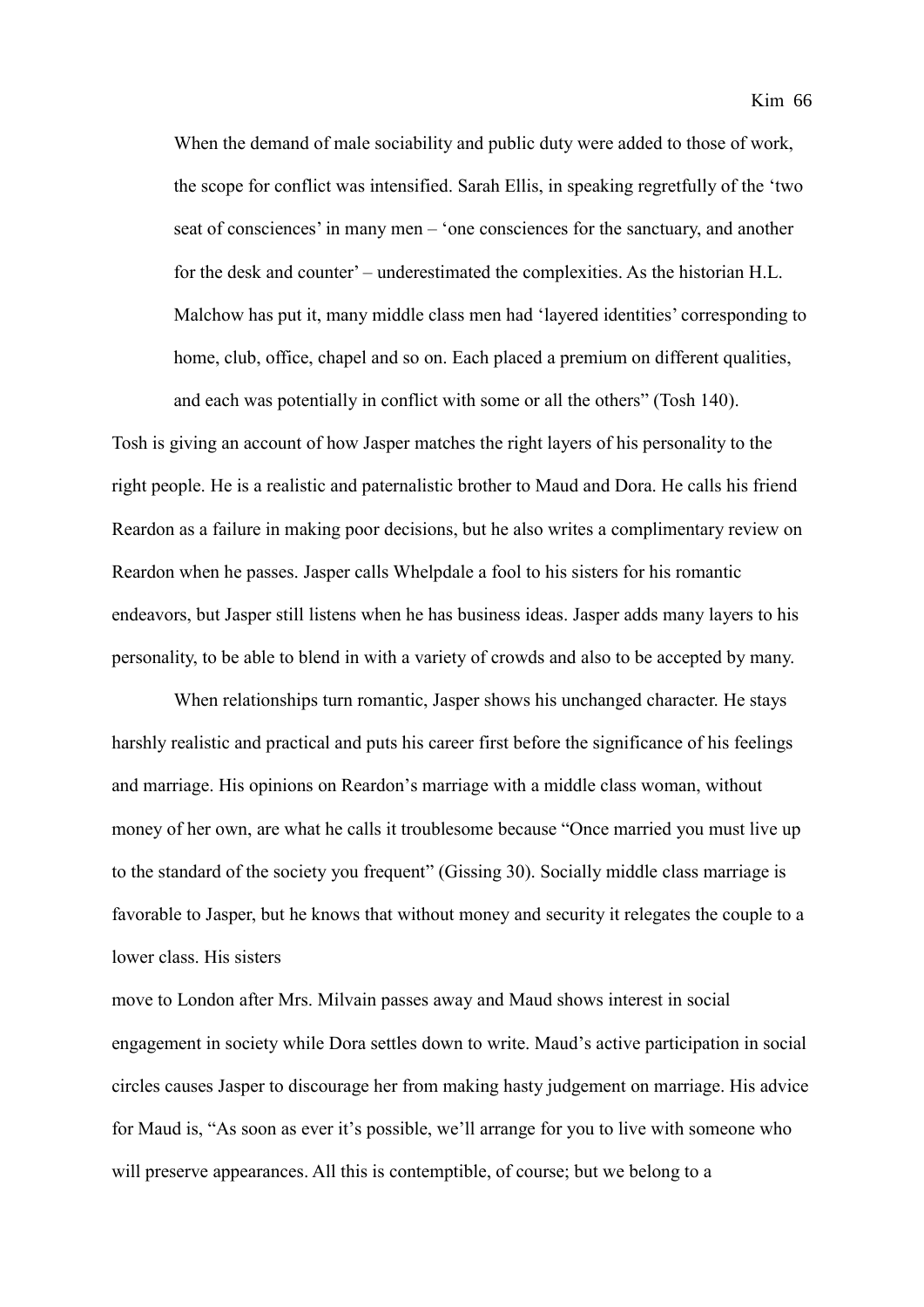contemptible society, and can't help ourselves. For Heaven's sake, don't spoil your chances by rashness; be content to wait a little, till some more money comes in" (270). Now that he and his sisters are all out in society, he begins to consider their chance in marriage, but he once again tells them to wait. He is focused on investing human relationships, until the best outcome can be harvested. In speaking for what Jasper regards as marriage, Tosh can offer an explanation for what was expected of marriage in the Victorian era, "there is no doubt that companionate marriage corresponded to deeply felt need in men: they constantly signaled their allegiance to it in every representational and didactic from available. A more compelling question is how far these needs were met, and how far they conflicted with other expectations of marriage" (54). However, Jasper leaves the choice to Maud and she marries Mr. Dolomore, who is rich but fool. Jasper predicts their compatibility will not match and claims that Maud is making a mistake for marrying him for security when she knows he is a fool. He insists that if she waited, she would "have married one of the leading men of the day" (509).

Jasper holds the same attitude for his own romantic relationships. One his first encounters with Marian, he reveals his lifelong plan, "I must marry someone with money, and a god deal of it. That's a settled point with me" (Gissing 79). Since he is so strategic and is determined to stick to his plan for his future success, he eschews his personal feelings and what may become a distraction. When he feels the slightest attraction towards Marian, he tries his best to avoid it. Instead, his concept of marriage just seems to be a method of gaining capital as he states, "to obtain money somehow or other—and I see no other way than by marriage—is necessary to me, and that with as little delay as possible. I am not at all likely to get a big editorship for some years to come, and I don't feel disposed to make myself prematurely old by toiling for a few hundreds per annum in the meantime" (298). However, Jasper does feel attracted to some specific women, but he just chooses not to pursue them. His brief meeting with Marian at Wattleborough causes him to feel something for her.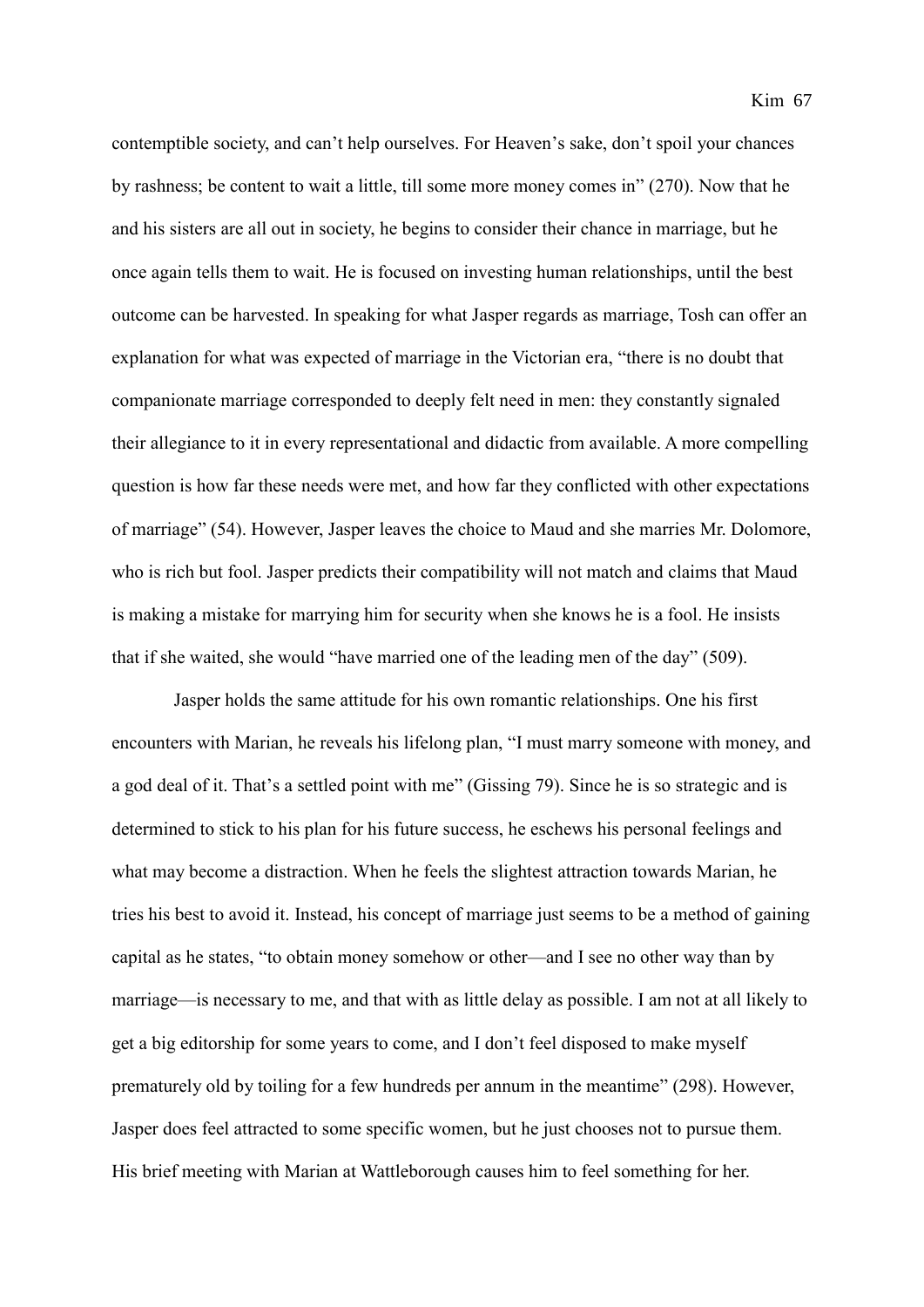Regardless, Jasper soon finds his peace by reminding and directing himself towards his goal. He keeps her friendship, without noticing what the relationship signifies to Marian. Jasper's use of relationships shows again as it would be one thing to lose interest and distance himself, but he leaves room for Marian to think otherwise.

Jasper's determination to pursue a woman all comes down to money, like any other decision he makes. He talks to his sisters about his new acquaintance, Miss Rupert, a rich woman who shows her interest he states "I am a young man with my way to make. I can't afford to lose any opportunity. If Miss Rupert is so good as to take an interest in me, I have no objection. She's old enough to make friends for herself" (Gissing 296) and makes the women responsible for their connections. However, when he hears of Marian's inheritance, the tables are turned. He almost immediately seeks Marian to ask her hand in marriage, now aware of how she can be useful to him. Accordingly, it is interesting to take a look at Jasper's words of proposal, "All the satisfactions I have described would be immensely heightened if they were shared with a woman who loved me–there is the simple truth" (300). To Marian, he talks about fulfilling his satisfaction, not as a couple or as partners but as himself, with a woman who can love him, and not sharing their love. His words are very technical, and when his sisters ask him of Miss Rupert, his shows no hesitation in delivering his change of mind, "Oh, Miss Rupert may go to Jericho for all I care. I'm in a magnanimous mood" (322). Accordingly, Jasper makes a quick change of plans as he recognizes the value of money in his relationships.

Circumstances change again, however, when Marian's inheritance is reduced to fifteen hundred pounds from five thousand pounds. While engaged to Marian, tempted by Miss Rupert's money he proposes to her, weighing both women by saying "Whether I marry Marian or Miss Rupert, I sacrifice my strongest feelings—in the one case to a sense of duty, in the other to worldly advantage" (Gissing 484). He explains that he is tempted by her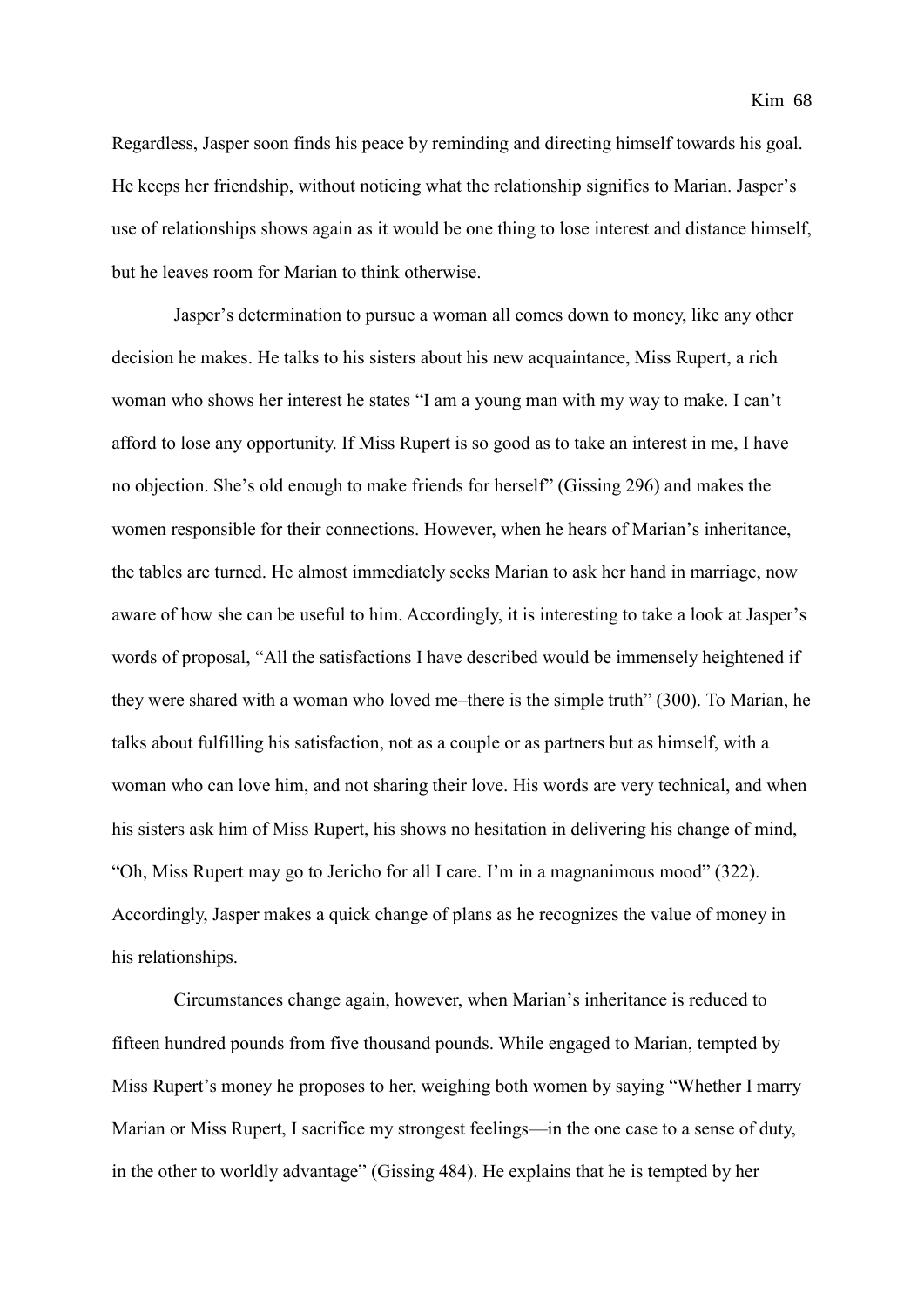capital, and cannot resist to forsake the opportunity. Once Miss Rupert refuses him, he states that he is doomed, as marrying Marian with no fortune would be "a gross absurdity, simply spoiling my career, and leading to all sorts of discontents" (298) as he states in previous conversation with Dora, imagining a marriage with a woman with no money. To the readers' relief, Marian refuses Jasper's suggestion and opposes to marry someone who thinks of their marriage as a burden. She reads through Jasper's intentions, and responds, "I know now, how foolish it is when they talk of love being unselfish. In what can there be more selfishness? I feel as if I could hold you to your promise at any cost, though you have made me understand that you regard our engagement as your great misfortune" (502). Here it is easy to see how Jasper is different to previous characters. It is the moral choice to marry Marian, like Reardon who married by following his feelings for Amy, but Jasper turns her down, as he is able to see how poverty is to strike them in their married life. Alfred, who married a lower class woman, does not struggle with a financial difficulty, but cannot help thinking that his wife is at fault for the obstacles he faces in his career.

In the end, Jasper chooses Amy to be his wife, whom he thinks is also practical and has ten thousand pounds inherited from her uncle, John Yule. The final conversation that concludes the book is a dialogue between Jasper and now Mrs. Amy Milvain:

"Isn't the world a glorious place?"

"For rich people" (515)

The ending of the book brings readers to question whether if any good happens to the morally good, such as Alfred Yule, Edwin Reardon, and Harold Biffen who strives to make a living believing that they can bring good to the society by educating his readers and contributing to civilize them, pursuing art, and trying to bring a new literary change. However, in Gissing's world of *New Grub Street,* there is no good in the world without capital. Capital brings sympathy, and kindness of heart between relationships, especially in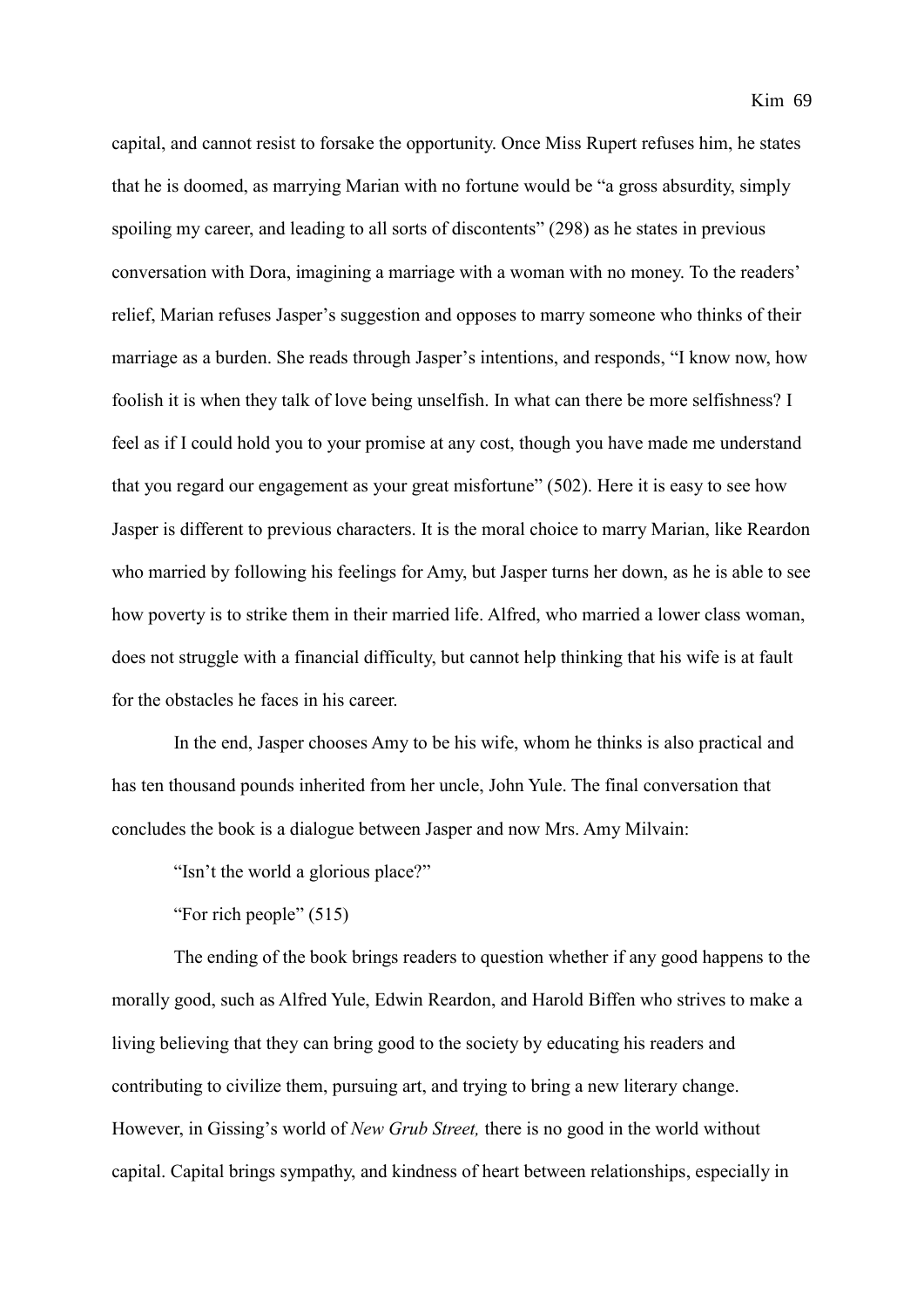marriages. Gissing shows that in the world of capital, characters cannot simply survive without being practical. Gissing is advising the readers to be like Jasper, who is immoral and evaluates people's utility and the value of their connections. However, Gissing is saying, do it with polite manners and it will bring capital and power to your identity, which is what matters to survive.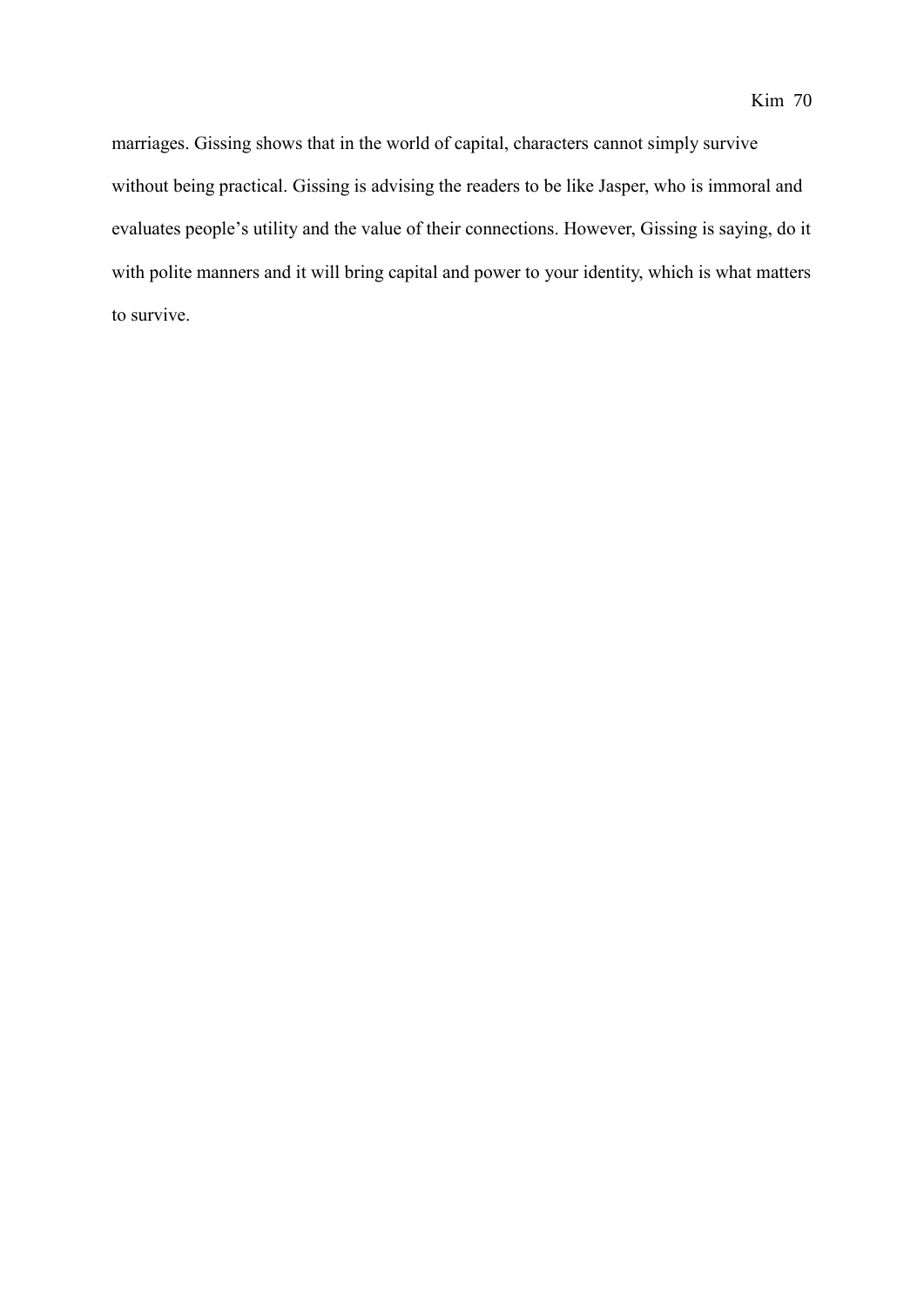## **Works Cited**

- Engels, Frederick. *The Condition of the Working Class in England.* Translated by Florence Kelley Wischnewetzky. Bennediction, Oxford, 2012.
- Freud, Sigmund. *Civilization and Its Discontents.* Translated by James Strachey. Norton, 2010.

---. *Ego and the Id.* Translated and Edited by James Strachey, Norton, 1961.

Gissing, George. *New Grub Street*. Edited by John Goode, Oxford University Press, 2009.

---. *New Grub Street*. Edited by Stephen Arati, Broadview, 2007.

- Guest, Kristen. "The Subject of Money: Late-Victorian Melodrama's Crisis of Masculinity." *Victorian Studies,* Vol. 49, No. 4, Summer 2007, pp.635-657.
- Kemp, Simon and K.T. Strongman. "Anger Theory and Management" *The American Journal of Psychology,* Vol. 108, No. 3, Autumn 1995.
- Law, Graham. "A Vile Way of Publishing: Gissing and Serials" *Victorian Review*, Vol 33, No.1 (Spring 2007), pp. 71-86
- Leaver, Kristen. "Victorian Melodrama and the Performance of Poverty." *Victorian Literature and Culture*, Vol. 27, No. 2, 1999, pp.443-456.

Logan, Peter Melville. *Nerves and Narratives,* University of California, California, 1997.

- Marx, *Capital, A critique of Political Economy.* Edited by Friedrich Engels, Translated by Samuel Moore and Edward Aveling, Volume one, Dover, 2011.
- Tosh, John. *A Man's Place: Masculinity and the Middle-Class Home in Victorian England.*  Yale, 1999.
- Zimmerman, Enid. "Art Education for Women in England from 1980-1910 as Reflectedin the Victorian Period Press and Current Feminist Histories of Art Education" *Studies in*